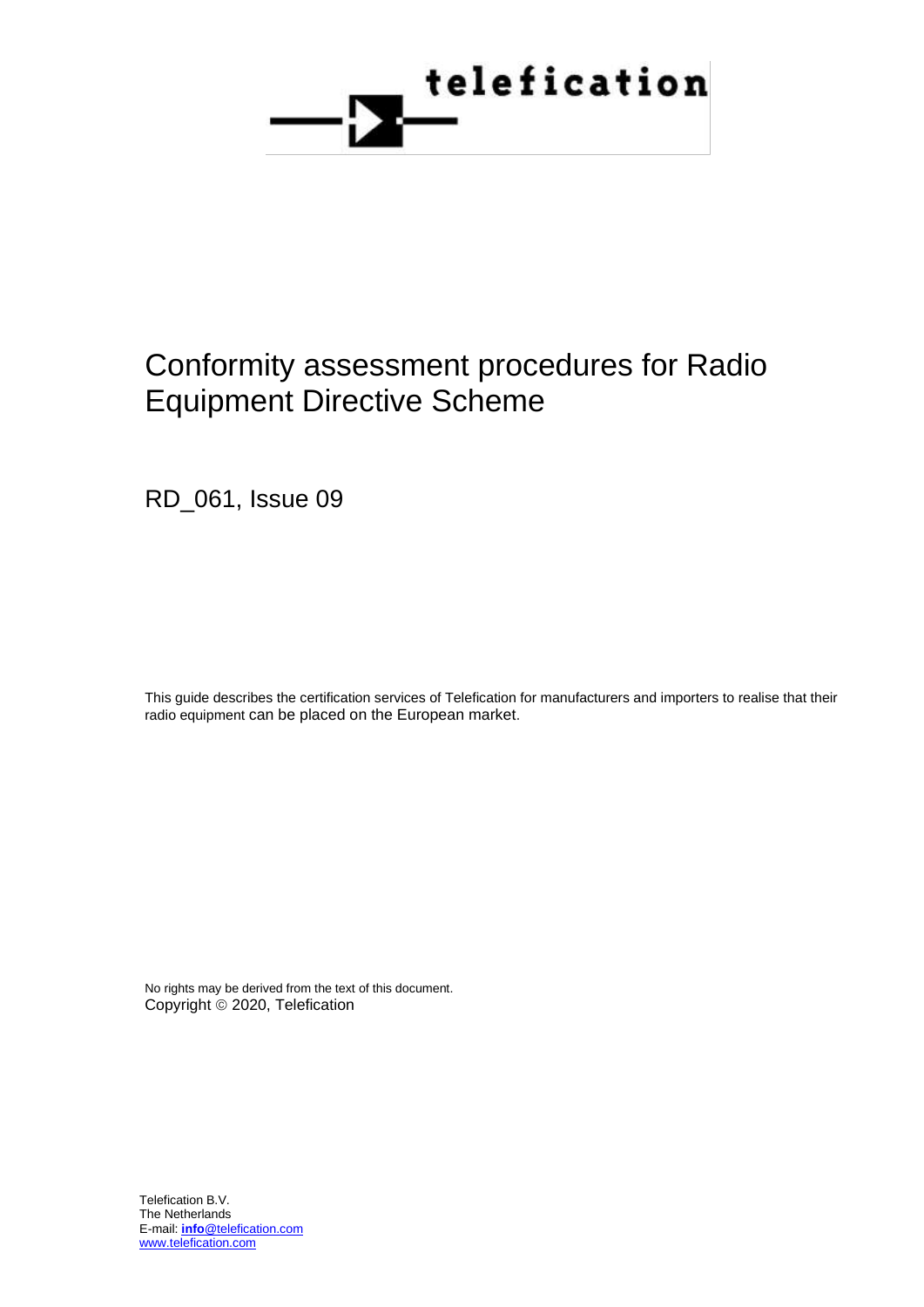procedures for RED scheme Page 2 of 56 RD\_061, Issue 09



## **Revision record sheet**

NOTE: The person who initiated the document or modified the document is responsible for maintaining this record sheet

| <b>Revision</b> | <b>Section</b>                           | Page             | <b>Date</b> | Remark(s)                                                                                               | issued by  |
|-----------------|------------------------------------------|------------------|-------------|---------------------------------------------------------------------------------------------------------|------------|
|                 | number                                   | numb             |             |                                                                                                         |            |
|                 |                                          | er               |             |                                                                                                         |            |
| 01              |                                          |                  | 30-06-2015  | Initial document                                                                                        | <b>RN</b>  |
| 02              |                                          | 3 & 4            | 26-02-2016  | Update/correction contents table                                                                        | <b>RN</b>  |
| 03              | 1.1                                      | 5                | 18-08-2016  | Modified paragraph About Telefication                                                                   | EB         |
|                 | 4.7                                      | 30               | 18-08-2016  | Modified paragraph Termination<br>(expiration), reduction, suspension and<br>withdrawal of Certificates | <b>EB</b>  |
|                 | Annex A                                  | 39               | 18-08-2016  | control on EN 45011 and EN 45012;<br>replaced by "ISO/IEC 17065" resp. "ISO/IEC<br>17021-1"             | <b>EB</b>  |
|                 | Annex H                                  | 59               | 18-08-2016  | Changed Phone number                                                                                    | EB         |
|                 | Annex F                                  | 53               | 18-08-2016  | Added RQ_160                                                                                            | EB         |
| 04              | $1.4.10, 3.3.4 \&$<br>7.1 en annex<br>G2 | 9,25,3<br>6,& 54 | 08-06-2017  | Implementation Module H audits, update<br>notified body number and example of<br>Module H certificate   | <b>AG</b>  |
| 05              | 1.4.2                                    | 6                | 10-11-2017  | Textual change "prepared by" into<br>"delivered to"                                                     | GG         |
| 06              | Annex G                                  | 53               | 20-02-2016  | Change of the certificate template                                                                      | GG         |
| 07              | Annex F                                  | 52               | 07-08-2018  | Remove reference to RD 053 and RD 054                                                                   | <b>WJJ</b> |
| 08              | 1.4.6                                    | $\overline{7}$   | 25-02-2020  | Adding latest EMF standards                                                                             | GG         |
| 09              | 1.4.10, 3.3.3,<br>7.1 and annex<br>G2    | 9,25 &<br>33     | 24-07-2020  | Implementation of Module H audits deleted.                                                              | <b>AG</b>  |
|                 |                                          |                  |             |                                                                                                         |            |
|                 |                                          |                  |             |                                                                                                         |            |
|                 |                                          |                  |             |                                                                                                         |            |
|                 |                                          |                  |             |                                                                                                         |            |
|                 |                                          |                  |             |                                                                                                         |            |
|                 |                                          |                  |             |                                                                                                         |            |
|                 |                                          |                  |             |                                                                                                         |            |
|                 |                                          |                  |             |                                                                                                         |            |
|                 |                                          |                  |             |                                                                                                         |            |
|                 |                                          |                  |             |                                                                                                         |            |
|                 |                                          |                  |             |                                                                                                         |            |
|                 |                                          |                  |             |                                                                                                         |            |
|                 |                                          |                  |             |                                                                                                         |            |
|                 |                                          |                  |             |                                                                                                         |            |

| Issued/modified by<br>Function | : Axel Gase<br>: Quality Manager |
|--------------------------------|----------------------------------|
| Revision                       | : 9                              |
| Date                           | $: 24 - 07 - 2020$               |

Verified by : Willem Jan Jong Function : Manager Product Certification Date : 24-07-2020

Released by : Axel Gase<br>
Function : Quality Ma Date of release

: Quality Manager<br>: 24-07-2020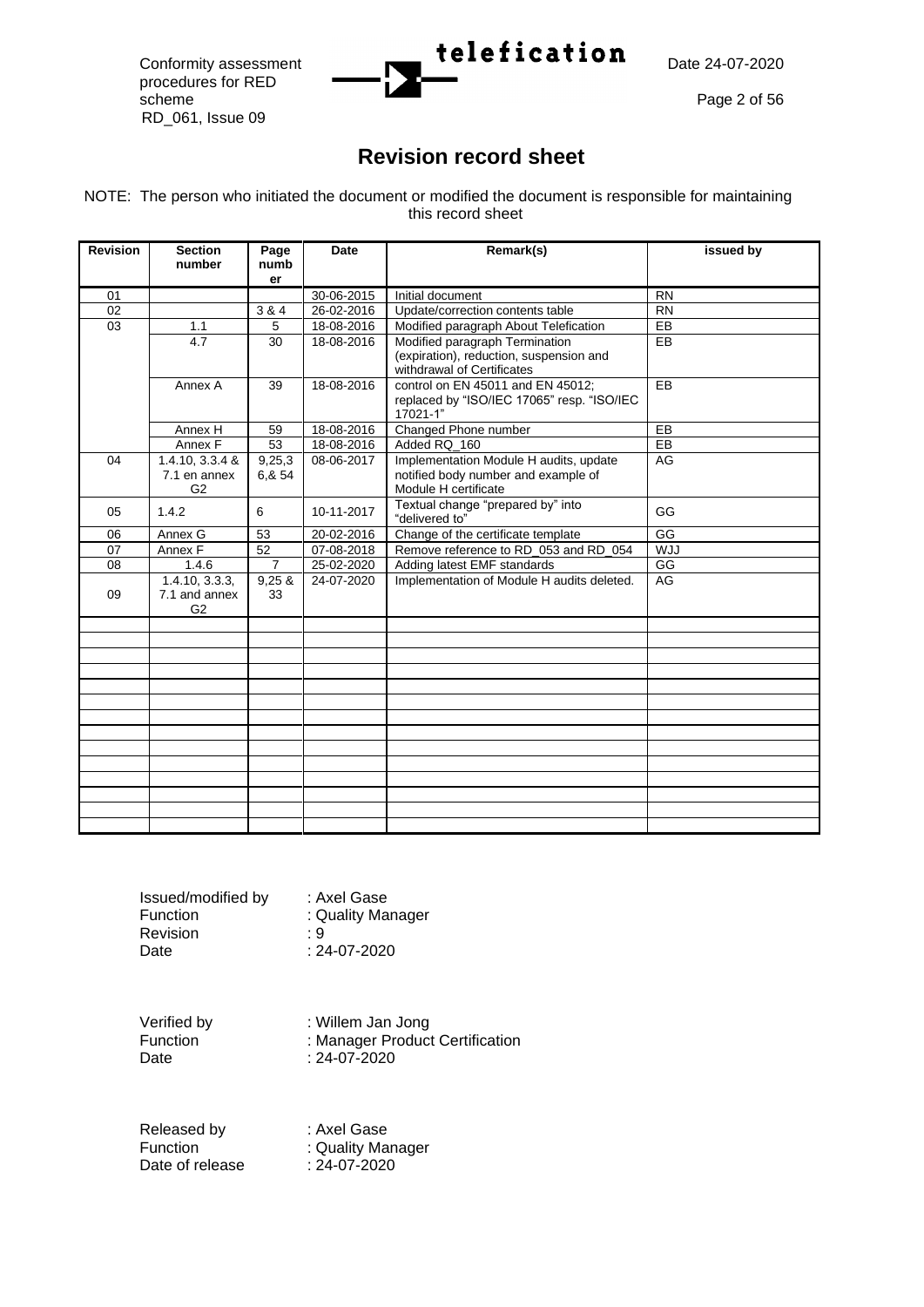Conformity assessment<br>procedures for RED<br>scheme RD\_061, Issue 09



 $\Gamma$ 

Page 3 of 56

## Contents

| $\mathbf{1}$            |               |                                                                                      |  |
|-------------------------|---------------|--------------------------------------------------------------------------------------|--|
|                         | 1.1           |                                                                                      |  |
|                         | 1.2           |                                                                                      |  |
|                         | 1.3           |                                                                                      |  |
|                         | 1.4           |                                                                                      |  |
|                         | 1.4.1         |                                                                                      |  |
|                         | 1.4.2         |                                                                                      |  |
|                         | 1.4.3         |                                                                                      |  |
|                         | 1.4.4         |                                                                                      |  |
|                         | 1.4.5         |                                                                                      |  |
|                         | 1.4.6         |                                                                                      |  |
|                         | 1.4.7         |                                                                                      |  |
|                         | 1.4.8         |                                                                                      |  |
|                         | 1.4.9         |                                                                                      |  |
|                         | 1.4.10        |                                                                                      |  |
|                         | $1.5^{\circ}$ |                                                                                      |  |
| 2                       |               |                                                                                      |  |
|                         |               |                                                                                      |  |
|                         | 2.1<br>2.2.   |                                                                                      |  |
|                         | 2.3           |                                                                                      |  |
|                         | 2.3.1         |                                                                                      |  |
|                         | 2.4           |                                                                                      |  |
|                         | 2.4.1         |                                                                                      |  |
|                         | 2.4.2         |                                                                                      |  |
|                         | 2.5           |                                                                                      |  |
|                         | 2.5.1         |                                                                                      |  |
|                         | 2.5.2         |                                                                                      |  |
|                         | 2.6           |                                                                                      |  |
|                         | 2.7           |                                                                                      |  |
|                         | 2.8           |                                                                                      |  |
|                         | 2.9           |                                                                                      |  |
|                         | 2.9.1         |                                                                                      |  |
|                         | 2.9.2         |                                                                                      |  |
|                         | 2.10          |                                                                                      |  |
|                         | 2.10.1        |                                                                                      |  |
|                         | 2.10.2        |                                                                                      |  |
|                         | 2.11          |                                                                                      |  |
| 3                       |               |                                                                                      |  |
|                         | 3.1           |                                                                                      |  |
|                         | 3.2           |                                                                                      |  |
|                         | 3.3           | TESTING, CERTIFICATION AND NOTIFIED BODY SERVICES OF TELEFICATION IN RELATION TO THE |  |
|                         |               |                                                                                      |  |
|                         | 3.3.1         |                                                                                      |  |
|                         | 3.3.2         | EU-type examination + Conformity to Type Based on Internal Production Control with   |  |
|                         |               |                                                                                      |  |
|                         | 3.3.3         |                                                                                      |  |
| $\overline{\mathbf{4}}$ |               |                                                                                      |  |
|                         | 4.1           |                                                                                      |  |
|                         | 4.2           |                                                                                      |  |
|                         | 4.3           |                                                                                      |  |
|                         | 4.4           |                                                                                      |  |
|                         | 4.5           |                                                                                      |  |
|                         | 4.5.1         |                                                                                      |  |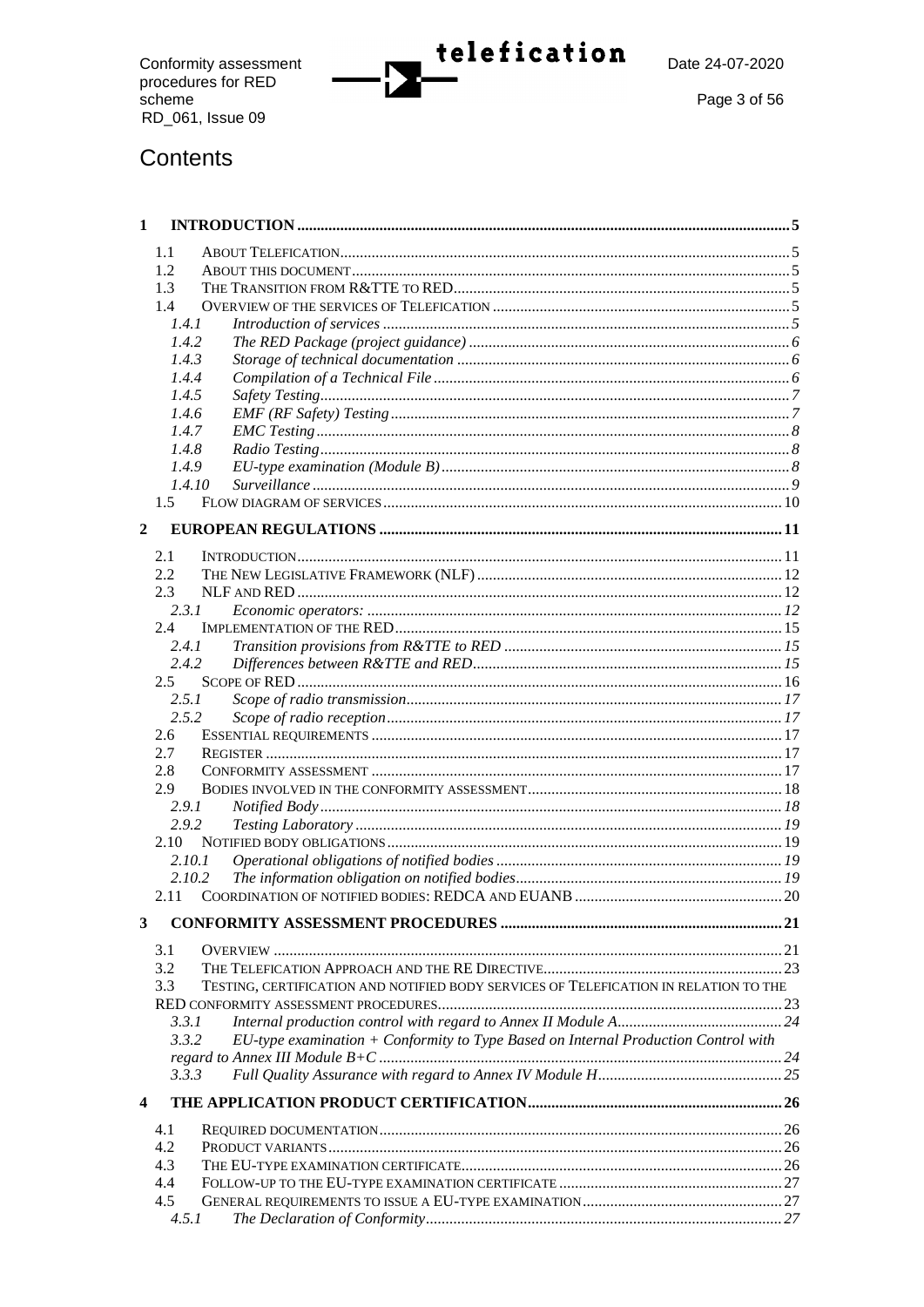

procedures for RED scheme Page 4 of 56 RD\_061, Issue 09

| 4.5.2        |                                                                                   |  |
|--------------|-----------------------------------------------------------------------------------|--|
| 4.5.3<br>4.6 |                                                                                   |  |
| 4.7          | TERMINATION (EXPIRATION), REDUCTION, SUSPENSION AND WITHDRAWAL OF CERTIFICATES 28 |  |
| 4.8          |                                                                                   |  |
| 4.9          |                                                                                   |  |
| 5            |                                                                                   |  |
| 5.1          |                                                                                   |  |
| 5.2          | CHANGES TO THE DETAILS OF THE CERTIFICATE HOLDER AND OR MANUFACTURER 29           |  |
| 5.3          |                                                                                   |  |
| 5.3.1        |                                                                                   |  |
| 5.3.2        |                                                                                   |  |
| 5.4          |                                                                                   |  |
| 5.5          |                                                                                   |  |
| 5.6          |                                                                                   |  |
| 5.7          |                                                                                   |  |
| 5.8          |                                                                                   |  |
| 6            |                                                                                   |  |
| 6.1          |                                                                                   |  |
| 6.2          |                                                                                   |  |
| 6.3          |                                                                                   |  |
| 6.4          |                                                                                   |  |
| 7            |                                                                                   |  |
| 7.1          |                                                                                   |  |
| 7.2          |                                                                                   |  |
|              |                                                                                   |  |
|              |                                                                                   |  |
|              |                                                                                   |  |
|              |                                                                                   |  |
|              |                                                                                   |  |
|              |                                                                                   |  |
|              |                                                                                   |  |
|              |                                                                                   |  |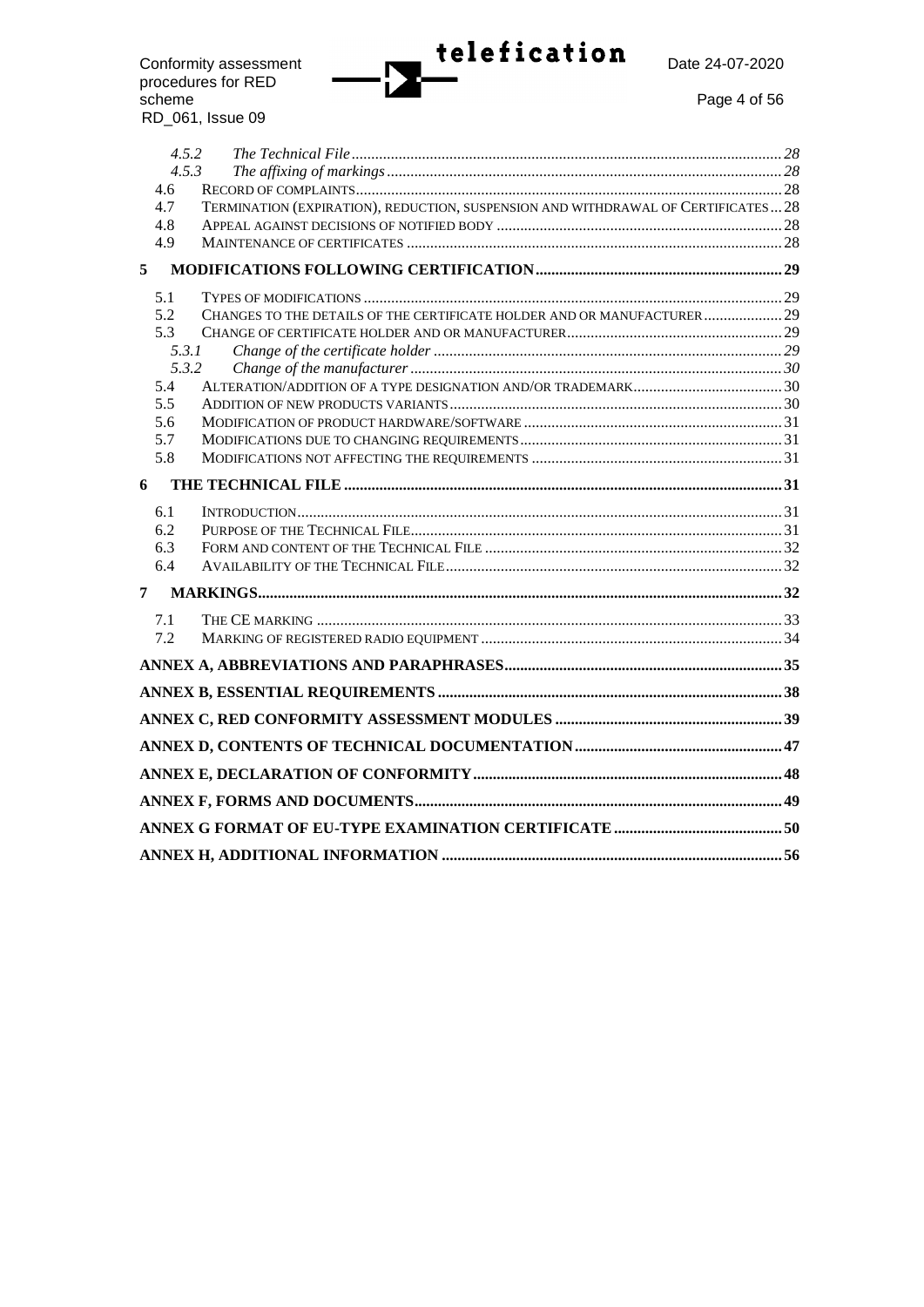procedures for RED scheme Page 5 of 56 RD\_061, Issue 09



## 1 Introduction

1.1 About Telefication

Telefication is a third party test laboratory and third party certification body. The Dutch Council for Accreditation (Raad voor Accreditatie: RvA) has accredited Telefication to ISO/IEC 17025 (laboratory) and NEN-EN-ISO/IEC 17065 (product certification).

More information about Telefication is available in *RD\_560, About Telefication.*

## 1.2 About this document

This document lays down the procedures for the Economic operators (manufacturers, authorized representatives, importers and distributors) who want to apply for the services of Telefication in order to meet the requirements of the Radio Equipment (RE) Directive 2014/53/EU, when placing their products on the market of the European Union.

Described are the conformity assessment procedures that have to be followed before these products may be placed on the market and how to act when modifications to such products are made. The added value of the services of Telefication is given. When the assistance of a Notified Body is needed a description is given of the implementation of these services by Telefication. The Notified Body services are derived from the conformity assessment procedures as defined in the Annexes III and IV of the European RE Directive 2014/53/EU.

Furthermore this document gives information how to act when modifications to equipment are made. It also describes specific conditions, such as markings on the products, declarations to be drawn up, etc., which economic operators will have to deal with when using a conformity assessment procedure with or without the involvement of a Notified Body.

## 1.3 The Transition from R&TTE to RED

The current R&TTE Directive 1999/5/EC will be withdrawn and cancelled on June 20, 2016, and the new European Radio Equipment Directive (RED) 2014/53/EU will become mandatory on that date.

The RED has been published in the Official Journal of the European Commission on May 22, 2014. The RED has entered into force on June 12, 2014 and the transition period will expire on June 12, 2016. From June 13, 2016, all member states must apply the new Radio Equipment Directive. The repeal date for the current (old) R&TTE Directive 1999/5/EC is June 12, 2016, and products compliant to the old Directive can be placed on the market for one additional year until June 13, 2017 (After this transition period, the R&TTE Directive will no longer apply). All equipment placed on the market after 13 June 2017, will need to meet the requirements of the RED. That means also the old equipment which was based on R&TTE. Under the new RED, Notified Bodies (NBs) will issue only a NB EU-type examination Certificate after June 2016, not a NB Opinion as with the current R&TTE Directive.

Timeline (R&TTE to RED):

|            | Publication of RED |            | RED into force |            | Transition period expires  Only apply RED  R&TTE stops |            |  |            |
|------------|--------------------|------------|----------------|------------|--------------------------------------------------------|------------|--|------------|
|            |                    |            |                |            |                                                        |            |  |            |
| 22/05/2014 |                    | 12/06/2014 |                | 12/06/2016 |                                                        | 13/06/2016 |  | 13/06/2017 |

## 1.4 Overview of the services of Telefication

1.4.1 Introduction of services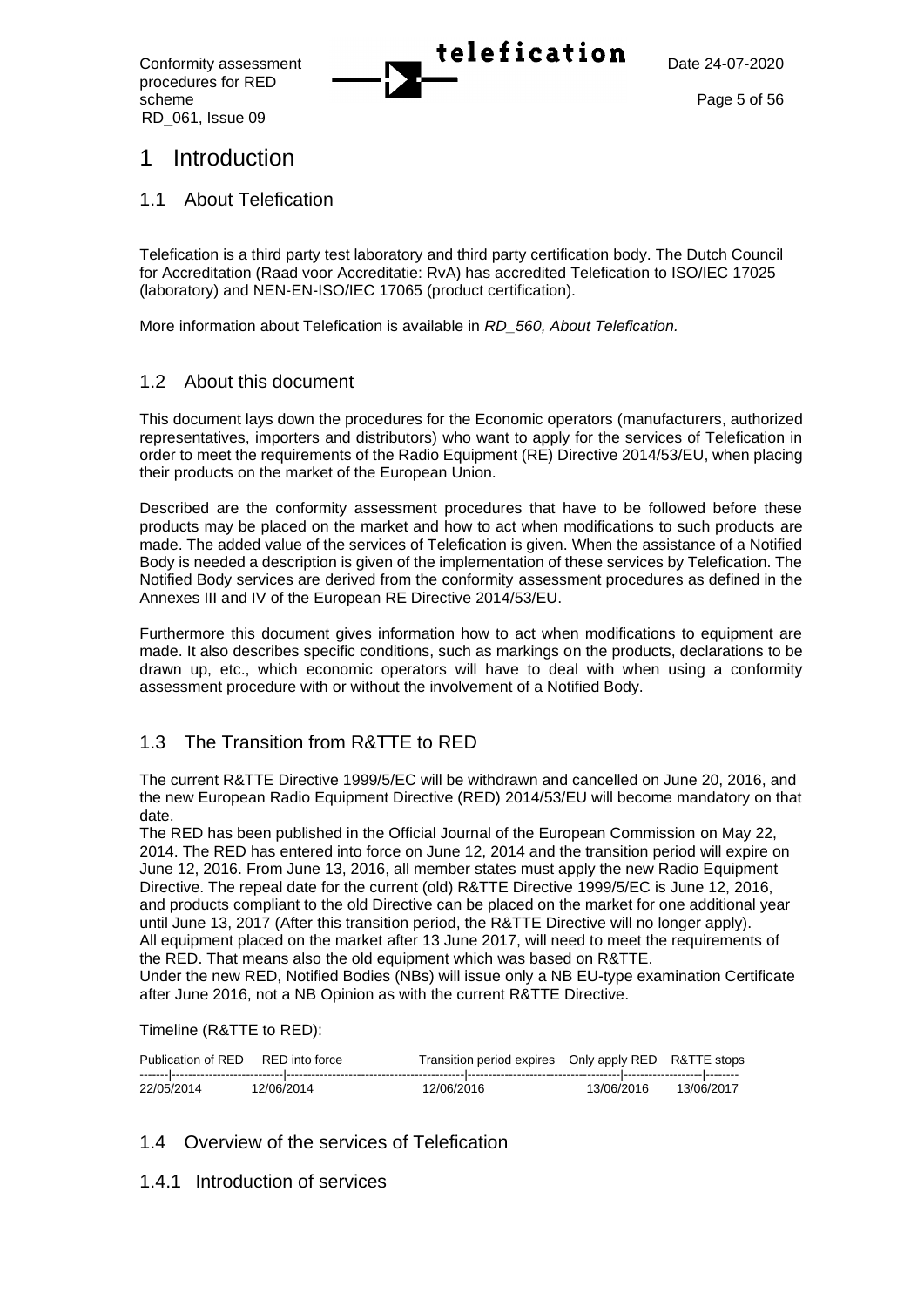Conformity assessment **Lelefication**  $\sum_{\text{Date } 24-07-2020}$ procedures for RED scheme Page 6 of 56 RD\_061, Issue 09

Telefication offers four groups of services: Information, Certification, Test and Notified Body services.

The Information services of Telefication as far as related to the RE Directive are:

- RED package (Project guidance)
- Storage of Technical documentation
- Compilation of a Technical File

The Test services of Telefication relevant for the RE Directive are:

- **Safety**
- EMF (RF Safety)
- EMC
- Radio

The Certification services of Telefication relevant for the RE Directive are:

- ISO 9000
- Compliance in Production
- EU-type examination (Module B) (Annex III RE)

The Notified Body services of Telefication as defined by the RE Directive are:

• Approval of Quality Management System (Module H) (Annex IV RE)

**Surveillance** 

## 1.4.2 The RED Package (project guidance)

The RED Package (project guidance) is a service to assist the manufacturer or his authorized representative in his objective to meet all the requirements of the RE Directive for placing his product on the market. This is done by means of supplying information to the manufacturer. The complete process is managed by Telefication and finally the manufacturer has to sign the documents (declarations) delivered to Telefication.

Elements of the RED Package are:

- List containing all related mandatory and voluntary standards
- Marking/label
- Additions to manual
- Package instructions
- Proposal on declarations (need to be printed on company letter head paper!)
- Assistance with the central register of specified radio equipment
- Archiving of the Technical Documentation by Telefication (as long as required by the RE Directive)
- Supplying information on current and changing regulations
- Granting access to surveillance authorities
- Delivering maintenance of the Technical Documentation in case of additions / modifications

Internal Production Control and voluntary certification of a Quality Management System are outside the scope of the RED Package. So are the costs involved with Testing and Notified Body activities.

## 1.4.3 Storage of technical documentation

The procedures of Telefication regarding the archiving of files, which are part of the accredited quality system of Telefication, are applicable for this storage of Technical Documentation.

## 1.4.4 Compilation of a Technical File

This is explained in Chapter 6.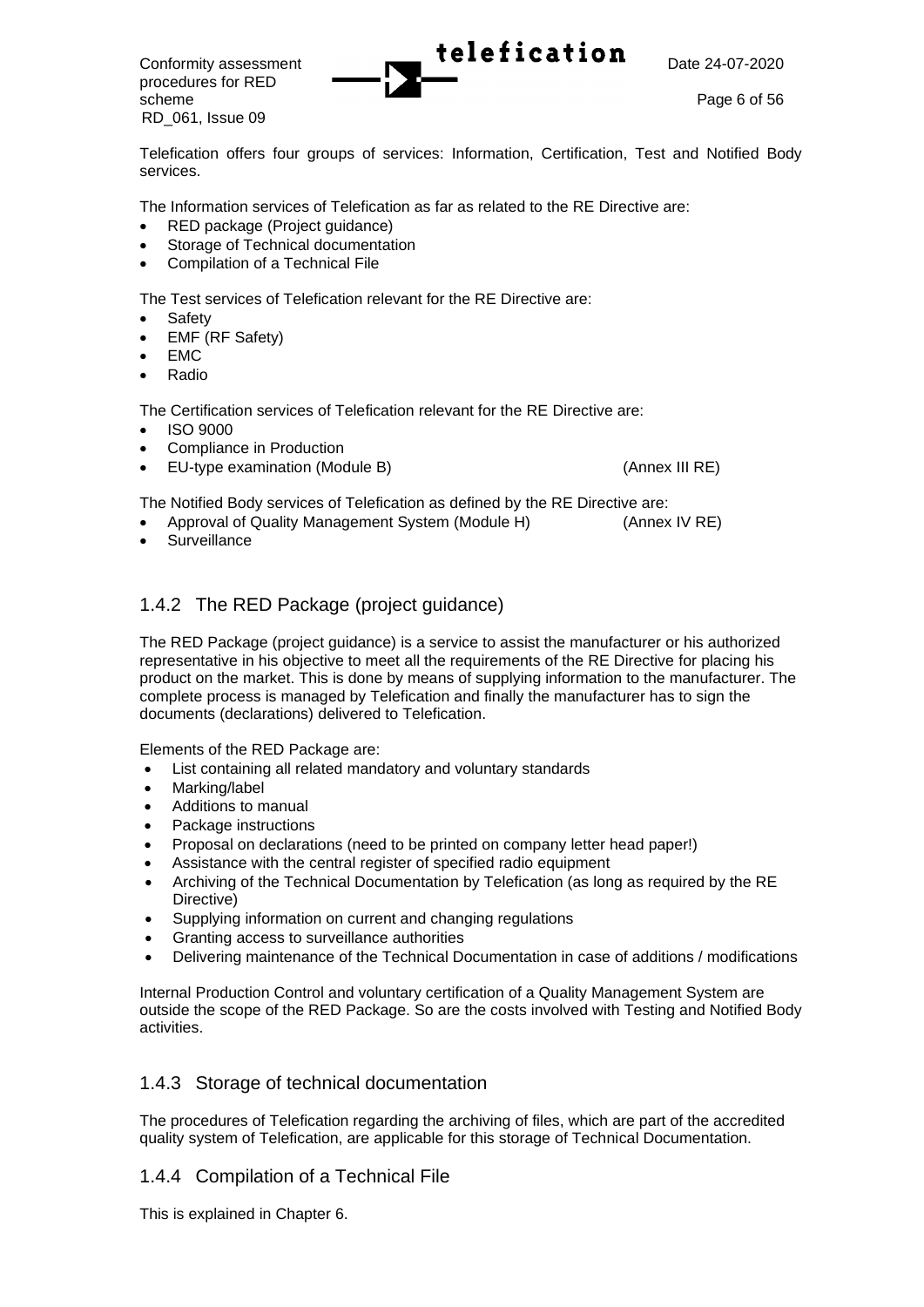procedures for RED scheme Page 7 of 56 RD\_061, Issue 09



## 1.4.5 Safety Testing

The essential requirement of article 3.1(a) of the RE Directive is about safety and health of persons and of domestic animals. It includes the objectives with respect to safety requirements set out in Directive 2014/35/EU, but with no voltage limit applying.

Radio equipment falling within scope of this directive shall not be subject Low Voltage Directive (their chargers do need to comply with the LVD). However, the same electrical safety requirements as in the LVD apply, but without the limits set by the LVD.

All harmonized standards published under the LVD Directive can be used to obtain the preassumption of compliance with the requirements of the LVD. You can find a list of all European harmonized standards published under the LVD Directive in [http://ec.europa.eu/growth/single](http://ec.europa.eu/growth/single-market/european-standards/harmonised-standards/low-voltage/index_en.htm)[market/european-standards/harmonised-standards/low-voltage/index\\_en.htm](http://ec.europa.eu/growth/single-market/european-standards/harmonised-standards/low-voltage/index_en.htm)

Safety testing is available in the test laboratory of Telefication. For the latest information see [http://www.telefication.com/index.php?option=com\\_content&view=article&id=155&Itemid=176](http://www.telefication.com/index.php?option=com_content&view=article&id=155&Itemid=176)

## 1.4.6 EMF (RF Safety) Testing

All products falling under the scope of the RE Directive have to be safe, see article 3.1(a). The European Commission published the following document to cover safety aspects:

- "Council Recommendation of 12 July 1999 on the limitation of exposure of the general public to electromagnetic fields (0 Hz to 300 GHz)" (1999/519/EC). The document can be found at: [https://osha.europa.eu/en/legislation/guidelines/council-recommendation-1999-519-ec-on](https://osha.europa.eu/en/legislation/guidelines/council-recommendation-1999-519-ec-on-the-limitation-of-exposure-of-the-general-public-to-electromagnetic-fields-0-hz-to-300-ghz)[the-limitation-of-exposure-of-the-general-public-to-electromagnetic-fields-0-hz-to-300-ghz.](https://osha.europa.eu/en/legislation/guidelines/council-recommendation-1999-519-ec-on-the-limitation-of-exposure-of-the-general-public-to-electromagnetic-fields-0-hz-to-300-ghz)
- The occupational EMF directive 2004/40/EC can be found at: <http://eur-lex.europa.eu/legal-content/EN/ALL/?uri=CELEX:32004L0040>
- The amendment 2008/46/EC can be found at: <http://eur-lex.europa.eu/legal-content/EN/TXT/?uri=CELEX:32008L0046>
- There are harmonized standards available to cover the regulation (EN 50566, EN EN50360, EN62311 and EN 62479): [http://www.cenelec.eu/](http://www.cenelec.eu/dyn/wive:1003,85)
- Standards to cover the directive: [http://www.cenelec.eu/](http://www.cenelec.eu/dyn/www/f?p=113:4:::::tc,directive:1003,13)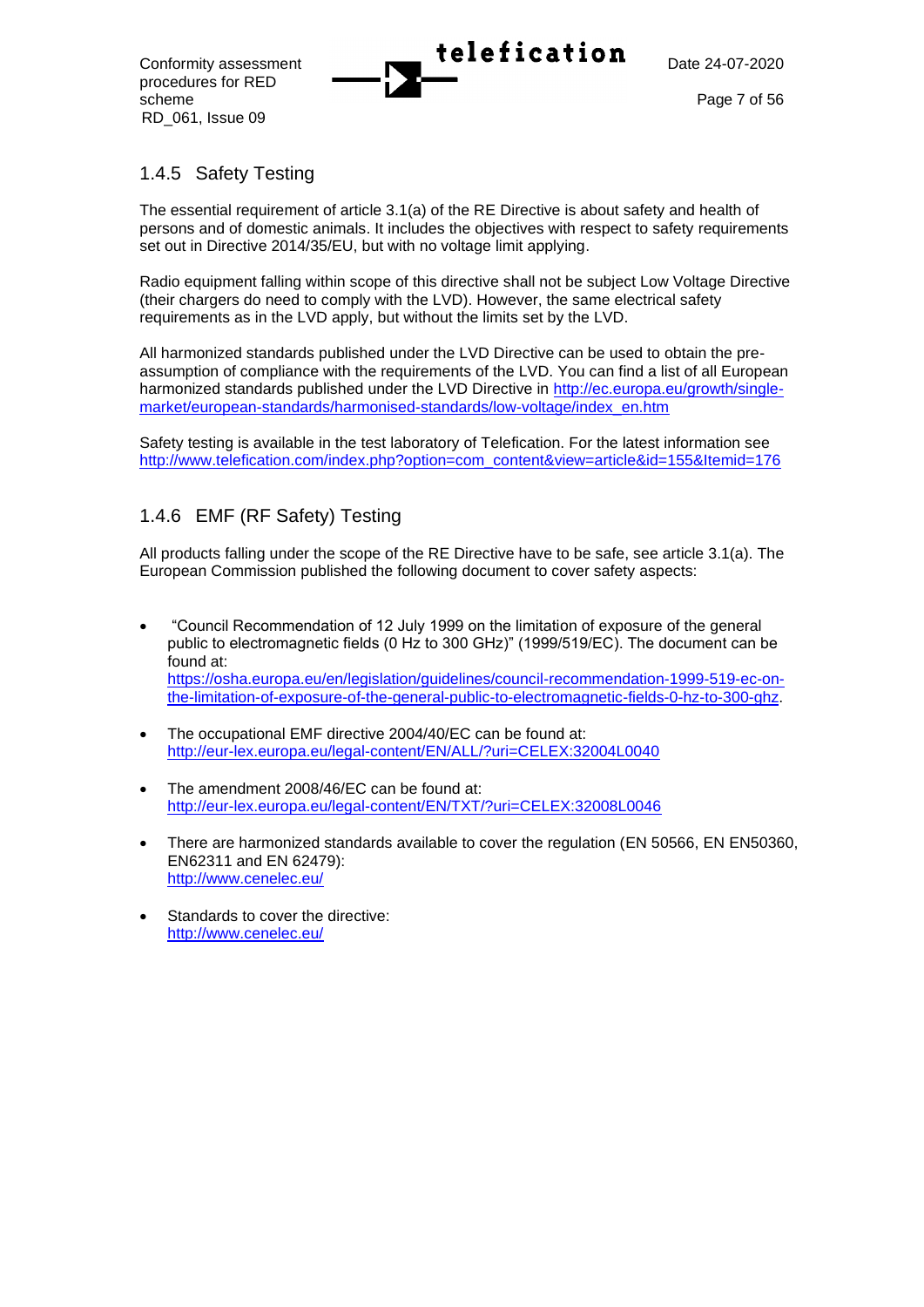procedures for RED scheme Page 8 of 56 RD\_061, Issue 09



## 1.4.7 EMC Testing

The essential requirement of article 3.1(b) of the RE Directive is one on one linked to the EMC Directive (2014/30/EU).

All harmonized standards published under the EMC Directive can be used to obtain the preassumption of compliance with this essential requirement of the RE Directive. You can find a list of all European harmonized standards published under the EMC Directive in [http://ec.europa.eu/growth/single-market/european-standards/harmonised](http://ec.europa.eu/growth/single-market/european-standards/harmonised-standards/electromagnetic-compatibility/index_en.htm)[standards/electromagnetic-compatibility/index\\_en.htm](http://ec.europa.eu/growth/single-market/european-standards/harmonised-standards/electromagnetic-compatibility/index_en.htm)

EMC testing is available in the Telefication test laboratory. For the latest information with respect to:

• Radio products see [http://www.telefication.com/index.php?option=com\\_content&view=article&id=157&Itemid=17](http://www.telefication.com/index.php?option=com_content&view=article&id=157&Itemid=174) [4](http://www.telefication.com/index.php?option=com_content&view=article&id=157&Itemid=174)

## 1.4.8 Radio Testing

The essential requirement of article 3.2 of the RE Directive is about "effective use of the spectrum".

All harmonized standards published under the RE Directive can be used to obtain the preassumption of compliance with the radio requirements of the RED. You can find a list of all European harmonized standards published under the RE Directive in [http://ec.europa.eu/growth/single-market/european-standards/harmonised](http://ec.europa.eu/growth/single-market/european-standards/harmonised-standards/rtte/index_en.htm)[standards/rtte/index\\_en.htm](http://ec.europa.eu/growth/single-market/european-standards/harmonised-standards/rtte/index_en.htm)

As you will see there are at the moment just a limited number of harmonized standards published under the RE Directive. The consequence is that for a lot of products using the radio spectrum there are no harmonized standards available. These standards are under development (at ETSI). Due to absence of applicable harmonized standards, manufacturers cannot use Annex II to prove compliance for some radio products. The only remaining alternatives for these products are Annex III and IV. In both remaining conformity assessment procedures Technical Documentation has to be created. The easiest way to realize technical documentation for the radio essential is to perform testing to an applicable national standard or applicable ETS/EN specification.

When ordering an Annex III EU-type examination (see Chapter 4.3), Telefication will deliver a free of charge information service, supplying the manufacturer with the identification of the (nonharmonized) standards, which can be used for proving compliance to the radio essential requirements. It is essential for this service, that Telefication has the correct product documentation (or accurate information about the product characteristics) at their disposal.

Radio testing is available in our laboratory. For the latest information see [http://www.telefication.com/index.php?option=com\\_content&view=article&id=157&Itemid=174](http://www.telefication.com/index.php?option=com_content&view=article&id=157&Itemid=174)

## 1.4.9 EU-type examination (Module B)

EU-type examination is the part of a conformity assessment procedure in which Telefication examines the technical design of the radio equipment and verifies and attests that the technical design of the radio equipment meets the essential requirements set out in Article 3 of the RED.

When Telefication finds that the essential requirements or corresponding harmonised standards or other technical specifications have not been met by a manufacturer, it shall require that the manufacturer takes appropriate corrective measures and shall not issue an EU-type examination certificate.

When an EU-type examination was already issued and later it is found that the radio equipment no longer complies, it shall require the manufacturer to take appropriate corrective measures and shall suspend or withdraw the EU-type examination certificate if necessary.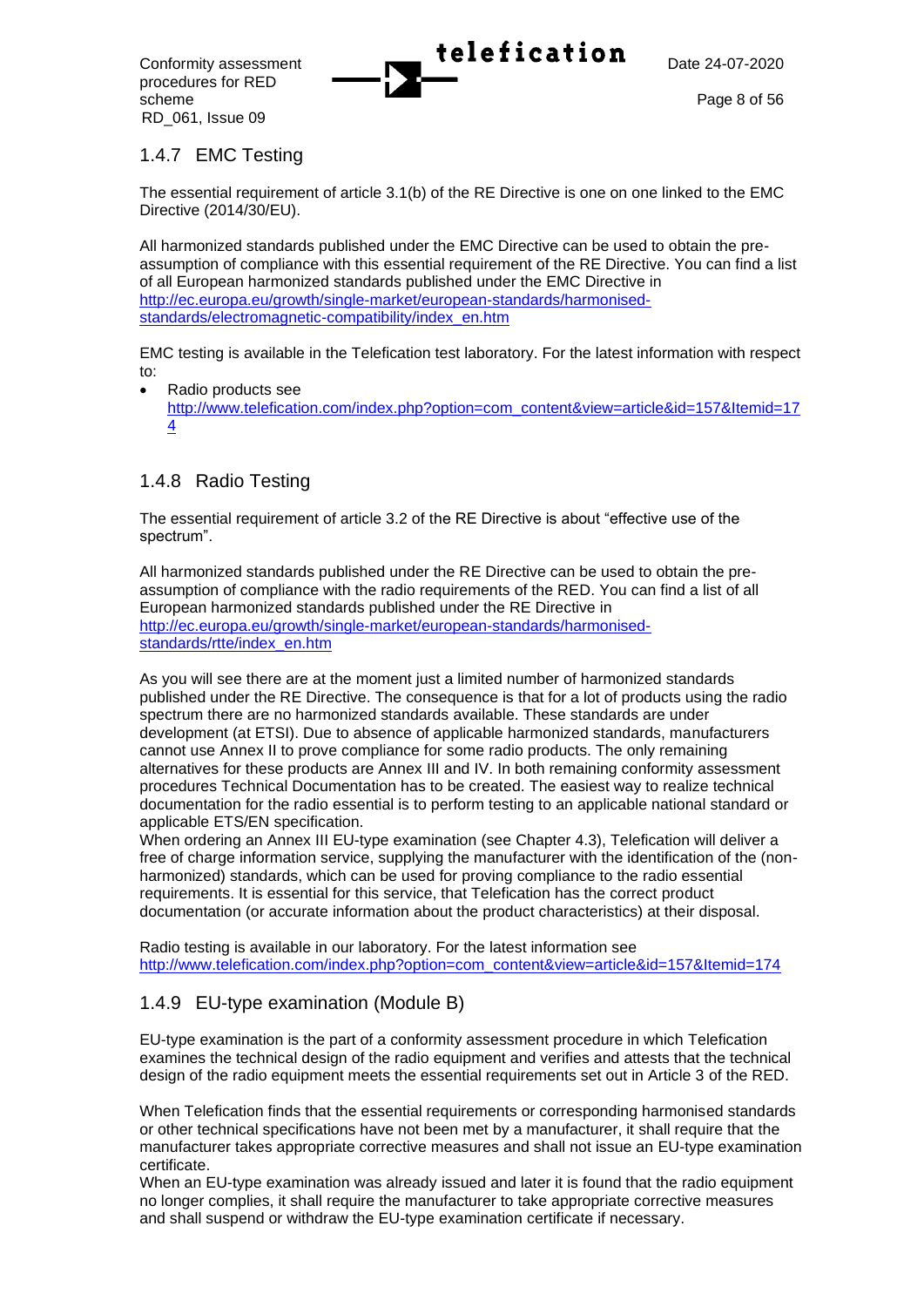procedures for RED scheme Page 9 of 56 RD\_061, Issue 09



## 1.4.10 Surveillance

Telefication can be involved in market surveillance to trace if non-compliant radio equipment is available on the market. If so, Telefication will inform and share this information with other notified bodies. Telefication, as a Notified Body can perform market surveillance tests in its own test lab and has to inform the national market surveillance authority (Ministry of Economic Affairs **-** Agentschap Telecom) if there is any non-compliance.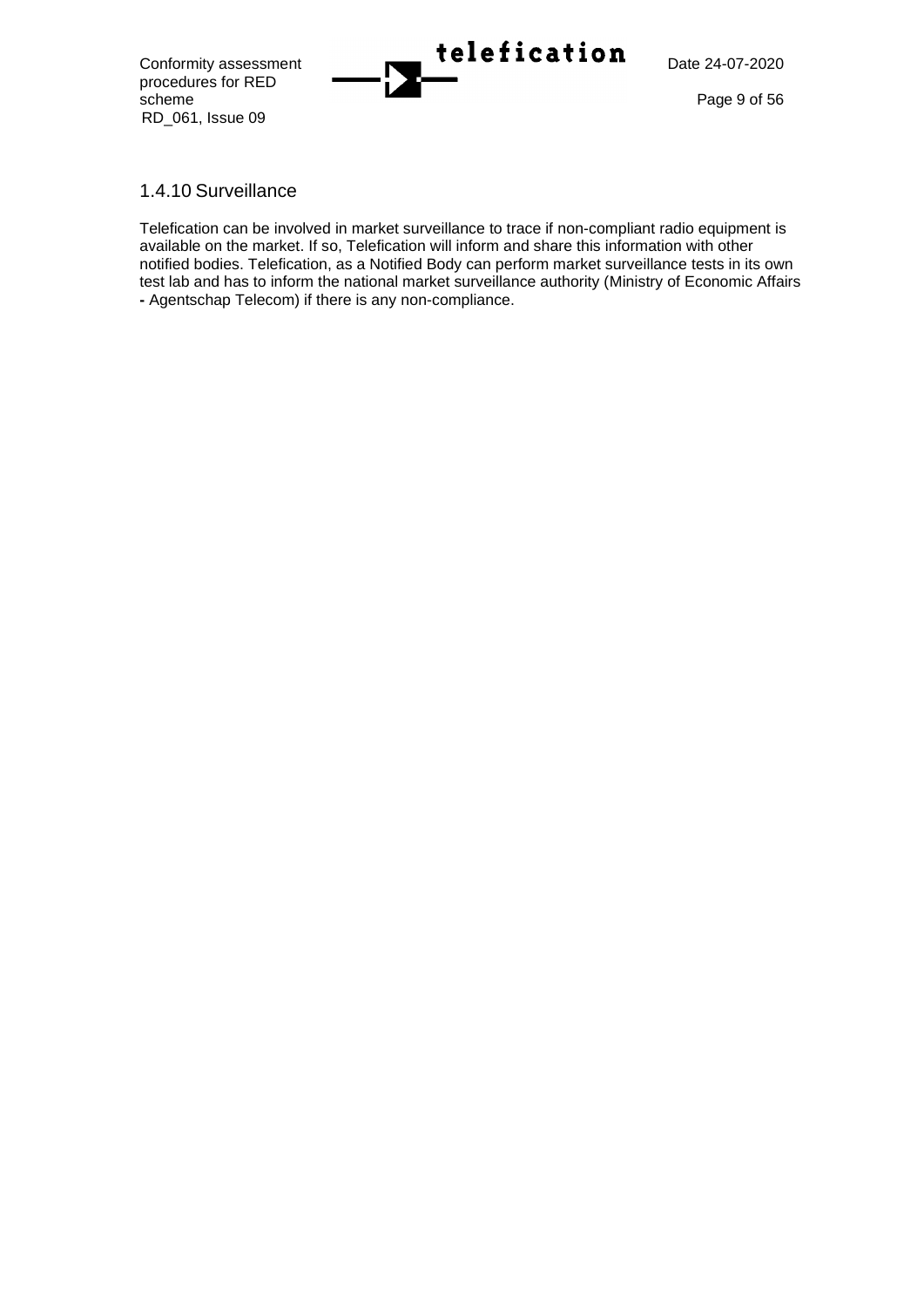procedures for RED scheme Page 10 of 56 RD\_061, Issue 09



## 1.5 Flow diagram of services

For the follow diagram of all Telefication RED related services see figure 1.



*Figure 1: Flow diagram of services*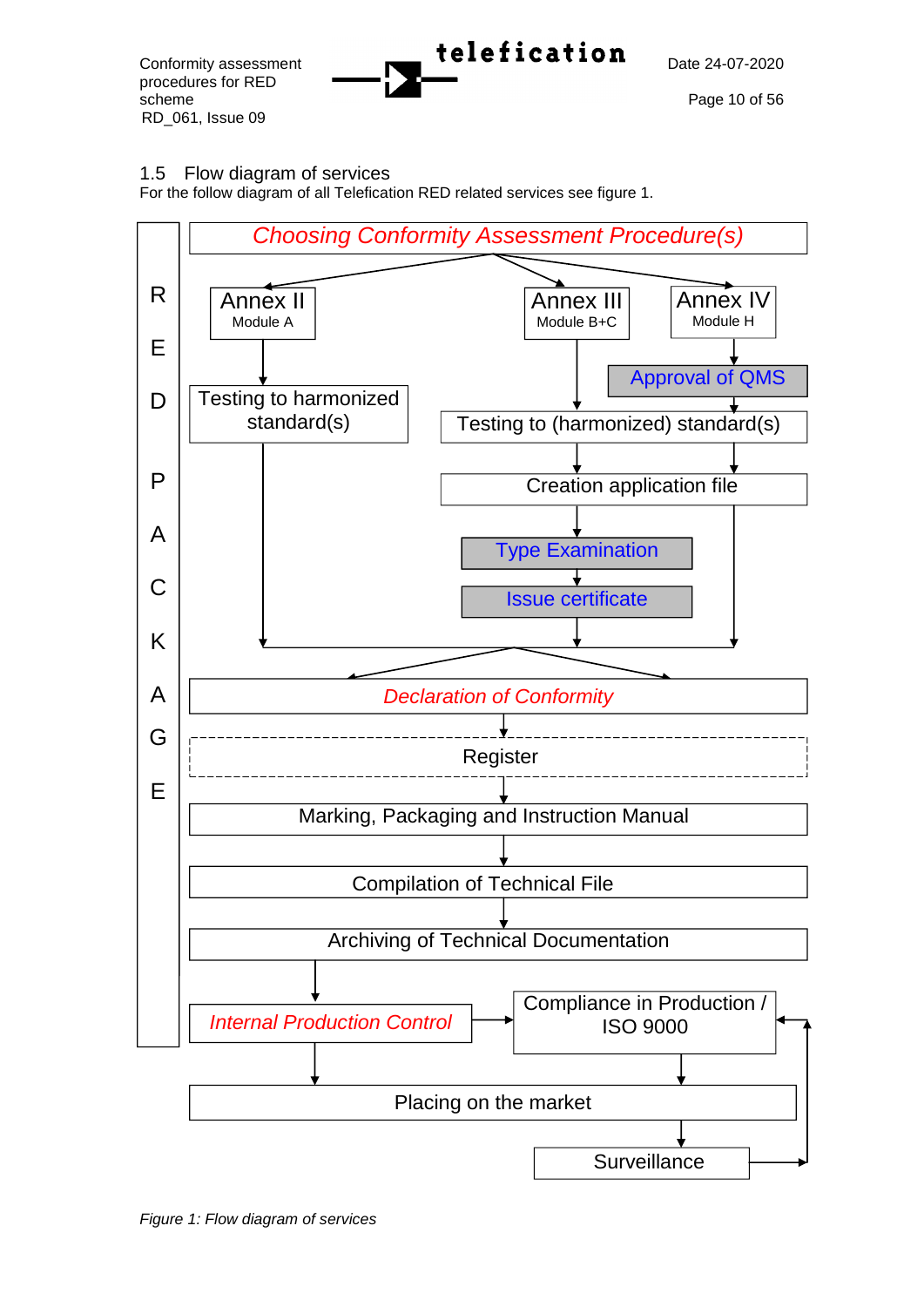| Conformity assessment | telefication | Date 24-07-2020 |
|-----------------------|--------------|-----------------|
|                       |              |                 |

procedures for RED scheme Page 11 of 56 RD\_061, Issue 09

#### **Some clarification:**

Some activities are the direct responsibility of the manufacturer: they cannot be subcontracted or outsourced to third parties. In the flow diagram these activities are described with Italic letters and in red (*Choosing Conformity Assessment Procedure, Declarations and Internal Production Control*). The activities mentioned in gray boxes with blue letters have to be done by an RE Notified Body, like Telefication. All the other activities can be fulfilled by the manufacturer or a third party. Telefication -as a third party- can supply services for all these activities, except *Placing on the market*. Testing can be performed by Telefication. In some cases (dependent of the availability or transportability of test equipment) the tests can also be performed on location. The *Creation of a Technical Documentation* is an activity of the manufacturer.

A new service in which Telefication can assist is registering some radio equipment which show a low level of compliance with the essential requirements within a central system. This system has to be used as from 12 June 2018. The Commission will use delegated acts to specify which type of radio equipment needs to be registered.

## 2 European regulations

## 2.1 Introduction

The policy objectives of the first harmonization of EU Regulations and directives, concentrating on the elimination of trade barriers and on the free movement of goods for the development of a single market, are now being balanced out by a comprehensive policy geared to ensuring that only safe and compliant products find their way to the market, in such a manner that honest economic operators can benefit from a level playing field, thus promoting at the same time an effective protection of the EU consumer and a competitive single EU market.

Policy orientations and legislative techniques alike have profoundly changed in the last 35 years of European integration, especially in the area of the free movement of goods, contributing to make this area of activity a symbol of the success of the Single Market today.

Historically, EU legislation for goods has progressed through four main phases:

- the traditional approach or 'Old Approach' with detailed texts containing all the necessary technical and administrative requirements;
- the development of the 'New Approach' in 1985, which restricted the contents of legislation to the "essential requirements" leaving the technical details to European harmonised standards. This in turn led to the development of the European standardisation policy in support of this legislation;
- the development of the conformity assessment instruments made necessary by the implementation of the various Union harmonisation texts, both 'new approach' and 'old approach', leading to the 'Global approach" as described in Council Decision 93/465/EEC of 22 July 1993;
- the 'New Legislative Framework'<sup>1</sup> adopted in July 2008, which builds on the 'New Approach' and completes the overall legislative framework with all the necessary elements for effective conformity assessment, accreditation and market surveillance including the control of products from third countries.

<sup>1</sup> Regulation 765/2008 and Decision 768/2008/EC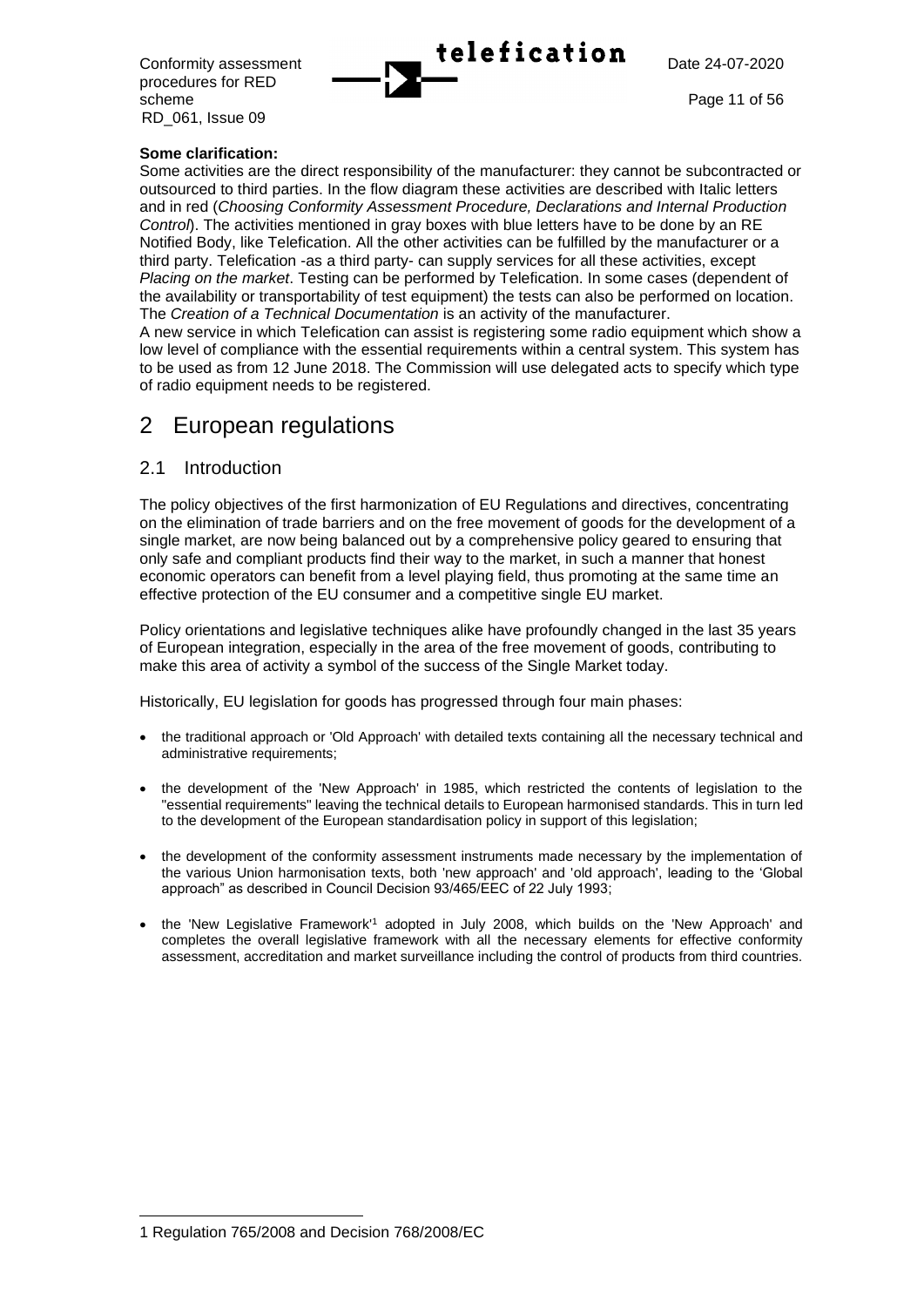procedures for RED scheme Page 12 of 56 RD\_061, Issue 09



## 2.2 The New Legislative Framework (NLF)

This is a general framework of a horizontal nature for future legislation harmonizing the conditions for the marketing of products and a reference text for existing legislation.

In the Decision No [768/2008/EC of the European Parliament and of the Council of 9](http://eur-lex.europa.eu/LexUriServ/LexUriServ.do?uri=OJ:L:2008:218:0082:0128:EN:PDF) July 2008 [on a common framework for the marketing of products](http://eur-lex.europa.eu/LexUriServ/LexUriServ.do?uri=OJ:L:2008:218:0082:0128:EN:PDF)<sup>2</sup>, and repealing Council Decision [93/465/EEC](http://eur-lex.europa.eu/LexUriServ/LexUriServ.do?uri=OJ:L:2008:218:0082:0128:EN:PDF) provides, in the form of reference provisions, definitions and general obligations for economic operators and a range of conformity assessment procedures from which the legislator can select as appropriate. The Annex I of this document shows the different responsibilities of manufactures (Article R1), authorized representatives (Article R2), Importers (Article R4) and distributors (Article R5).

[Regulation \(EC\) No 765/2008 of the European Parliament and of the Council](http://eur-lex.europa.eu/LexUriServ/LexUriServ.do?uri=CELEX:32008R0765:EN:NOT) of 9 July 2008 setting out the requirements for accreditation and market surveillance relating to the marketing of products<sup>3</sup> and repealing Regulation (EEC) No 339/93. This regulation lays down rules on the organization and operation of accreditation of conformity assessment bodies performing conformity assessment activities. It also provides a framework for the market surveillance of products to ensure that those products fulfill requirements providing a high level of protection of public interests, such as health and safety in general, health and safety at the workplace, the protection of consumers, protection of the environment and security and provides a framework for controls on products from third countries. This Regulation lays down the general principles of the CE marking.

*[Regulation \(EC\) No 764/2008 of the European Parliament and of the Council](http://eur-lex.europa.eu/LexUriServ/LexUriServ.do?uri=CELEX:32008R0764:EN:NOT)* of 9 July 2008 laying down procedures relating to the application of certain national technical rules to products lawfully marketed in another Member State and repealing Decision No 3052/95/EC. The aim of this Regulation is to strengthen the functioning of the internal market by improving the free movement of goods. This Regulation lays down the rules and procedures to be followed by the competent authorities of a Member State when taking or intending to take a decision, which would hinder the free movement of a product lawfully marketed in another Member State. It also provides for the establishment of Product Contact Points in the Member States to contribute to the achievement of the aim of this Regulation.

## 2.3 NLF and RED

The RED should take into account of the horizontal legal framework for the marketing of products in the internal market, established by Regulation (EC) No 765/2008 of the European Parliament and of the Council of 9 July 2008 setting out the requirements for accreditation and market surveillance relating to the marketing of products as well as by Decision No 768/2008/EC of the European Parliament and of the Council of 9 July 2008 on a common framework for the marketing of products.

## 2.3.1 Economic operators:

Four economic operators are defined: Manufactures, Authorized representatives Importers and Distributors. The economic operators have different obligations (a summary is given in table1). which are in line with the NLF (Decision No 768/2008/EC). Articles 10 – 13 of the RED mention the obligations of the economic operators.

<sup>2</sup> OJ L 218, 13.8.2008, p. 82 3 OJ L 218, 13.8.2008, p. 30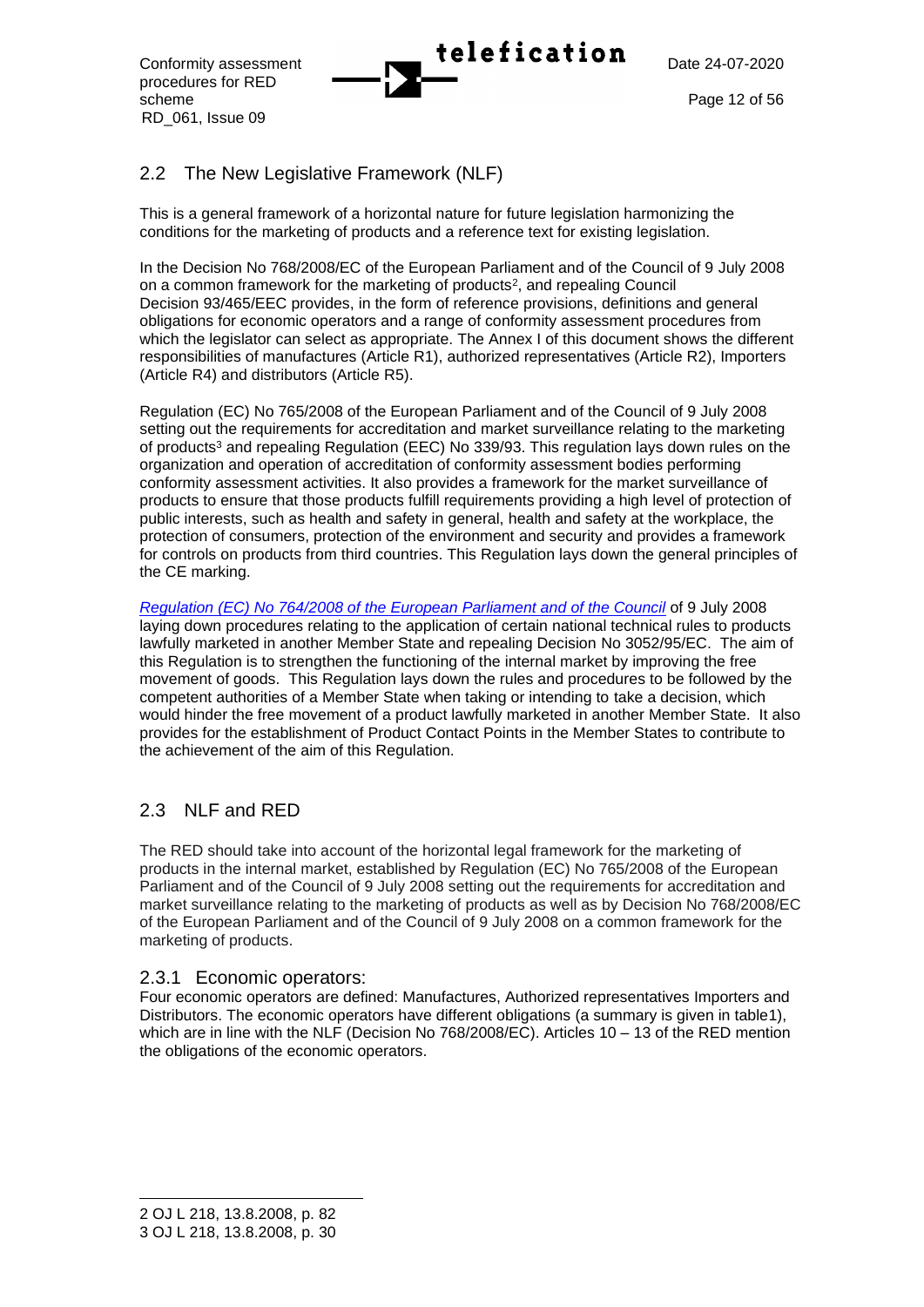Conformity assessment **Telefication** Date 24-07-2020

procedures for RED scheme Page 13 of 56 RD\_061, Issue 09

A new requirement of the RED is the mandate to provide more contact information for the economic operators. EU Member States will require the economic operators to include both website addresses and physical location postal addresses, in order to facilitate better communications between the member states, market surveillance authorities, economic operators, and consumers. The equipment must show the product identification numbers and contact information for the responsible parties. A contact name and details must be supplied with each device, and also placed on the device or in documentation if it is a small device. Importers must show similar information on the equipment or on the packaging; the supply chain must accept the legal responsibility for providing valid contact information. Importers will be seen as manufacturers when placing products under their own name, brand name or changing the equipment.

Economic operators shall, on request, identify the following to the market surveillance authorities:

- Any economic operator who has supplied them with the radio equipment.
- Any economic operator to whom they supplied radio equipment.

Economic operators shall be able to present this information for 10 years after they have been supplied with the radio equipment and for 10 years after they have supplied the radio equipment.

More summarising information about the obligations of Economic Operators can be found in table 1.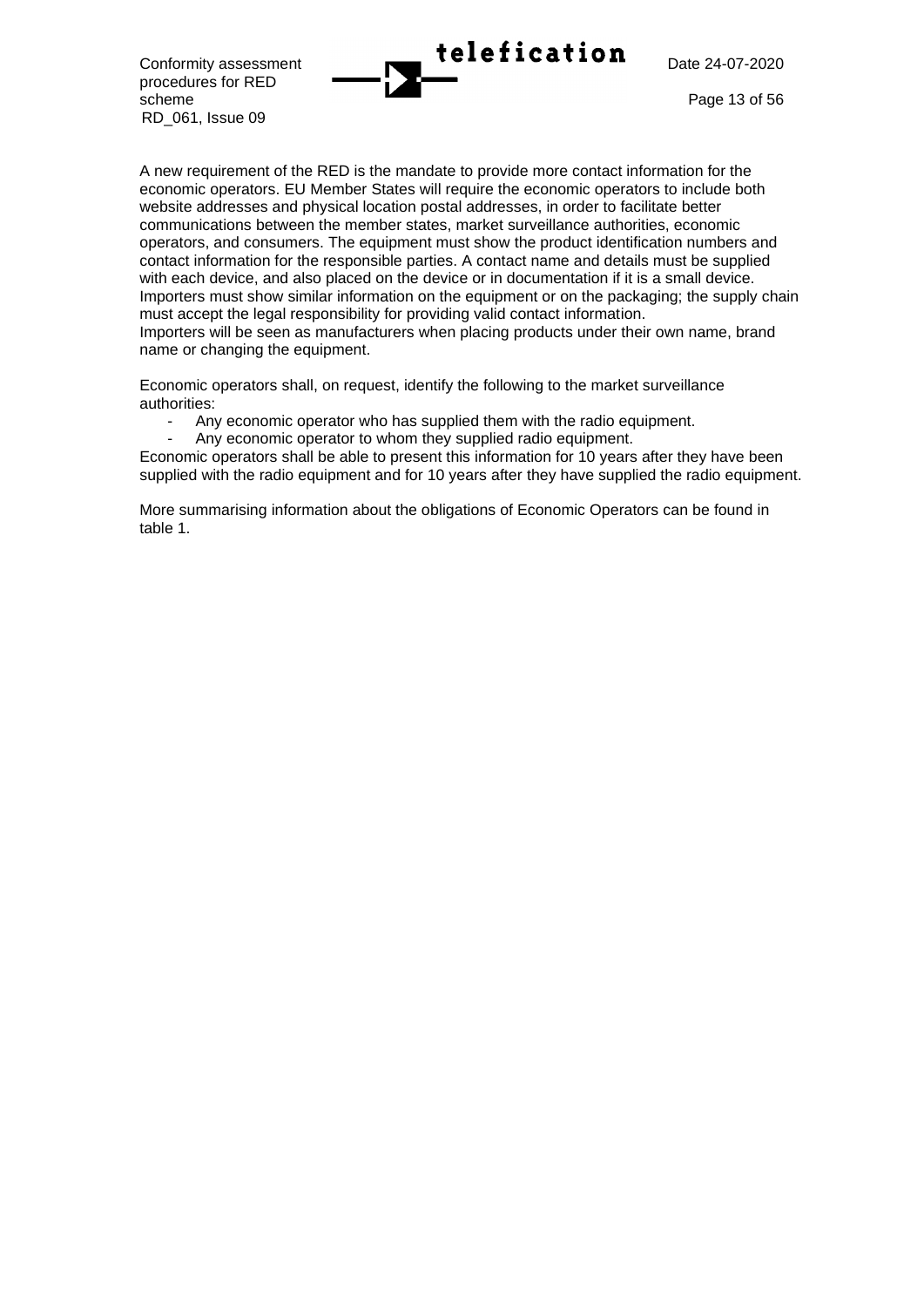procedures for RED<br>scheme RD\_061, Issue 09



Page 14 of 56

|                                                                        | <b>Manufacturer</b>                                                          | <b>Authorised</b><br>representative      | <b>Importer</b>                                                         | <b>Distributor</b>                             |
|------------------------------------------------------------------------|------------------------------------------------------------------------------|------------------------------------------|-------------------------------------------------------------------------|------------------------------------------------|
| Design and<br>manufactured conform<br>essential requirements           | <b>YES</b>                                                                   |                                          |                                                                         |                                                |
| Placing on the market<br>only when comply to<br>essential requirements | <b>YES</b>                                                                   |                                          | <b>YES</b>                                                              | <b>YES</b>                                     |
| Ensure radio equipment<br>can operate in at least 1<br>member state    | <b>YES</b>                                                                   |                                          | <b>YES</b>                                                              | Verify                                         |
| Carry out the relevant<br>conformity assessment<br>procedure           | YES, or have it carried<br>out                                               |                                          | Ensure it is<br>carried out                                             |                                                |
| Technical<br>Documentation                                             | Issue and 10 years<br>filling and providing                                  | Yes 10 years<br>filling and<br>providing | Ensure it is<br>drawn up<br>and 10<br>years filling<br>and<br>providing | Verify                                         |
| <b>DOC</b>                                                             | Issue and 10 years<br>filing                                                 | 10 years filling<br>and providing        | 10 years<br>filling and<br>providing                                    | Verify                                         |
| CE mark                                                                | Affix                                                                        |                                          | Ensure                                                                  | Verify                                         |
| Type, serial number, id                                                | On equipment (or<br>package or<br>documentation for very<br>small equipment) |                                          | <b>Ensure</b>                                                           | Verify                                         |
| Name, tradename or<br>registered trade mark<br>postal address          | On equipment (or<br>package or<br>documentation for very<br>small equipment) |                                          | <b>Check</b><br>$details +$<br>add postal<br>importer.                  | Verify<br>details<br>$m$ anuf. $+$<br>importer |
| Manual + spectrum info<br>and user restrictions.                       | Issue + add to<br>equipment.                                                 |                                          | <b>Ensure</b>                                                           | Verify                                         |
| Continuous compliance<br>of series production                          | Have a procedure to<br>ensure series<br>production in<br>compliance          |                                          |                                                                         |                                                |
| Corrective actions on<br>Non-compliances                               | <b>Corrective measures</b>                                                   |                                          | Corrective<br>measures                                                  | Corrective<br>measures                         |
| <b>Inform National</b><br>authorities when risk.                       | <b>YES</b>                                                                   |                                          | Yes+<br>manufactur<br>er                                                | Yes+<br>manufactur<br>er                       |
| <b>Cooperation National</b><br>authorities                             | <b>YES</b>                                                                   |                                          | <b>YES</b>                                                              | <b>YES</b>                                     |
| <b>Cooperation National</b><br>Authorities for market<br>surveillance  | YES + 10year                                                                 | YES + 10year                             | $YES +$<br>10year                                                       | $YES +$<br>10year                              |

Table 1: Economic operators and different aspects of the certification process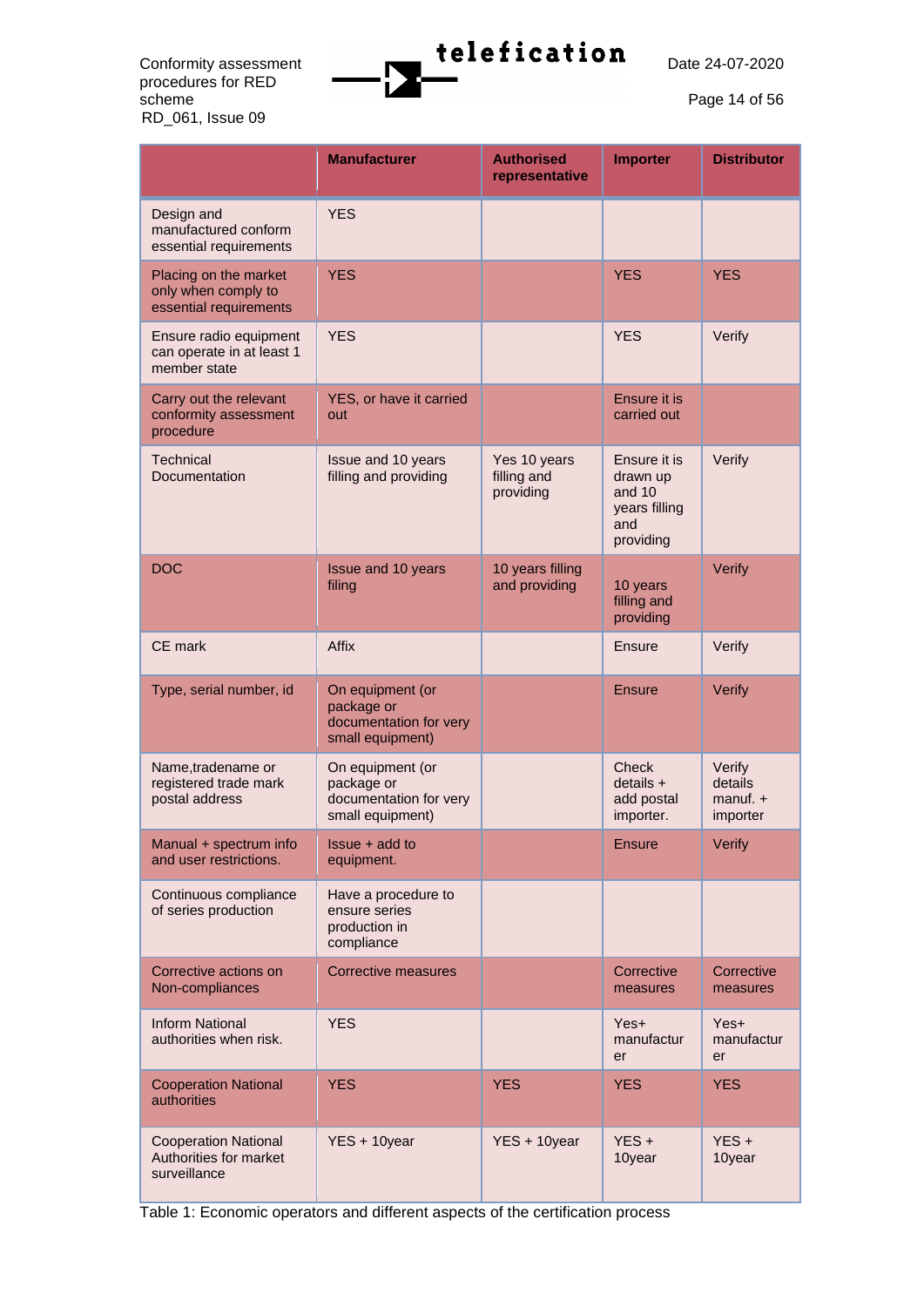procedures for RED scheme Page 15 of 56 RD\_061, Issue 09

## 2.4 Implementation of the RED

The general objectives and main instruments of the R&TTE have not changed in the RED.

The RED is implemented in two phases:

- **Transition phase**: During transition R&TTE or RED can be used. Existing equipment can still be placed on the market (**until 13 June 2017**).
- **Operation phase**: Any new products placed on the market must be in compliance with the new Radio Equipment Directive (2014/53/EU), **starting on 12 June 2016.**

## 2.4.1 Transition provisions from R&TTE to RED

The new Directive 2014/53/EU can only be used **starting June 13, 2016**, and not before. There is a one-year transitional period between June 2016 and June 2017 where the new 2014/53/EU or old 1999/5/EC Directive can be used.

RED Article 48 'Transitional provisions' are as follows:

*Member States shall not impede, for the aspects covered by this Directive, the making available on the market or putting into service of radio equipment covered by this Directive which is in conformity with the relevant Union harmonisation legislation applicable before 13 June 2016 and which was placed on the market before 13 June 2017.*

## 2.4.2 Differences between R&TTE and RED

Some major changes of the new Radio Equipment Directive (RED) compared to the old R&TTE directive are:

- RED scope includes radio communication and also radio determination (RFID, radar, movement detect, etc.) equipment. Radio equipment not for communication or determination is not within the scope of the RED.
- RED only applies to wireless/radio products; wired Telecom Terminal Equipment (TTE) is not covered anymore. EMCD and LVD will apply to telecom equipment.
- Broadcast receivers now fall into the RED scope (they used to be in the EMC directive)
- No lower limit of the frequency range covered (in the R&TTE lower limit was 9 kHz), upper limit remains at 3000GHz.
- Notified Body number with CE mark may now only be used if the Quality System of the manufacturer was assessed against RED requirements by the Notified Body (Full Quality Assurance – Module H))
- Equipment class 2 notifications to national Authorities no longer required
- Class 2 labeling (Alert Sign) no longer required, but usage restrictions in certain member states must still be show on the package.
- CE mark in the user manual no longer required, but manual must show RF Band and transmitter power.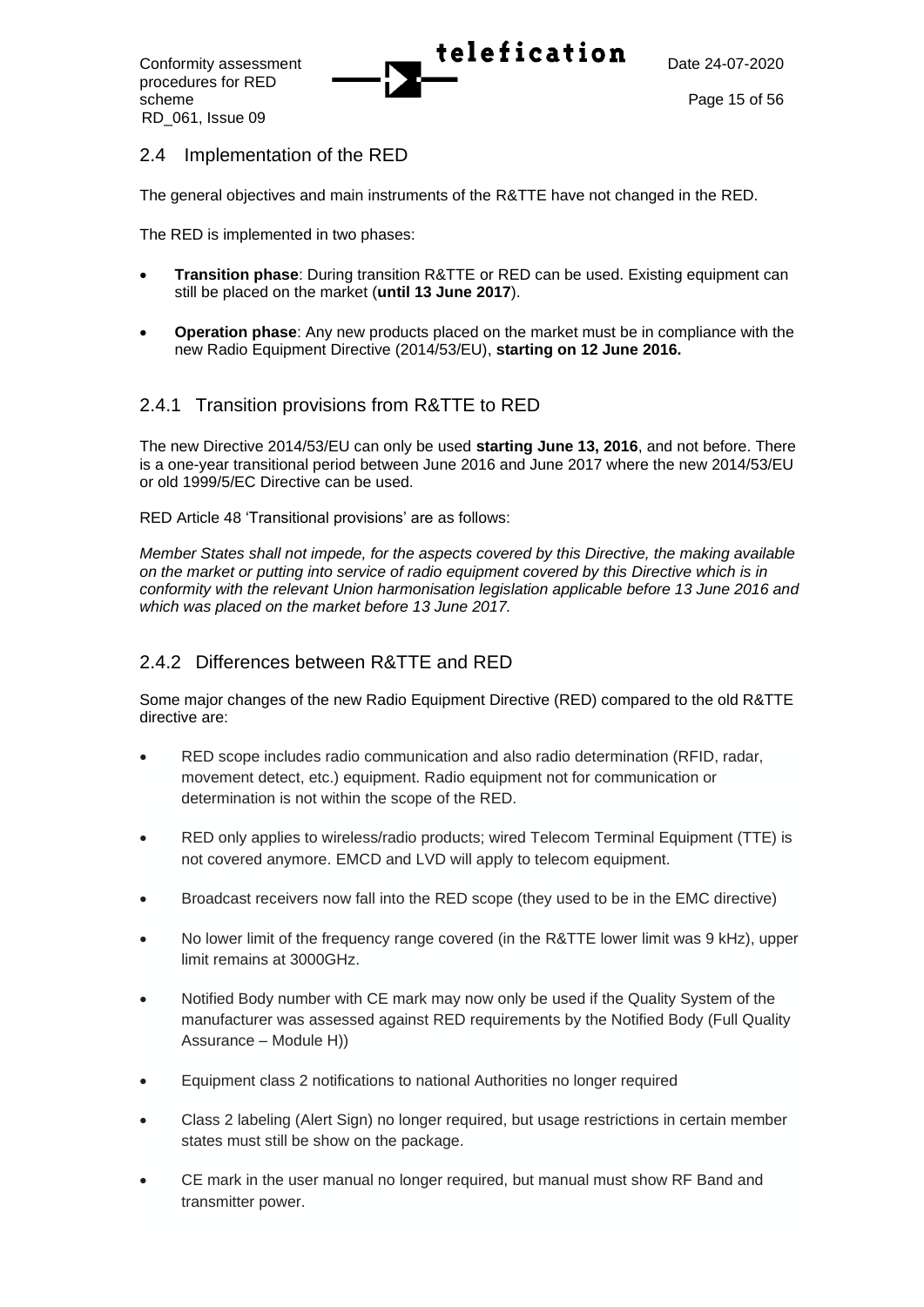procedures for RED scheme Page 16 of 56 RD\_061, Issue 09

- Notified Body Opinion will be replaced by "EU-type examination Certificate"
- Evaluation kits are now excluded (no approval required under RED)
- RED requires that the use of universal chargers is made possible
- RX only (like GPS) devices remain in scope
- Manufacturer or Importer Address must be shown on device, or in user manual if device too small
- Safety requirements now explicitly apply also for animal related equipment (was in R&TTE but not clear)
- New products are introduced in the RED: Broadcast receivers and Inductive Data Transmission devices working at frequencies < 9kHz

## 2.5 Scope of RED

Telecommunications Terminal has been dropped from the title of the previous R&TTE Directive. This is because telecommunications terminal equipment, such as wired telephones and fax machines, has been removed from the scope of RED, and has been transferred to the scopes of the EMC Directive 2014/30/EU and Low Voltage Directive 2014/35/EU. RED will only apply to wireless and radio devices and equipment.

There is specific definition given for radio equipment in RED, which is "an electrical or electronic product, which intentionally emits and/or receives radio waves for the purpose of radio communication and/or radio determination, or an electrical or electronic product which must be completed with an accessory, such as an antenna, so as to intentionally emit and/or receive radio waves for the purpose of radio communication and/or radio determination." This definition is important in understanding the extent of the types of radio equipment to be covered under the scope of this directive.

The scope of RED will cover radio transmission, including both radio communication and radio determination. The term Radio Determination is used to make clear that equipment such as RADAR, RFID, movement detection, and velocity measurement are within the scope of RED. Equipment which is not for radio communication or determination is not in the scope, such as equipment classified for Industrial, Scientific, & Medical (ISM), EN 55011, and CISPR 11. Also in the scope will be radio reception equipment, including receive-only radio devices. One key change to the scope is the inclusion of broadcast receivers in RED, which were specifically excluded in R&TTE. Broadcast receivers had been in the scope of the EMC and Low Voltage Directives, but this will no longer be the case. Some items specifically excluded from the RED scope include aeronautical radio equipment, and custom evaluation kits intended for professional Research & Development, which are used in actual R&D facilities.

The frequency range of RED is expanded, up to 3 THz (3000 GHz), with no lower limit, meaning that zero Hertz to 9 kHz is now included in the scope. So any radio technologies that operate below 9 kHz now fall under this directive, and other standards bodies such as ETSI and ECO will have to catch up to this change in a standard update.

Excluded from the new Radio Equipment Directive are:

- Radio equipment used by radio amateurs within the meaning of Article 1, definition 56, of the International Telecommunications Union (ITU) Radio Regulations
- Marine equipment falling within the scope of Council Directive 96/98/EC
- Airborne products, parts and appliances falling within the scope of Article 3 of Regulation (EC) No 216/2008 of the European Parliament and of the Council –
- Custom-built evaluation kits destined for professionals to be used solely at research and development facilities for such purposes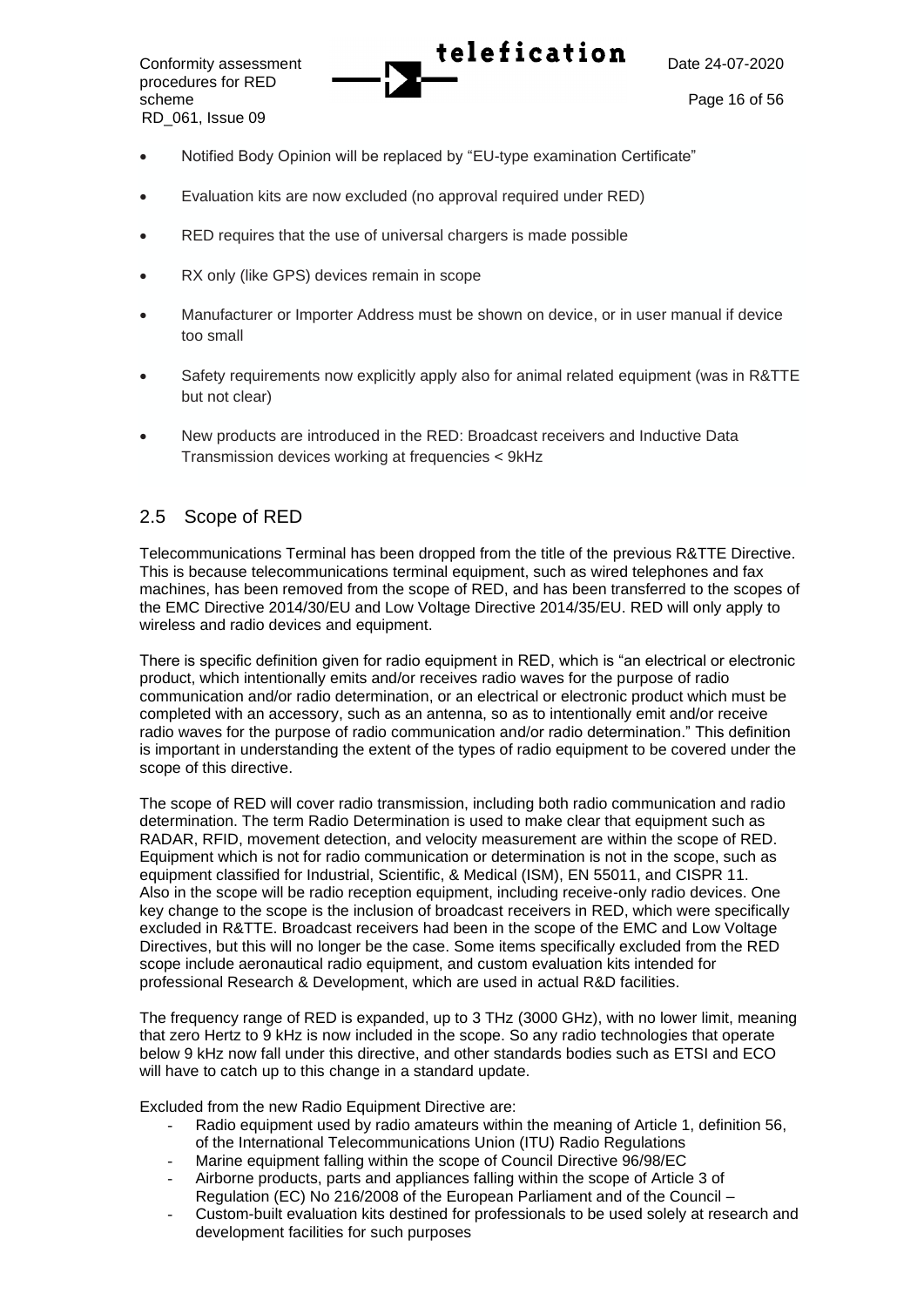procedures for RED scheme Page 17 of 56

Conformity assessment **Lelefication**  $\sum_{\text{Date } 24-07-2020}$ 

 RD\_061, Issue 09 Radio equipment exclusively used for activities concerning public security, defence, State security, including the economic well-being of the State in the case of activities pertaining to State security matters, and the activities of the State in the area of criminal law.

Radio equipment falling within scope of this directive shall not be subject to (2014/35/EU) Low Voltage Directive (their chargers do need to comply with the LVD). However, the same electrical safety requirements as in the LVD apply, but without the limits set by the LVD. In other words, Radio Equipment that use less than 50VAC or 75VDC still need to follow the electrical safety requirements of the directive.

## 2.5.1 Scope of radio transmission

Scope will include radio communication and also radio determination. That is equipment such as radar, RFID, movement detection, velocity measurement, etc. Equipment which is not for communication or determination is out of RE Directive scope. For example ISM, EN 55011, CISPR 11, etc.

## 2.5.2 Scope of radio reception

Receive only radio equipment is still in scope. Broadcast receivers are also still in scope. They were specifically excluded from R&TTE Directive. There may be a longer transition period for broadcast receivers. These will therefore no longer be in the scope of EMCD and LVD.

## 2.6 Essential requirements

Equipment within the scope of the RED must meet the essential requirements of both the Low Voltage Directive and the Electromagnetic Compatibility Directive. The Directive also requires equipment to be constructed for efficient use of the radio spectrum, and to avoid interference with terrestrial and orbital communications. Additional requirements are made for certain classes of equipment.

The essential requirements laid down in Directive 1999/5/EC for fixed-line terminal equipment are now appropriately covered by Directive 2014/35/EU. Therefore the RED will not apply to fixed-line terminal equipment.

In Article 3 of the RED the essential requirements for radio equipment are stated. Radio equipment that does meet the essential requirement will be given a statement of compliance. Compliance is a result from a conformity assessment (Article 17). A full list of the essential requirements can be found in Annex B of this document.

## 2.7 Register

As from 12 June 2018, manufacturers shall register radio equipment types within categories of radio equipment affected by a low level of compliance with the essential requirements within a central system (Article 5). The specific radio equipment will be determined by the European Commission by delegated acts.

## 2.8 Conformity assessment

All items of equipment within the RED scope, placed on the European market for the first time must follow one of the conformity assessment procedures.

Conformity assessment means the process demonstrating whether the essential requirements (as mentioned in Article 3) relating to radio equipment have been fulfilled. So compliance is against Essential requirements, not standards. However radio equipment which is in conformity with harmonised standards shall be presumed to be in conformity with the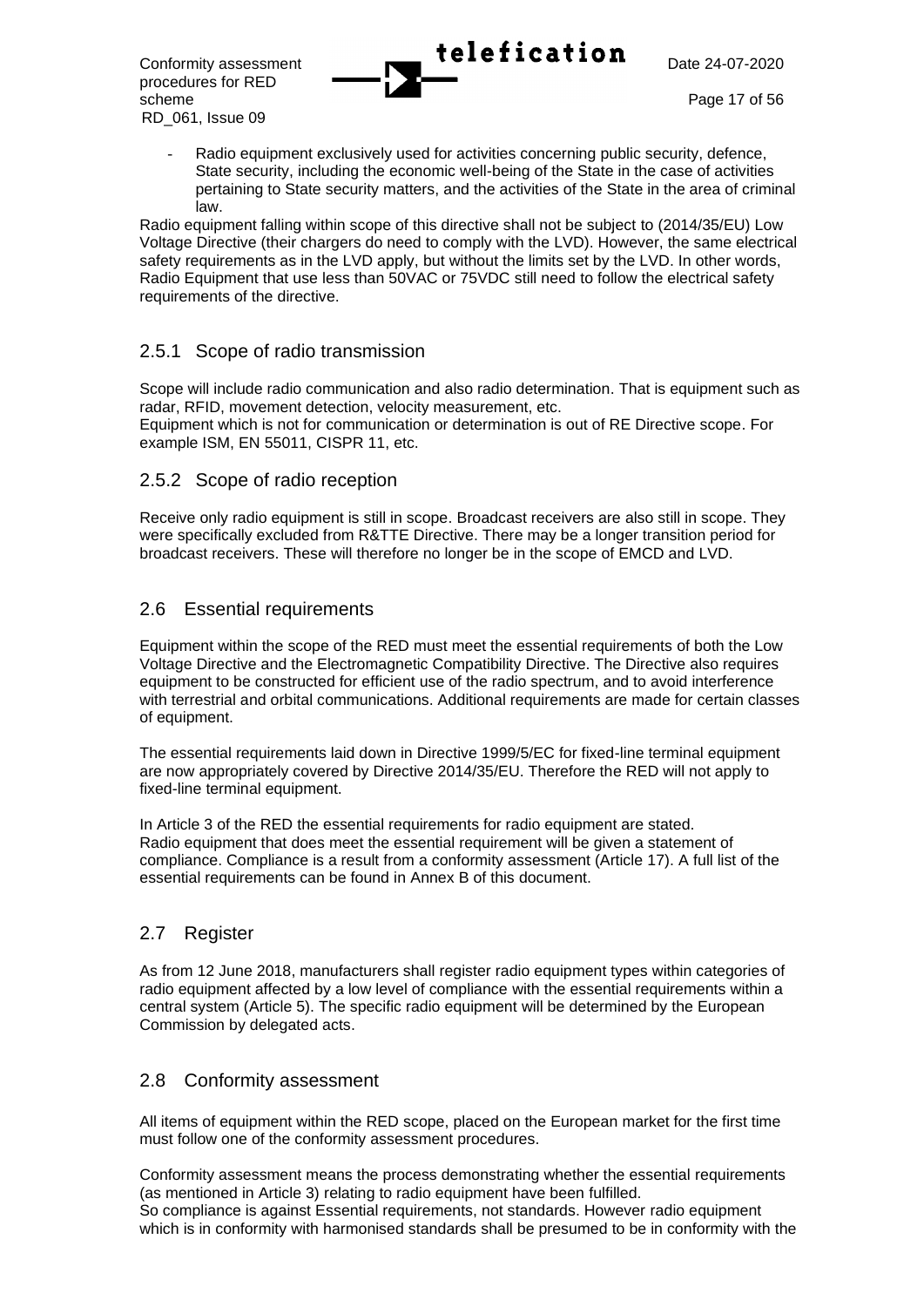procedures for RED scheme Page 18 of 56 RD\_061, Issue 09



essential requirements. There does not need to be a harmonised standard to apply one of the Conformity Assessment Procedures. The Essential Requirements apply even in the absence of harmonised standards.

The manufacturer shall perform a conformity assessment of the radio equipment before putting his equipment on the European market. In order to be legally used in the European market, equipment must comply with the requirements of the Directive.

In Article 17 of the RED the conformity assessment procedures are explained. The manufacturer can use either internal production control, assessment of technical documentation by a Notified Body (EU-type examination) or full quality assurance approval.

The conformity assessment shall take into account all intended operating conditions and, for the article 3(1)(a) essential requirement (Health & safety).The assessment shall also take into account the reasonably foreseeable conditions. Where the radio equipment is capable of taking different configurations, the conformity assessment shall confirm whether the radio equipment meets the essential requirement in all possible configurations.

## 2.9 Bodies involved in the conformity assessment

A conformity assessment body is the body that performs conformity assessment activities. Conformity assessment bodies can get notified by their national notifying authority, according article 30 of the RED. To get notified the conformity assessment body needs to fulfil the requirements laid down in article 26 of the RED. The conformity assessment body is then notified to the European Commission and the other Member States of the EEA and thereby acquires the status of 'Notified Body'. After successful notification a conformity assessment body will have its own Notified Body identification number assigned by the Commission.

A Notified Body is a third party who is authorised to perform the tasks relating to conformity assessment as specified in any European Directive they are notified for. Hence it is possible a single Notified Body is notified for multiple fields of profession.

The Notified Bodies designated by member state notifying authorities have to satisfy certain criteria regarding proficiency, independence, impartiality, etc. In this respect, standards like ISO/IEC 17020, ISO/IEC 17025, ISO/IEC 17065 are particularly important.

Although responsibility for conformity assessment lies entirely with the manufacturer, the RED makes it obligatory to enlist the services of a third party for module B+C or module H. The bodies involved in the conformity assessment have their own tasks and responsibilities.

Regarding to the RED the following bodies are defined:

- (1) Notified body
- (2) Testing laboratory

### 2.9.1 Notified Body

A list of Notified Bodies notified under the RED by the Member States to the European Commission can be found on Nando.

Enter in the last field (named: Keyword on Bodies Function) of the link:

<http://ec.europa.eu/enterprise/newapproach/nando/index.cfm?fuseaction=search.main> "Certification" and push the Search button. A list of all Certification Bodies will be listed. Under number 0560 Telefication is listed. Telefication is a RED Product Certification Body. The products to be certified shall be subject to conformity assessment procedures of EU-type examination and production quality control.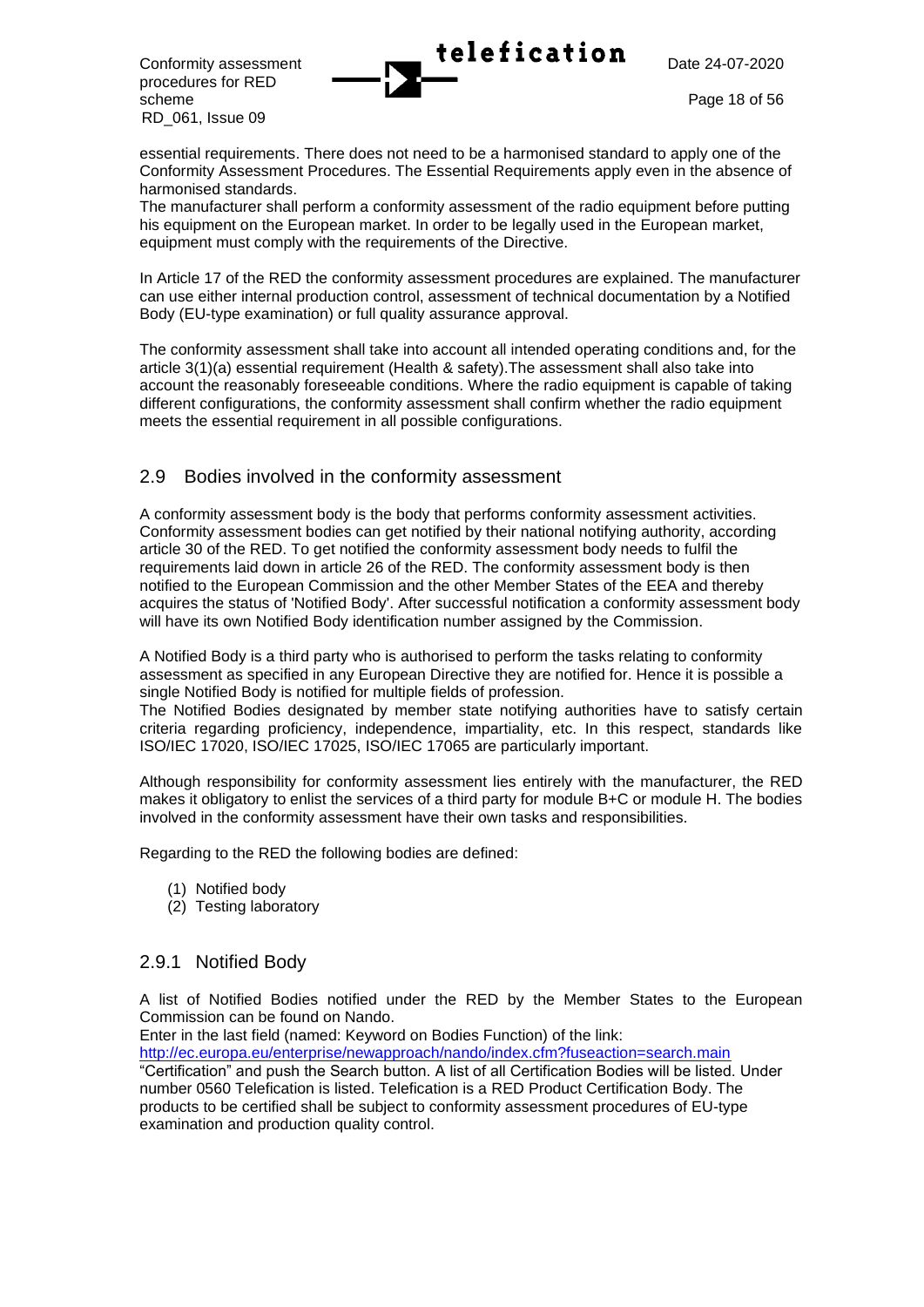procedures for RED scheme Page 19 of 56 RD\_061, Issue 09

Conformity assessment **Telefication** Date 24-07-2020

## 2.9.2 Testing Laboratory

A test laboratory should capable to perform tests, which are part of some of the conformity assessment procedures. The laboratory can be chosen by the manufacturer. The test laboratory can be the own appropriate laboratory of the manufacturer, or any other test laboratory on his behalf and under his responsibility. A test laboratory can be accredited on the basis of an assessment in accordance with a quality standard, i.e. IEC/ISO 17025. There is no legal obligation to use an accredited laboratory. Manufacturers are taking aspects like quality, policy, liability, procurement requirements, costs, etc. into account determining whether tests are outsourced and to whom.

The test laboratory of Telefication is accredited to IEC/ISO 17025.

## 2.10 Notified body obligations

Regarding article 34 & 36 of the RED there are some operational and information obligations of notified bodies. These obligations will be discussed in this section.

## 2.10.1 Operational obligations of notified bodies

- 1. Notified bodies shall carry out conformity assessments in accordance with the conformity assessment procedures provided for in Annexes III and IV.
- 2. Conformity assessments shall be carried out in a proportionate manner, avoiding unnecessary burdens for economic operators. Conformity assessment bodies shall perform their activities taking due account of the size of an undertaking, the sector in which it operates, its structure, the degree of complexity of the radio equipment technology in question and the mass or serial nature of the production process. In so doing they shall nevertheless respect the degree of rigour and the level of protection required for the compliance of the radio equipment with this Directive.
- 3. Where a notified body finds that the essential requirements set out in Article 3 or corresponding harmonised standards or other technical specifications have not been met by a manufacturer, it shall require that manufacturer to take appropriate corrective measures and shall not issue an EU-type examination certificate or a quality system approval.
- 4. Where, in the course of the monitoring of conformity following the issue of an EU-type examination certificate or a quality system approval, a notified body finds that radio equipment no longer complies, it shall require the manufacturer to take appropriate corrective measures and shall suspend or withdraw the EU-type examination certificate or the quality system approval if necessary.
- 5. Where corrective measures are not taken or do not have the required effect, the notified body shall restrict, suspend or withdraw any EU-type examination certificates or quality system approvals, as appropriate.

## 2.10.2 The information obligation on notified bodies

- 1. Notified bodies shall inform the notifying authority of the following: (a) any refusal, restriction, suspension or withdrawal of an EU-type examination certificate or a quality system approval in accordance with the requirements of Annexes III and IV; (b) any circumstances affecting the scope of or conditions for notification; (c) any request for information which they have received from market surveillance authorities regarding conformity assessment activities; (d) on request, conformity assessment activities performed within the scope of their notification and any other activity performed, including cross-border activities and subcontracting
- 2. Notified bodies shall, in accordance with the requirements of Annexes III and IV, provide the other bodies notified under this Directive carrying out similar conformity assessment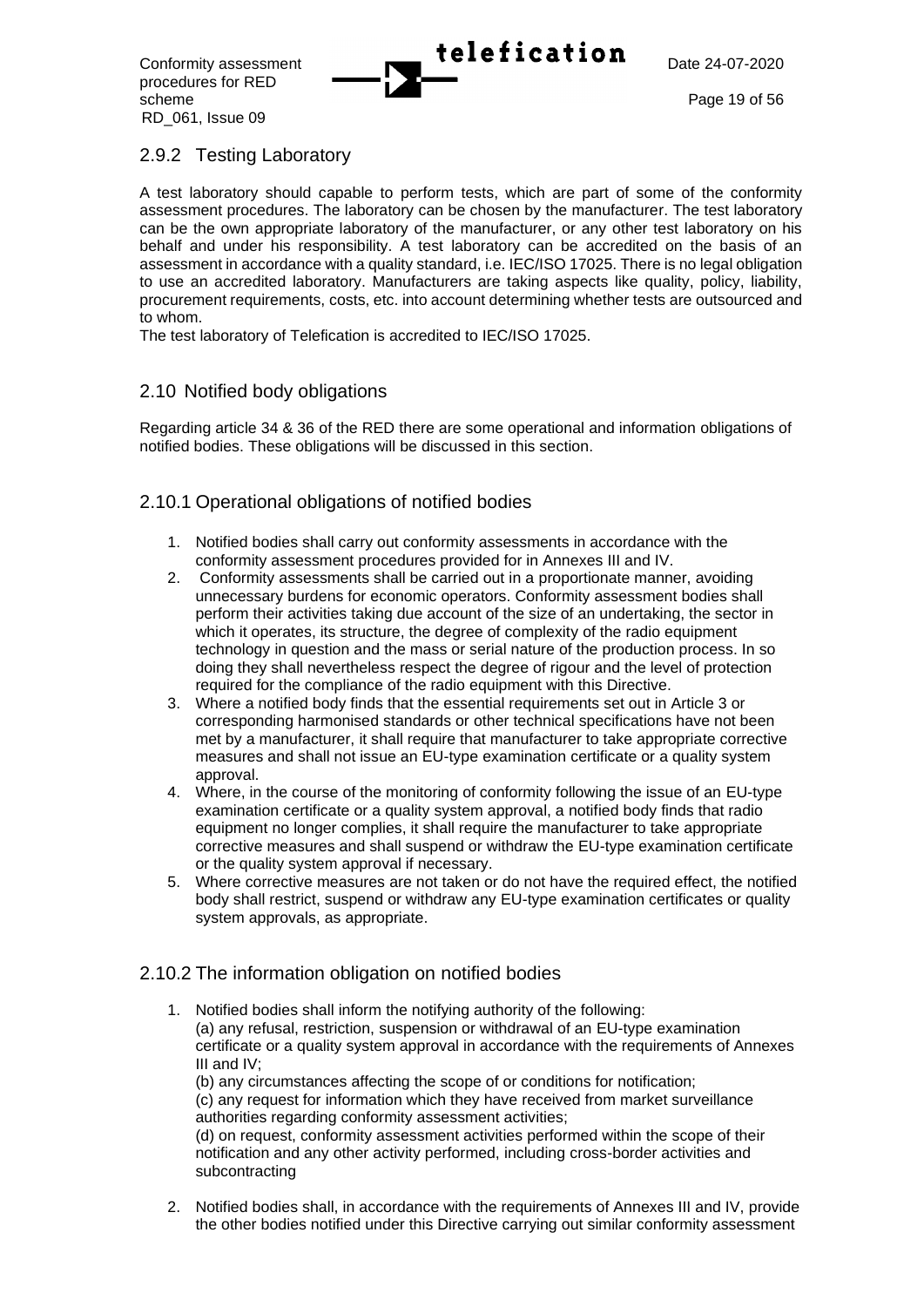activities covering the same categories of radio equipment with relevant information on issues relating to negative and, on request, positive conformity assessment results.

3. Notified bodies shall fulfil information obligations under Annexes III and IV

## 2.11 Coordination of notified bodies: REDCA and EUANB

According article 38 of the RED notified bodies are obliged to take part in sectoral notified body group. In the sectors radio and EMC, the applicable notified body group are:

- Radio Equipment Directive Compliance Association (REDCA)
- European Union Association of EMC Notified Bodies (EUANB)

Telefication has joined these groups and has actively contributed in these groups since its founding. Telefication will continue contribution in these groups in future.

Telefication follows Technical Guidance Notes (TGN's) and Reference documents (REFDOC's) officially issued by these notified body groups. TGN's are publicly available on the website of the REDCA [\(http://redca.eu/\)](http://redca.eu/). REFDOC's are only shared between the member notified bodies.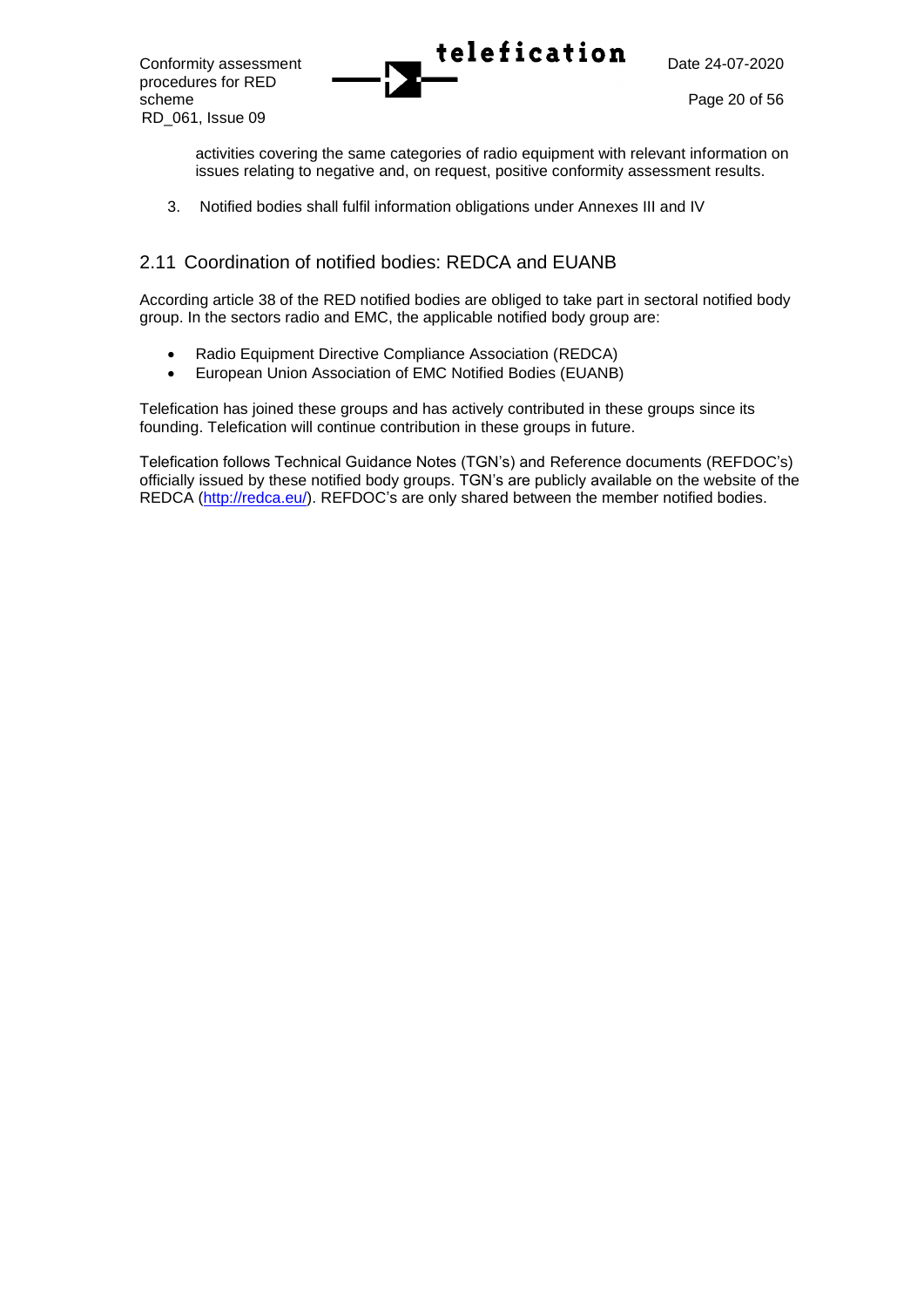procedures for RED scheme Page 21 of 56 RD\_061, Issue 09



## 3 Conformity assessment procedures

### <span id="page-20-0"></span>3.1 Overview

To prove as manufacturer your product complies with the essential requirements of the RE Directive you can use among three different conformity assessment procedures:

- **Module A – Internal Production Control**  No Notified Body involvement, a self declaration procedure. (DoC based on harmonised standards for all Essential Requirements 3.1, 3.2 and 3.3)
- **Module B+C – EU-type examination and Conformity to Type based on Internal Production Control**

Notified Body involvement to assess the technical documentation. Procedure can be followed when there is compliance to harmonized and NON-harmonized standards. (NO placing of NB number is allowed)

#### - **Module H – Full Quality Assurance**

Notified Body involvement to assess design, manufacturing, inspection and test processes. (Placing of NB number after CE Logo)

To demonstrate compliance of the radio equipment with the essential requirements set out in Article 3.1 of the RED, all three conformity assessment procedures can be used. The full text of the conformity assessment modules can be found in the annex II, III and IV of the RED and in annex C of this document.

If to demonstrate the compliance of the radio equipment to Article 3.2 and 3.3 of the RED by using harmonised standards, than the choice is also all three conformity assessment procedures.

On the other hand if the manufacturer has not applied harmonised standards or only in part, or if such harmonised standards do not exist, then only RED Annex III Module B+C and RED Annex IV Module H can be used.

The choice of the conformity assessment procedure and all their aspects is an item of Telefication's "RED Package". See chapter 1 for a description of the "RED Package".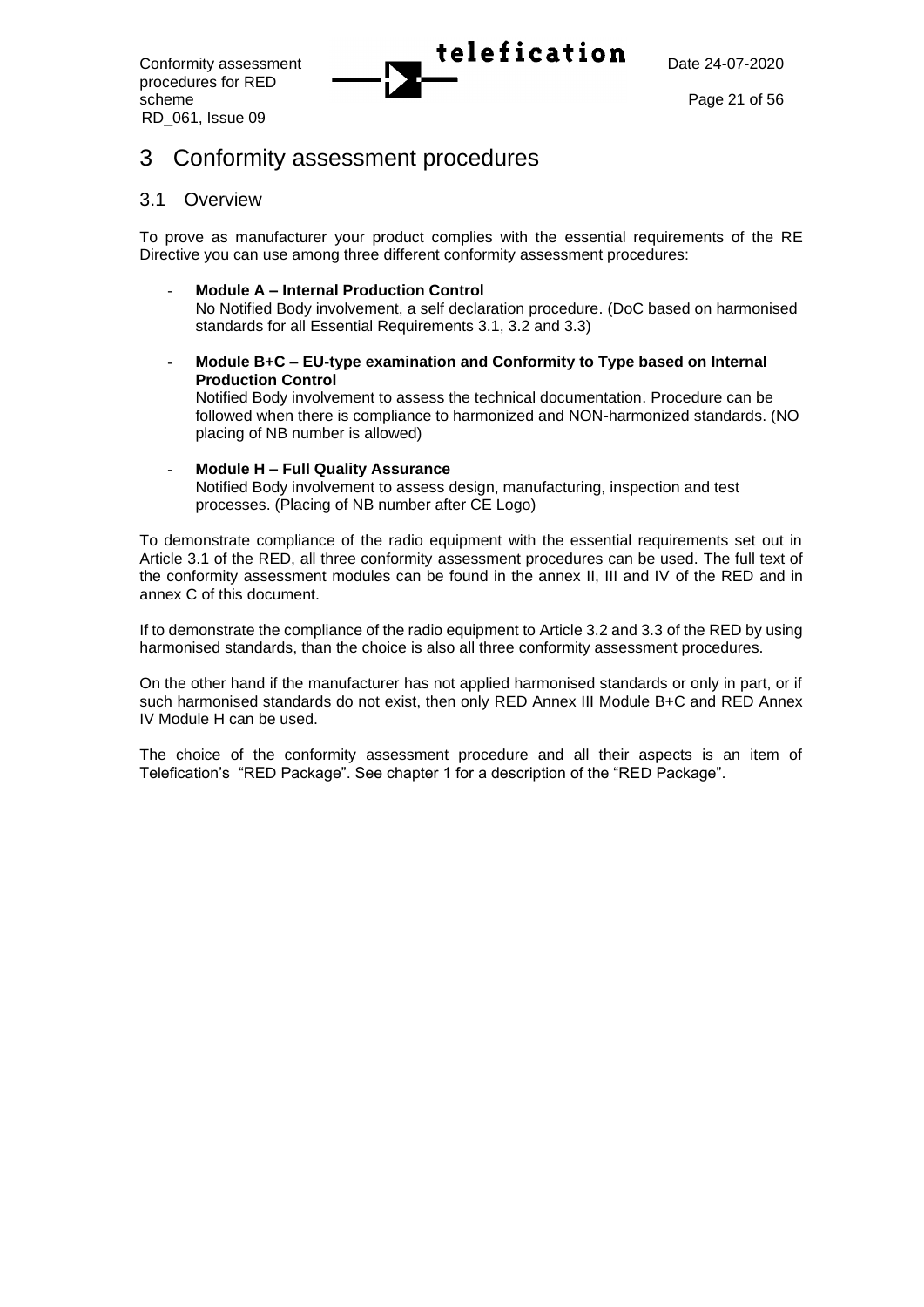Conformity assessment **Telefication** Date 24-07-2020 procedures for RED scheme Page 22 of 56 RD\_061, Issue 09

In the next figure a flowchart is given.



#### **Conformity Assessment Procedure**

(\*) When Harmonised Standard(s) are applied to prove your product meets an essential requirement you are allowed to use Annex III Module C, although this is not obliged. Some manufacturers like to have the voluntary involvement of a third party with a respectable expertise of the RE Directive to verify their work. The EU-type examination as defined in Annex III Module C is an effective solution for this demand.

*Figure 2: Choices of Conformity Assessment Procedures*

There are in total 12 essential requirements defined by the Directive (see Annex B). Three of them are always applicable (Safety, Electromagnetic Compatibility and Effective use of the spectrum). One of them (Effective use of the spectrum) is only relevant when the product is an intended radiator (a radio transmitter). For the other 9 essential requirements, the Commission shall adopt delegated acts according article 44 of the RED, to specify for which categories or classes of radio equipment they are applicable.

Manufacturers are allowed to use a separate conformity assessment procedure for every essential requirement (within the restrictions given in the flow chart above).

Ultimately – regardless the choice of the conformity assessment procedure - the manufacturer has to draw up and sign a Declaration of Conformity, with reference to all applicable essential requirements.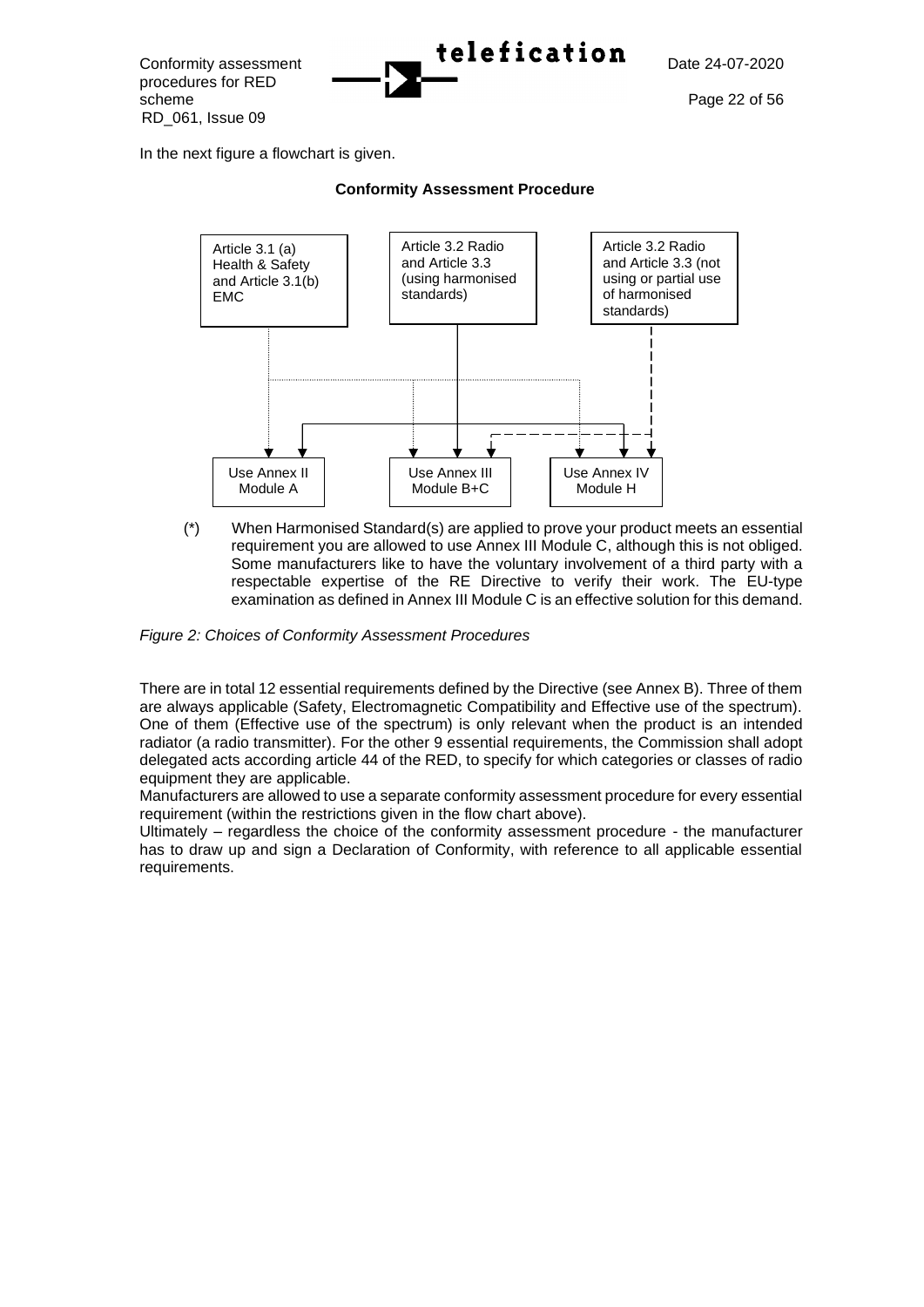procedures for RED scheme Page 23 of 56 RD\_061, Issue 09



Below is a table which shows when a Notified Body is needed when using or not using harmonized standards for the essential requirements.

| <b>Essential requirements</b>                              | Use of harmonized<br>standards | Use of non-harmonized<br>standards |
|------------------------------------------------------------|--------------------------------|------------------------------------|
| 3.1.a protection health, safety                            | NB not mandatory               | NB not mandatory                   |
| 3.1.b EMC                                                  | NB not mandatory               | NB not mandatory                   |
| 3.2. Efficient use of radio<br>Spectrum                    | NB not mandatory               | NB mandatory                       |
| 3.3a Interworks with<br>accessories                        | NB not mandatory               | NB mandatory                       |
| 3.3b Interworks via networks                               | NB not mandatory               | NB mandatory                       |
| 3.3c Can be connected to<br>interfaces of appropriate type | NB not mandatory               | NB mandatory                       |
| 3.3.d No harm to network                                   | NB not mandatory               | NB mandatory                       |
| 3.3.e Safeguarding personal<br>data and privacy.           | NB not mandatory               | NB mandatory                       |
| 3.3.f Protection from fraud.                               | NB not mandatory               | NB mandatory                       |
| 3.3.g Access to emergency<br>services                      | NB not mandatory               | NB mandatory                       |
| 3.3.h Facilitate users<br>disability                       | NB not mandatory               | NB mandatory                       |
| 3.3.i. Only Compliant<br>software can be loaded.           | NB not mandatory               | NB mandatory                       |

*Table 2: Essential requirements of the RED.*

## 3.2 The Telefication Approach and the RE Directive

The NLF which is the basis for almost all the European Directives with respect to product compliance describes procedures for the assessment of products. Each procedure comprises both the design phase and production phase of a product. The procedures differ in nature and are applied according to the potential risk associated with a non-compliance product. For instance, pacemakers have to satisfy much more stringent assessment requirements than toy trains.

Depending on the risk associated with a particular product, Directives specify in which cases the manufacturer himself may determine whether the products conform to the essential requirements in the Directive(s) and in which cases this has to be assessed by a third party, a *Notified Body*, by means of certification.

Telefication as a Notified Body has developed the Telefication Approach, which is a superset of the Radio Equipment Directive requirements. The Telefication approach can also be used for approval scheme outside Europe and for voluntary product certification.

## 3.3 Testing, certification and notified body services of Telefication in relation to the RED conformity assessment procedures.

The Notified Body services of Telefication were earlier briefly described in the chapter 1. The Telefication approach to conformity assessment comprises of testing, certification services and other notified body services, which will be described in relation to the different modules of conformity assessment in this section.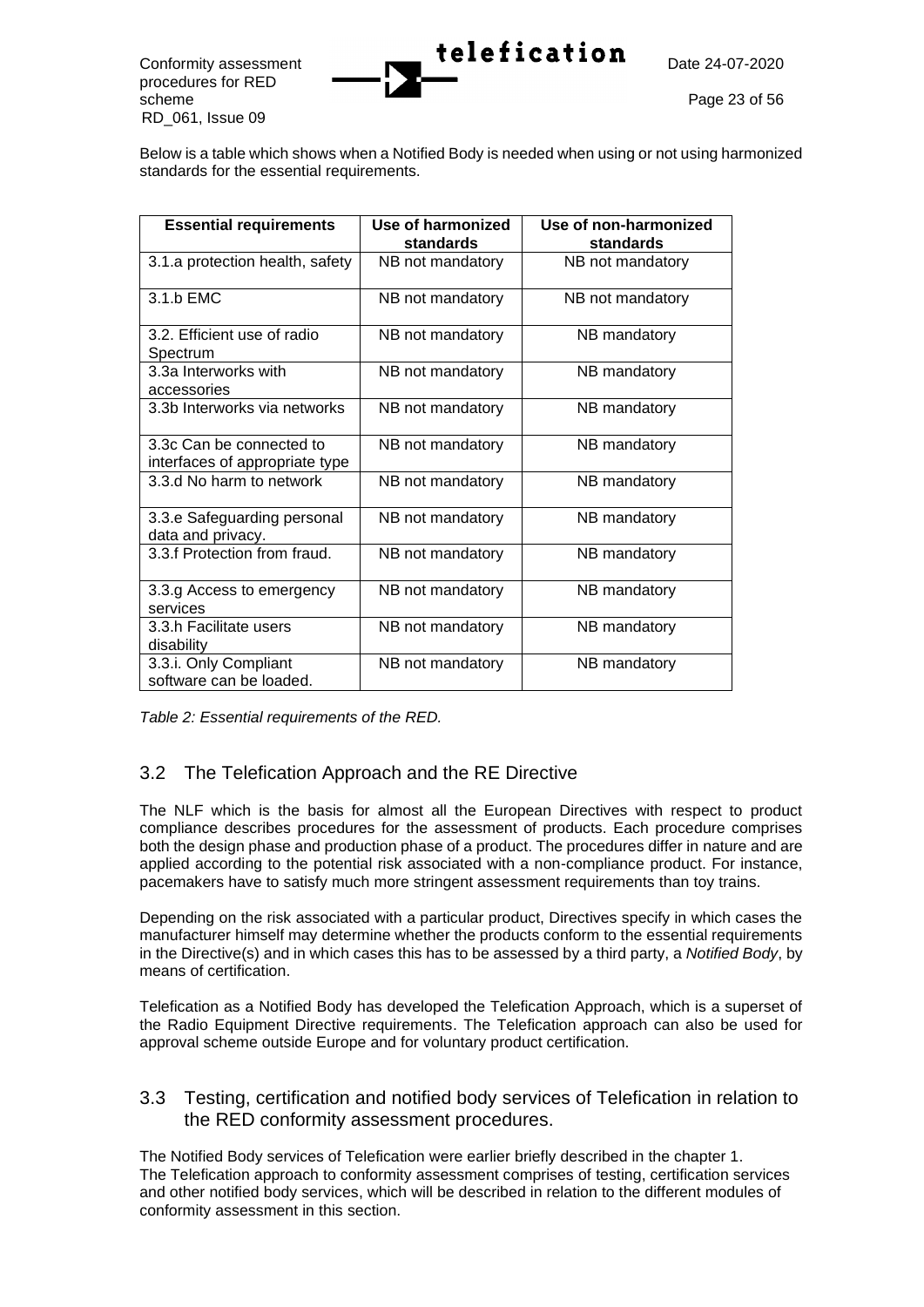procedures for RED scheme Page 24 of 56 RD\_061, Issue 09

## 3.3.1 Internal production control with regard to Annex II Module A

Conformity assessment procedure Module A comes down to the manufacturer having to assess both the design and production of his products himself. Technical documentation must be prepared by the manufacturer in accordance with article 21 of the RED. The manufacturer must take all measures necessary so that the manufacturing process and its monitoring ensure compliance with the technical documentation and with the essential requirements of the RED. Then the CE marking shall be affixed to each item that satisfies the applicable requirement of the RED. Also a DoC (Declaration of Conformity) shall be written for each radio equipment type. It's a self declaration procedure and the application of Notified Body service is not mandatory. However Testing services by Telefication or ISO 9000 service might be requested by the manufacturer on a voluntary basis.

## <span id="page-23-0"></span>*3.3.2* EU-type examination + Conformity to Type Based on Internal Production Control with regard to Annex III Module B+C

For the conformity assessment procedure B+C the manufacturer assesses both the design and production of his products himself. In addition to that the manufacturer has to perform specific radio tests. In case those radio tests are not defined by Harmonised Standards, Telefication defines applicable test methods. Telefication must check if all selected/defined tests have been carried out and that compliance with the essential requirements is established.

The manufacturer starts with preparing the technical documentation in accordance with article 21 of the RED. Then the manufacturer submits his application Telefication.

#### *Module B (EU-type examination)*

Telefication examines the technical documentation and supporting evidence to assess compliance with the RED and writes an evaluation report. Only if the equipment is found to be compliant, the notified body issues an "EU-type examination Certificate". See sectio[n 4.3](#page-25-0) how Telefication issues the EU-type examination certificate.

The notified body shall keep itself apprised of any changes in the generally acknowledged state of the art which indicate that the approved type may no longer comply with the applicable requirements of this Directive, and shall determine whether such changes require further investigation. If so, the notified body shall inform the manufacturer accordingly (see Chapter 5 for more details).

The manufacturer must inform Telefication of all modifications to the product that may affect compliance with the essential requirements or the conditions for validity of the EU-type examination certificate. Chapter 5 describes how a manufacturer can apply with Telefication for these kind of changes.

Telefication shall inform its notifying authority and other notified bodies concerning the EU-type examination certificates and/or any additions thereto which it has issued or withdrawn.

If harmonised standards have not (or not fully) been applied on an issued EU-type examination certificate and/or additions thereto, Telefication must inform the Member States.

Member States, the Commission and the other notified bodies may, on request, obtain a copy of the EU-type examination certificates and/or additions thereto. On request, the Member States and the Commission may obtain a copy of the technical documentation and the results of the examinations carried out by Telefication. Telefication shall keep a copy of the EU-type examination certificate, its annexes and additions, as well as the technical file including the documentation submitted by the manufacturer for at least 10 years after the radio equipment has been assessed or until the expiry of the validity of that certificate.

#### *Module C (Conformity to type base no internal production control*

The manufacturer must take all measures necessary so that the manufacturing process and its monitoring ensure compliance of the manufactured radio equipment with the approved type described in the EU-type examination certificate and with the requirements of the RED. After that the CE marking shall be affixed and a DoC shall be written to each item which satisfies the applicable requirements of the RED. The manufacturer must operate approved processes for design, manufacture and final testing.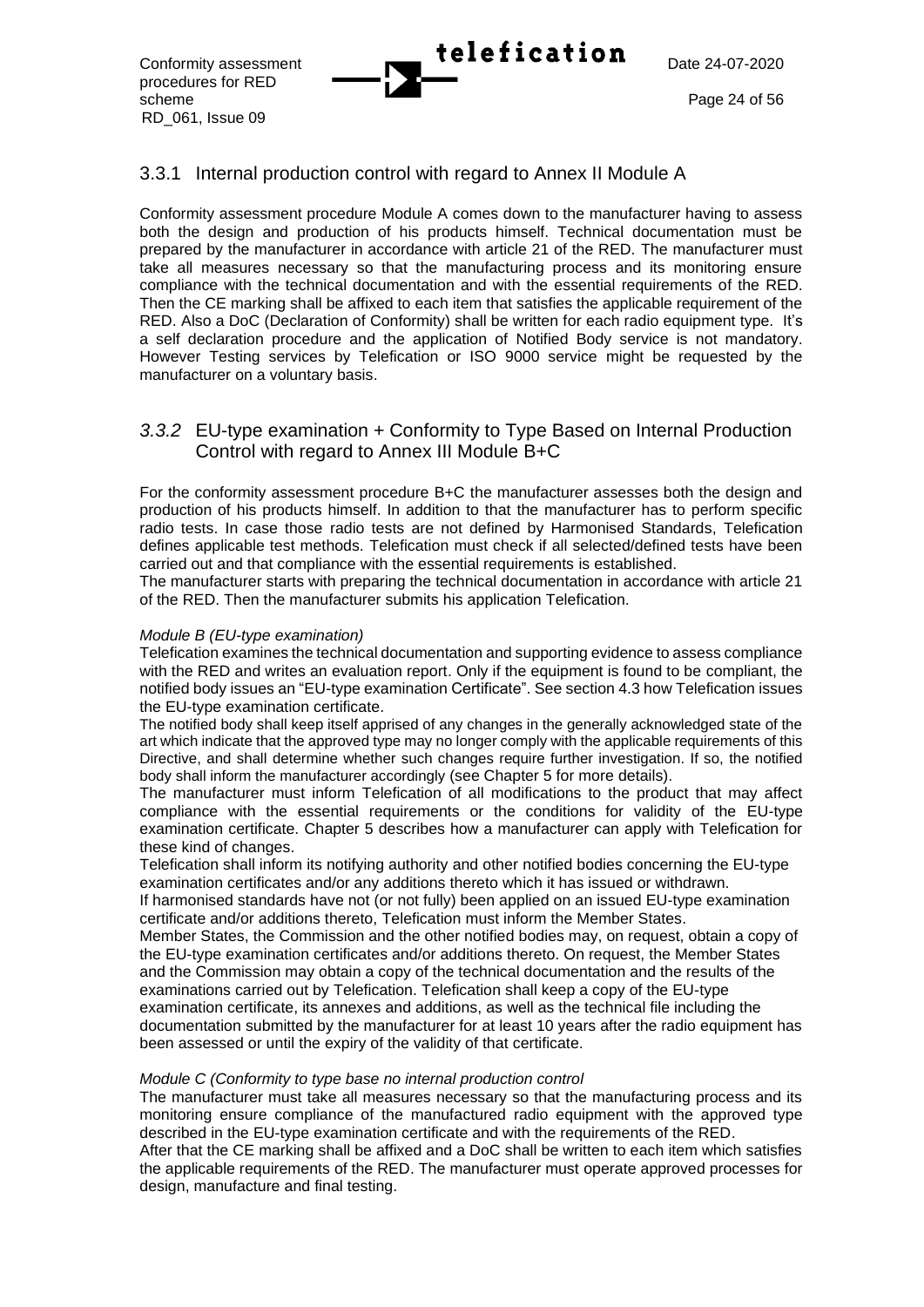

procedures for RED scheme Page 25 of 56 RD\_061, Issue 09

## 3.3.3 Full Quality Assurance with regard to Annex IV Module H

Full quality assurance (FQA) is an approval of the manufacturer's processes which permits the application of the Notified body number to products within the scope of the full quality assurance. It works as follows: The manufacturer submits an FQA application to a single notified body of his choice which includes a sample set of technical documentation for each product type. The quality system must ensure compliance of the radio equipment with the requirements of the Directive 2014/53/EU (in accordance Annex IV of Module H), e.g. The manufacturer shall operate an approved quality system for design, manufacture, final radio equipment inspection and testing of the radio equipment concerned. Also the processes must ensure compliance of the products. Manufacturer shall lodge an application for the assessment of his quality system with a Notified Body. And must allow a Notified Body access to audit design, manufacture, inspection, test and storage areas and provide necessary information on the quality system records. Quality systems based upon ISO 9001 and test facilities operating to ISO17025 inherently meet many but not necessarily all of the requirements for FQA Approval under the RED, see also Annex C (Module H) of this document. Telefication is however not accredited to perform the Module H (RED) audit(s).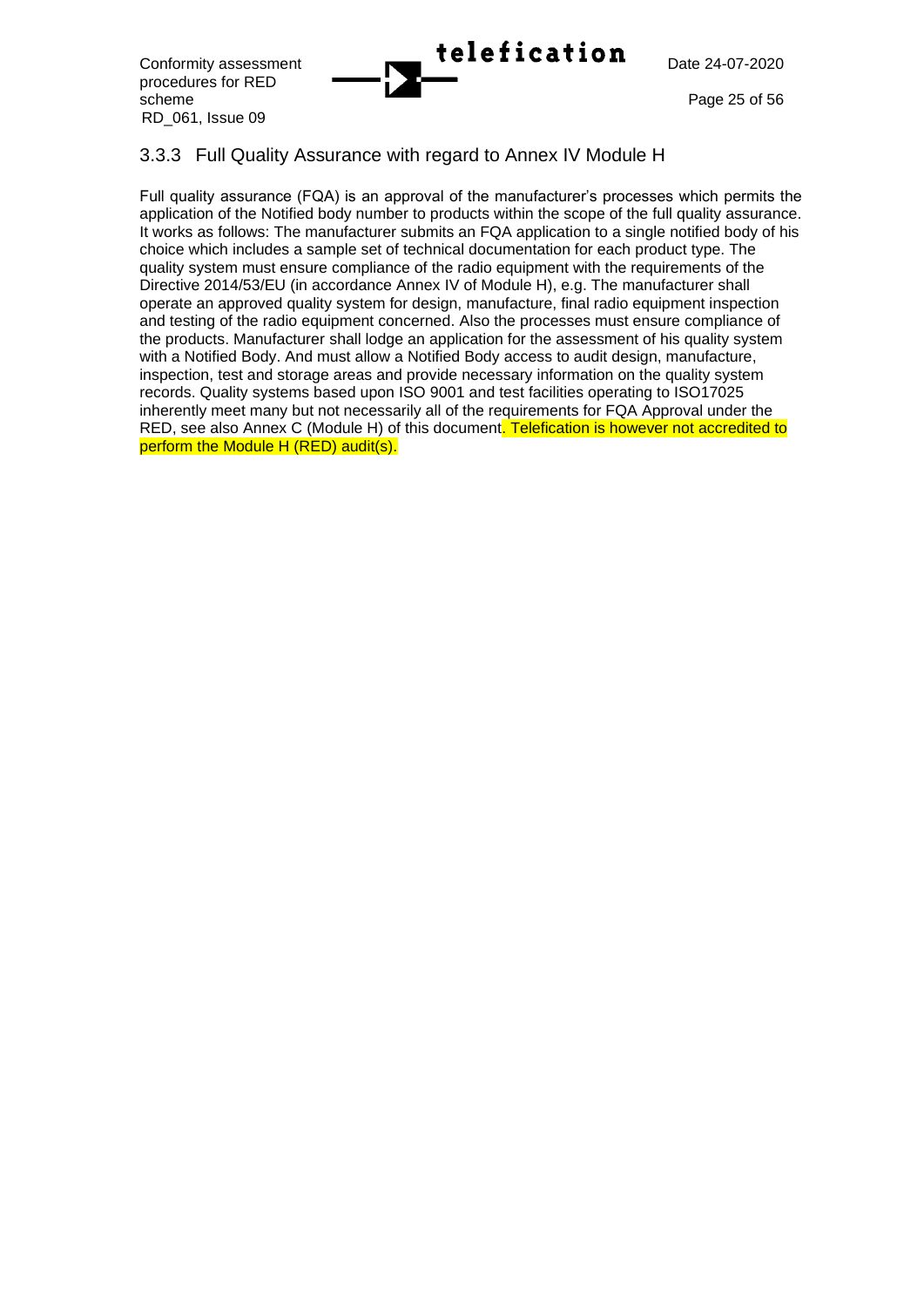procedures for RED scheme Page 26 of 56 RD\_061, Issue 09

## 4 The application Product certification

## 4.1 Required documentation

The (technical) documentation to be submitted with the application must contain the information necessary to assess the product, such as:

- Signed Application form
- Signed Letter of Authorization
- Signed declaration that the same application has not been lodged with any other notified body
- Signed declaration that product will be used in minimal 1 member state
- Technical documentation according annex V of the RED (see annex D of this document)

The exact required documentation is indicated in the quick reference guide RX\_061.

Telefication will guide the client by using the documentation and test results to ascertain whether the equipment satisfies all the requirements. When this is the case an EU-type examination certificate can be issued out.

## 4.2 Product variants

A product may be marketed in different variations, however all of these variations need to be assessed by Telefication. OEM products and product variants can be added to an EU-type examination if they comply with the following conditions.

#### *Product*

A product is equipment that is unique in its construction.

#### *OEM product*

One may market the same product under different type designations and/or trademarks. The products are 100% identical, in construction, hardware, software and physical outlining (OEM = Original Equipment Manufacturer).

Telefication has defined two variant categories:

#### *Product variants category one*

These are products that are almost identical; however differ in some small details. Products that fall under this category are for instance the so-called stripped versions, etc.

#### *Product variants category two*

Products that are identical at large but differ that much that they do not fall under category one, will fall under category two. Examples of these products are: a different PCB layout is used while the electronic design is the same; different options are added to the same basic product, etc

## <span id="page-25-0"></span>4.3 The EU-type examination certificate

For the conformity route concerning Module B+C, as described in section [3.1](#page-20-0)**Error! Reference s ource not found.** a EU-type examination will be issued. It contains:

- the name and address of the manufacturer and the certificate holder
	- the applied standard and data to identify the equipment
	- the conclusions of the examination
	- the aspects of the essential requirements covered by the examination
- the conditions (if any) for its validity and the necessary data for identification of the assessed type.

The certificate holder can be either the manufacturer, authorized representative of the manufacturer or the importer.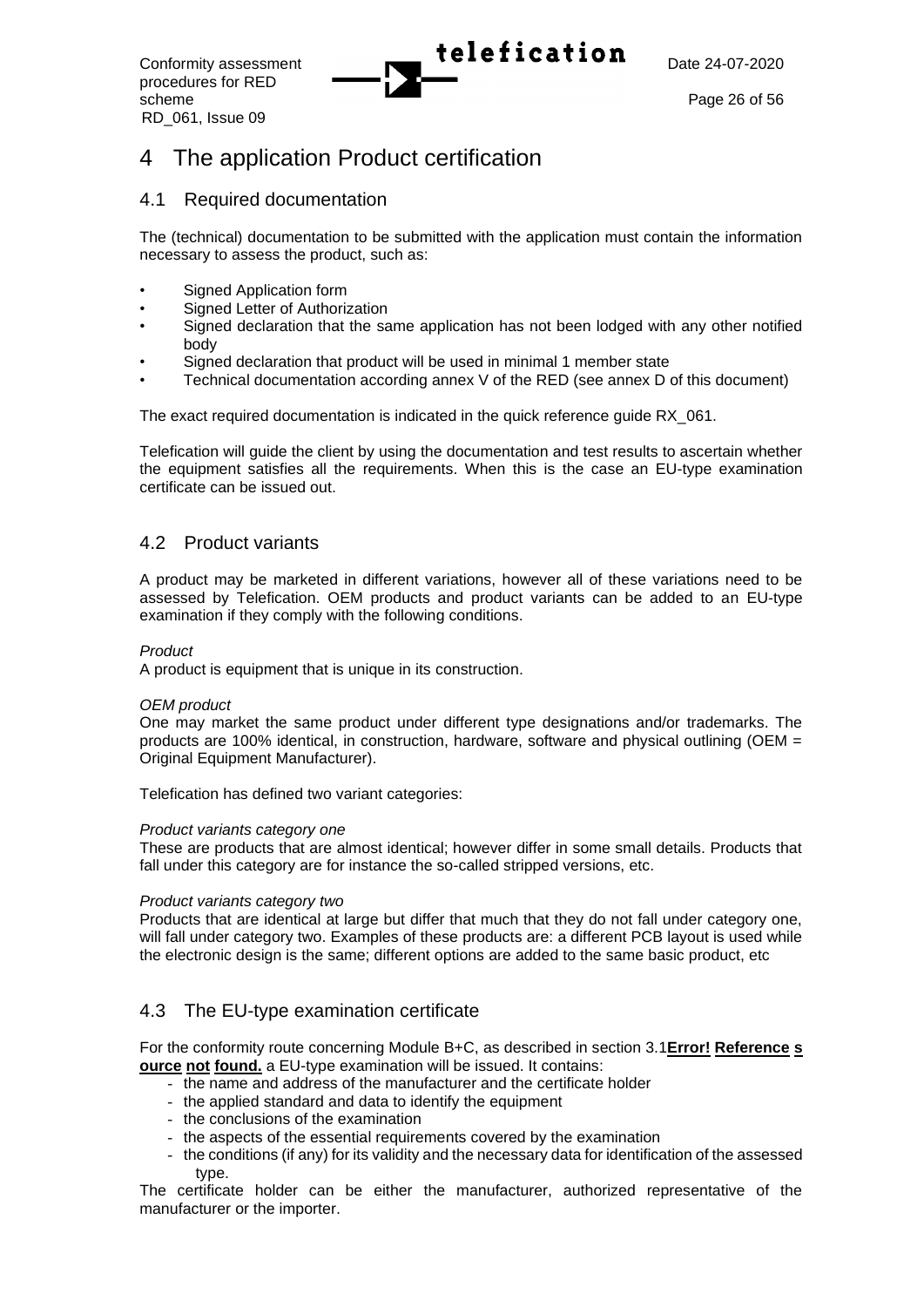procedures for RED scheme Page 27 of 56 RD\_061, Issue 09



The annexes accompanying the certificate contain information on the technical specifications on the basis of which the EU-type examination was issued and any conditions for its validity. This certificate is not transferable without the intervention of Telefication. See also chapter [5](#page-28-0) *'Modifications following certification'.*

The manufacturer is obliged to keep the technical documentation and the EU-type examination and any follow-up certificates for at least 10 years after the last product has been placed on the market. See also chapter [6](#page-30-0) *'The technical file'.*

Annex G1 shows an example.

## 4.4 Follow-up to the EU-type examination certificate

Products are often modified (can be initiated by customer or notified body) after it has been certified. In such cases, it is often unnecessary to test all the equipment again; an additional verification and inspection will suffice. See also chapter [5](#page-28-0) *'Modifications following approval'*. Where necessary, Telefication will issue a follow-up to the EU-type examination.

## 4.5 General requirements to issue a EU-type examination

This section describes 'The Declaration of Conformity', 'The technical file' and 'The affixing of marking' requirements that do apply to all aforementioned procedures.

## 4.5.1 The Declaration of Conformity

The manufacturer must draw up a *Declaration of Conformity (DoC)* for each type of equipment. This is a document in which the manufacturer or importer declares that the product in question is in compliance with the Directive 2014/53/EU (RED).

The manufacturer shall state that the fulfilment of the essential requirements set out in Article 3 has been demonstrated. It shall be translated into the language or languages required by the Member State in which the radio equipment is placed.

A model of the Declaration of Conformity is given in annex VI of the RED and a copy of that can be found in Annex E of this document.

More Directives can be mentioned on 1 DoC (article 18).

The content of the DoC (Annex E of this document):

- Radio Equipment (product, type, batch, serial)
- Name, address of manufacturer or is authorised rep.
- Declaration conformity is issued under sole responsibility of manufacturer.
- Object of declaration (for traceability).
- Is in conformity with 2014/53/EU (you should not mention LVD/EMC).
- Description accessories and components.
- Reference to the harmonised standards.
- Where applicable NB number and issued EC type certificate number.
- Signing, date, place of issue.

#### *The Simplified DoC*

Radio equipment need to be accompanied by a copy of the EU declaration of conformity or by a simplified EU declaration of conformity. The possibility of using the simplified DoC according annex VII makes the process easier to show compliance to the RED. The simplified DoC needs to be continuously updated. It shall be translated into the language or languages required by the Member State in which the radio equipment is placed. The full text of the EU declaration of conformity shall be available at the internet address referred to in the simplified EU declaration of conformity.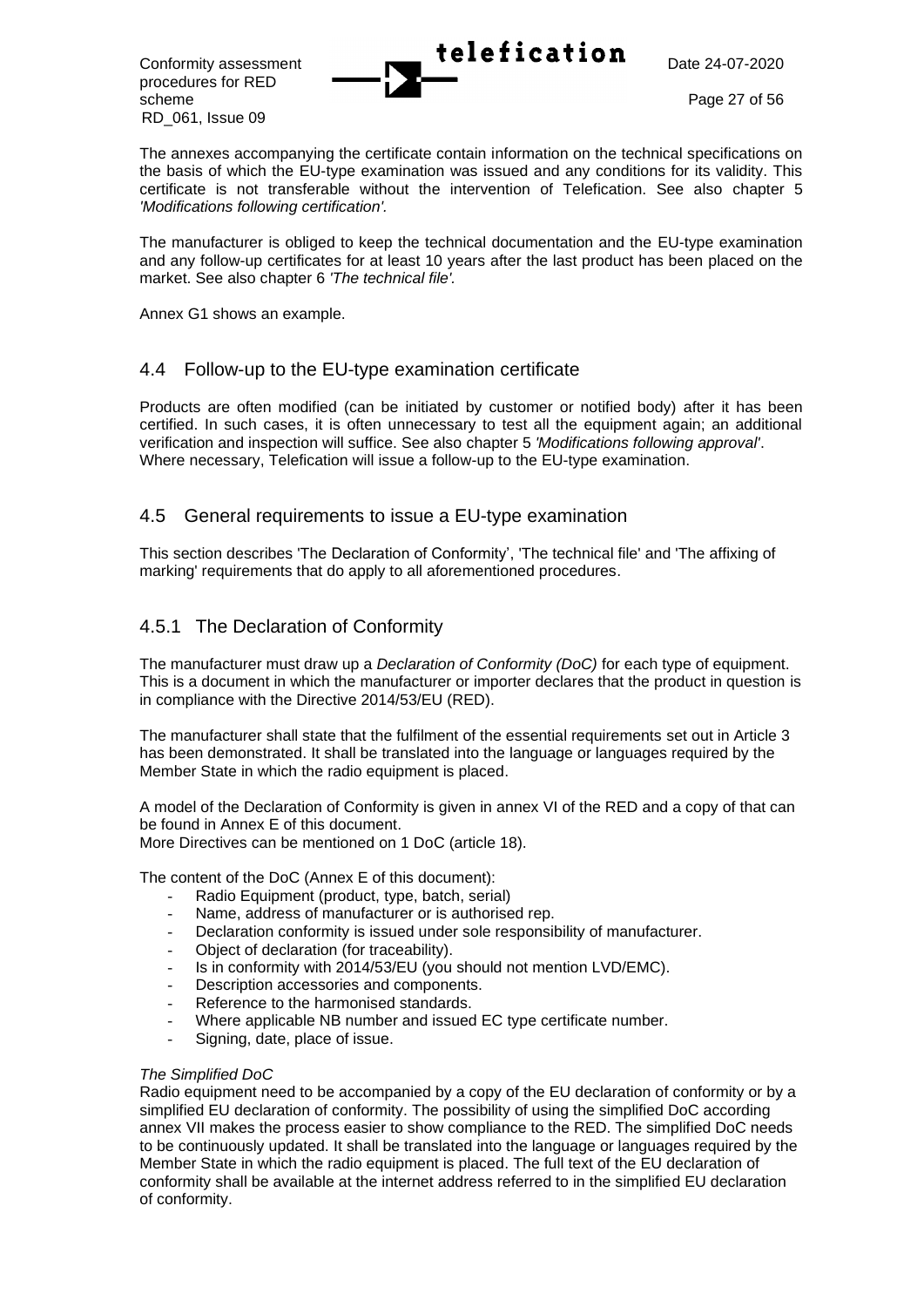procedures for RED scheme Page 28 of 56 RD\_061, Issue 09

Conformity assessment **Lelefication**  $\sum_{\text{Date } 24-07-2020}$ 

## 4.5.2 The Technical File

The manufacturer must compile a technical file. The manufacturer or his authorised representative in the EEA should keep this file for at least 10 years after the last product has been manufactured. If the manufacturer is not established in the EEA and has not appointed a representative, the file must be kept by the person who has placed the product on the market. The file is primarily intended for inspections carried out by competent national government authorities. See also chapter *The Technical File.*

## 4.5.3 The affixing of markings

The RED states that a CE marking consisting of the initials CE must be affixed to every product placed on the market of the EEA in accordance with all the provisions of these Directives (see also the section *'Markings'*). The CE logo only needs to be affixed once, even if several Directives apply. But the CE marking shall also be affixed onto the packaging.

## 4.6 Record of complaints

The certificate holder (manufacturer, authorized representative or importer) shall keep a record of all complaints and remedial actions relative to the products covered by any certificate granted by Telefication and to make these records available to the certification body when requested. This record shall be part of the technical file. See also chapter *'The Technical File'*.

In case such complaints and any deficiencies found in products or services that affect compliance with the requirements for certification, appropriate action should be taken. The certificate holder should document the actions.

## 4.7 Termination (expiration), reduction, suspension and withdrawal of **Certificates**

The certificates issued by Telefication under ISO/IEC 17065 accreditation can get a change in their active status, as published on the Telefication website, due to passing the expiry date, changes in the prerequisites for certification, when a non-conformity with the certification requirements is substantiated or when the client requests for changes. In RQ\_160 is defined for the related possibilities e.g. termination, suspension and reduction which action must be taken and how these actions have to be performed.

According article 36 of the RED the notified body is obliged to report to the notifying authority of any restriction, suspension or withdrawal of certificates.

## 4.8 Appeal against decisions of notified body

According article 35 Member States shall ensure that an appeal procedure against NB decisions (like restriction, suspension and withdrawal of certificates) is available.

## <span id="page-27-0"></span>4.9 Maintenance of certificates

The issued EU-type examination certificates will be kept permanently in archived digital records. Along with the certificate all used technical documentation, declarations and reports will be stored permanently.

All issued EU-type examination certificates will be added to the publication list on the Telefication website: [http://www.telefication.com/index.php?option=com\\_wrapper&view=wrapper&Itemid=223](http://www.telefication.com/index.php?option=com_wrapper&view=wrapper&Itemid=223)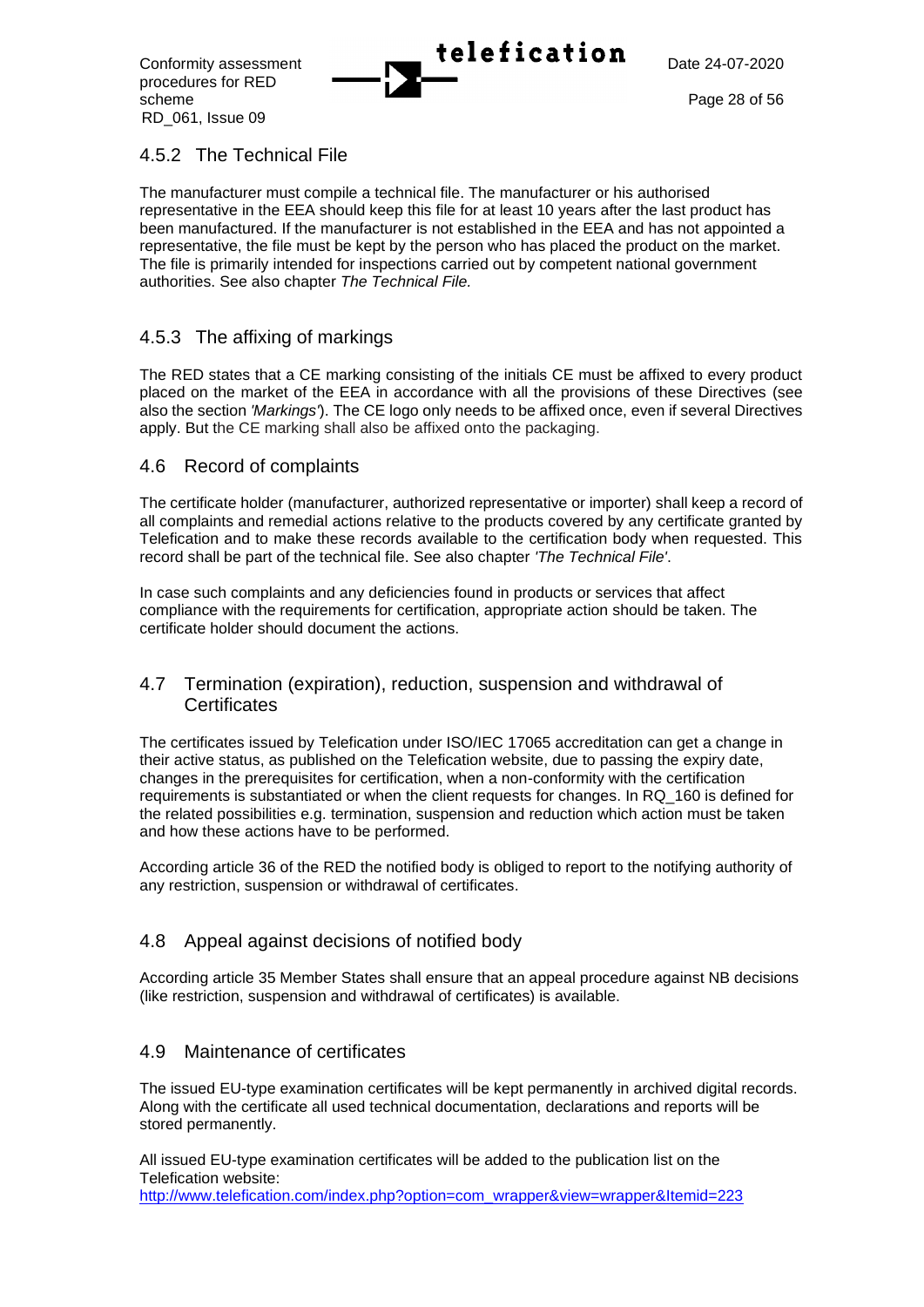procedures for RED scheme Page 29 of 56 RD\_061, Issue 09



Telefication has the obligation to keep any issued EU-type examination to the state of art, the notified body shall inform the manufacturer accordingly. See Chapter 5 how to perform this obligation.

A change with the R&TTE is that surveillance authorities are more soon authorized to withdraw products from the market if found that the product is not complying to the requirements and the economic operator is not taking adequate corrective actions within the timeframe given.

## <span id="page-28-0"></span>5 Modifications following certification

## 5.1 Types of modifications

One or more of the following types of modifications may be involved.

*Modifications of an administrative nature:*

- changes to the details of the certificate holder and or manufacturer;
- change of certificate holder and or manufacturer;
- alteration/addition of a type designation and/or trademark.

#### *Modifications of a technical nature:*

- addition of new product variants:
- modification of product hardware/software;
- modifications due to changing requirements;
- modifications not affecting the requirements.

## 5.2 Changes to the details of the certificate holder and or manufacturer

In this case, the certificate holder and or manufacturer remains the same, but there are changes, for example, to the address, fax number or telephone number. The certificate holder and or manufacturer should inform Telefication of the changes as quickly as possible.

#### *Comments*

Modification does not affect the conformity. Telefication will record the new details and send the applicant a confirmation. Certificates already issued remain unchanged or can be updated on request.

## 5.3 Change of certificate holder and or manufacturer

## 5.3.1 Change of the certificate holder

The EU-type examination Certificate is drawn up in the name of the certificate holder and is not transferable without the intervention of Telefication. The name of the certificate holder can, however, be changed, in which case the new certificate holder automatically assumes all the responsibilities and obligations applicable under the issued EU-type examination in question.

### *Comments*

The original holder of the certificate(s) must notify Telefication in writing that the product should be transferred to the name of the new certificate-holder.<sup>4</sup> All the type designations and certificate numbers to which the transfer applies should be listed.

The new holder of the certificate(s) should inform Telefication in writing that he is taking over the EU-type examination or Certificate in question, and should list all the types and certificate numbers. He should also declare, and if necessary demonstrate, that he will fulfil all the responsibilities and obligations applicable under the original type-examination. The new certificate holder draws up a Declaration of conformity for each type and sends a copy to Telefication.

<sup>4</sup> If the holder has been declared bankrupt, the receiver is the approval-holder.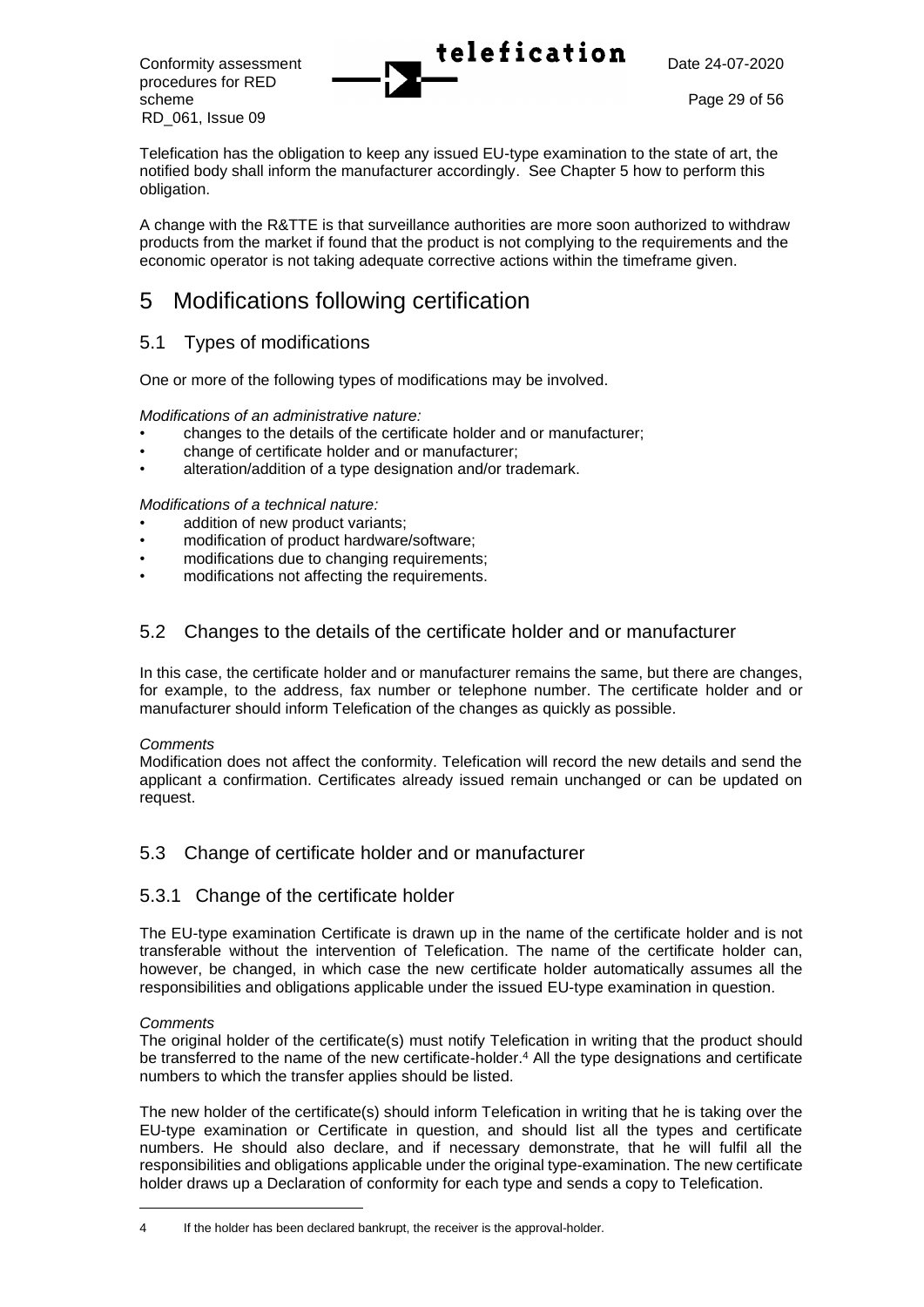procedures for RED scheme Page 30 of 56 RD\_061, Issue 09



Telefication will issue an *Follow-up to the EU-type examination*, in which the details of the new certificate holder are stated.

## 5.3.2 Change of the manufacturer

The EU-type examination shows the name of the manufacturer and is not transferable without the intervention of Telefication. The name of the certificate holder can be changed after performing a new factory inspection to cover the FPC requirements.

Telefication will issue an *Follow-up to the EU-type examination*, in which the details of the new manufacturer are stated.

## 5.4 Alteration/addition of a type designation and/or trademark

*Alteration/addition of a type designation and/or trademark* means that the hardware or software remains unchanged but the type designation and/or trademark under which the product is marketed is replaced by, or extended with, a new type designation.

#### *Comments*

In this case, the old type designation and/or trademark, is replaced by a new one. It is also possible to market a product under both the old and new type designation and/or trademark. This applies to OEM products.

The certificate holder should notify Telefication in writing of the alteration or addition of the type designation and/or trademark and declare that the new type(s) are identical to the already approved type. He should also indicate the old type designation and/or trademark and the approval/registration number and new type designation and/or trademark.

A follow-up of the EU-type examination will be issued to the certificate holder. All the relevant type designations and/or trademarks are listed in an annex of this certificate.

## 5.5 Addition of new products variants

*Addition of new product variants* means that a new product variant is added to a type. The variants must all be based on the same design and may differ only in options, version, etc.

#### *Comments*

It is possible to place several product variants under one EU-type examination, each having its own type designation and/or trademark. However, the variants must form a product family, i.e. the variations in the products must be based on the same design. It must be possible to demonstrate that the variants belong to the same type, e.g. by means of a technical examination by a designated laboratory.

Telefication issues a follow-up of the EU-type examination in which the relevant type designations and/or trademarks are listed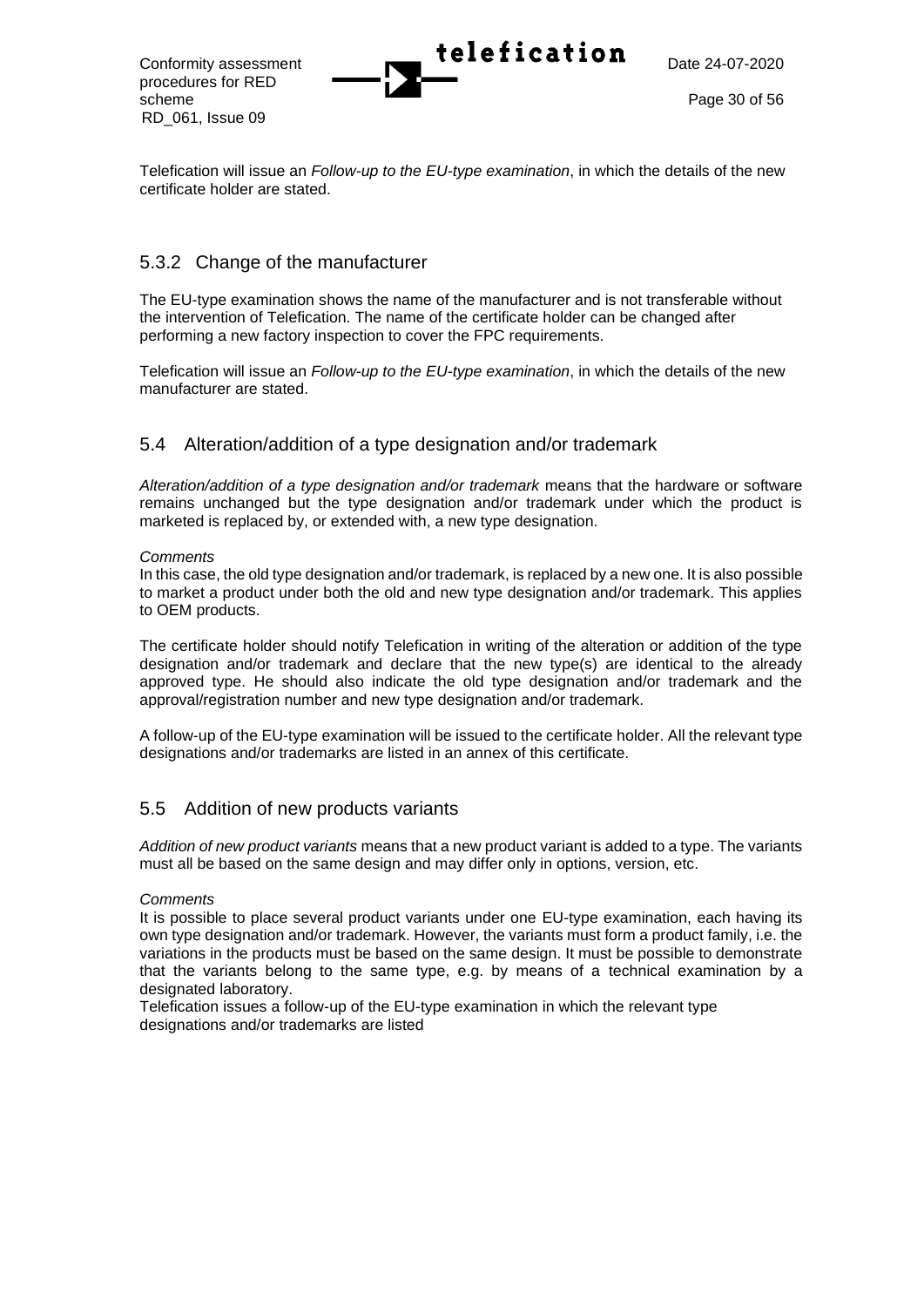procedures for RED scheme Page 31 of 56 RD\_061, Issue 09

# Conformity assessment **Lelefication**  $\sum_{\text{Date } 24-07-2020}$

## 5.6 Modification of product hardware/software

This means that product hardware and/or software are modified in a way that affects, or may affect, conformity with the essential requirements.

#### *Comments*

The product must be subjected to (additional) tests by a designated laboratory. The additional test report(s) and all other altered documentation are submitted to Telefication together with a modification application.

Telefication issues a follow-up of the EU-type examination.

## 5.7 Modifications due to changing requirements

As described in section [3.3.2](#page-23-0) and [4.9](#page-27-0) Telefication needs to perform some maintenance on issued EU-type examinations.

Telefication will have a new system designed that allows for an automatic pick of certificates which are about to expire or need to comply on changes of standards/rules. The manufacturer will be informed on time to take adequate action.

## 5.8 Modifications not affecting the requirements

Technical, editorial and cosmetic modifications made to products already certified that will not affect conformity with the requirements as defined in the harmonised standard, AND if address details of the manufacturer and certificate holder remain unchanged, AND if the product description, type designation, hardware/firmware/software versions remain unchanged, THEN it is not needed to notify (inform) Telefication.

However, if any modification does affect one or more of the items mentioned, adequate information about the change(s) need to be provided to Telefication. In case of any doubt Telefication shall be informed about the case involved.

## <span id="page-30-0"></span>6 The Technical File

## 6.1 Introduction

The RED requires the manufacturer to compile a technical file. This file should contain all the technical documentation that can be used to show that the product complies with the requirements of the RED.

This section provides further information on the scope, content and form of the Technical File.

## 6.2 Purpose of the Technical File

The technical file plays a key role in the conformity assessment of a product. The manufacturer in co-operation with the approved bodies assesses the product and keeps the (test) data in a Technical File.

The file compiled by the manufacturer is primarily intended for the national authorities responsible for inspections. The national authorities have the right to require the manufacturer, its authorized representative or importer to provide data showing that a product satisfies the requirements of the RED. If the manufacturer, its authorized representative or importer is unable or unwilling to supply this data, this provides sufficient grounds for questioning the *'presumption of conformity'* with the RED or for imposing sanctions.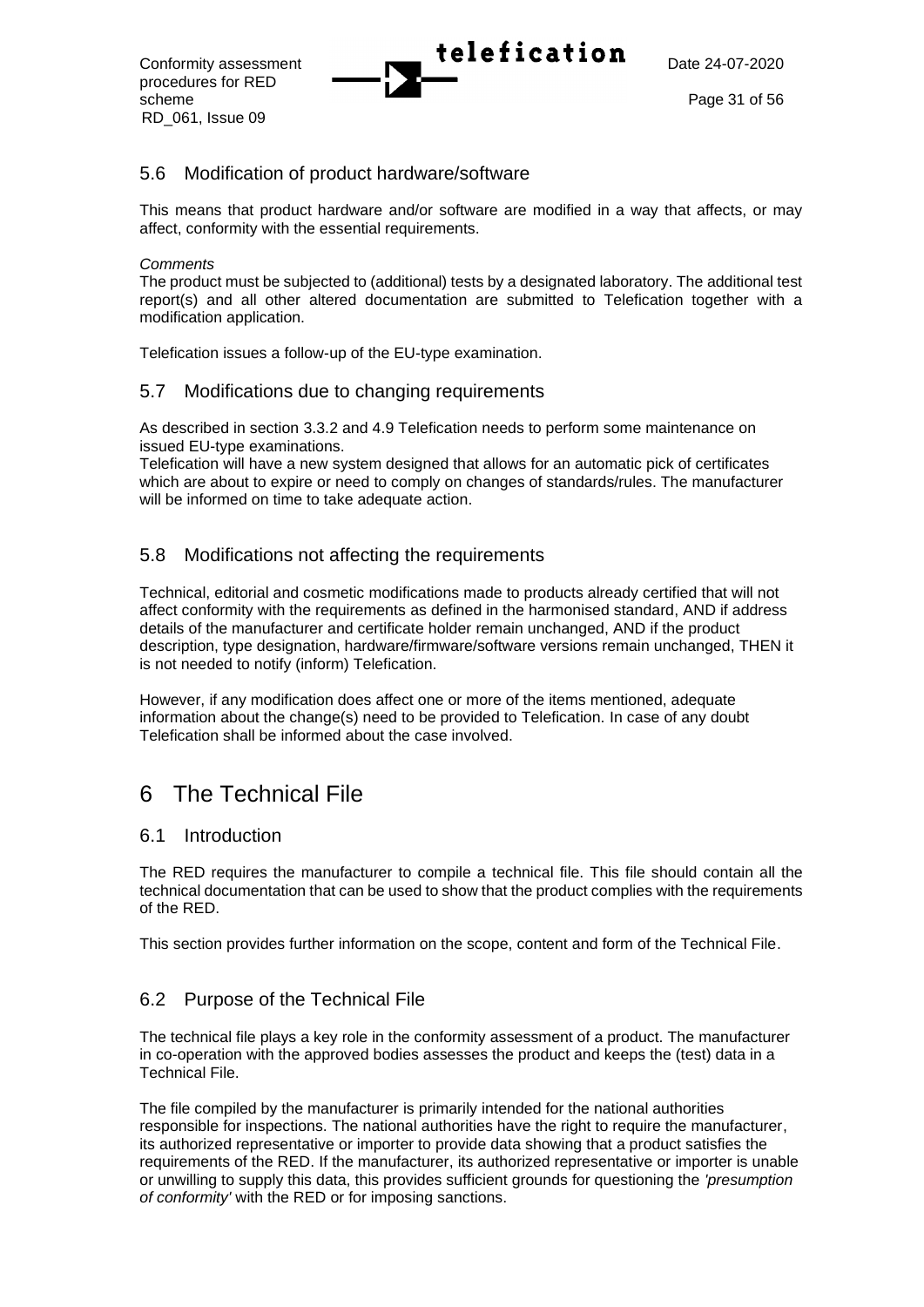procedures for RED scheme Page 32 of 56 RD\_061, Issue 09



In the case of products under the scope of the RED, the Technical File is one of the elements for carrying out a conformity assessment with optionally the involvement of a third party (Notified Body). In such cases, the EU-type examination issued by a Notified Body also forms part of the Technical File.

## 6.3 Form and content of the Technical File

The specific information that should be included in the technical file depends on the nature of the product and on the technical details needed to demonstrate that it conforms to harmonised standards. This should be indicated on a case-by-case basis, depending on the product. It is recommended that the technical file shall be organized as follows:

- Technical documentation;
	- **-** A general description of the product;
	- **-** Conceptual design and manufacturing drawings and schemes of components, subassemblies, circuits, etc;
	- **-** Descriptions and explanations necessary for the understanding of said drawings and schemes and the operation of the product;
	- A list of the standards referred to in Article 16, applied in full or in part, and descriptions and explanations of the solutions adopted to meet the essential requirements of the Directive where such standards referred to in Article 16 have not been applied or do not exist (Article 16 of the RE Directive 2014/53/EU);
	- **-** Results of design calculations made, examinations carried out, etc.;
- Test reports.
- EU-type examination;
- Declaration of Conformity;
- Category of product;
- Packaging information;
- An explanation of the compliance with the requirement of Article 10(2) and of the inclusion or not of information on the packaging in accordance with Article 10(10).

Further details on the content of the technical file can be found in Annex V of the RED. In this report a copy can be found in Annex D.

## 6.4 Availability of the Technical File

The technical file should always be kept available to the national authorities for inspection purposes and to Telefication. The obligation to have at least one Technical File available on the territory of the EEA commences when the product is placed on the market of the EEA, regardless of the product's geographical origin.

The obligation to keep the Technical File available rests with the manufacturer, his authorised representative and importer established in the European Union. The file should be kept for at least ten years after the date on which the product was placed on the market.

## 7 Markings

All radio products within the scope of the RED, for which harmonised standards exist, are subject to CE marking. The exact form and conditions are described in this section.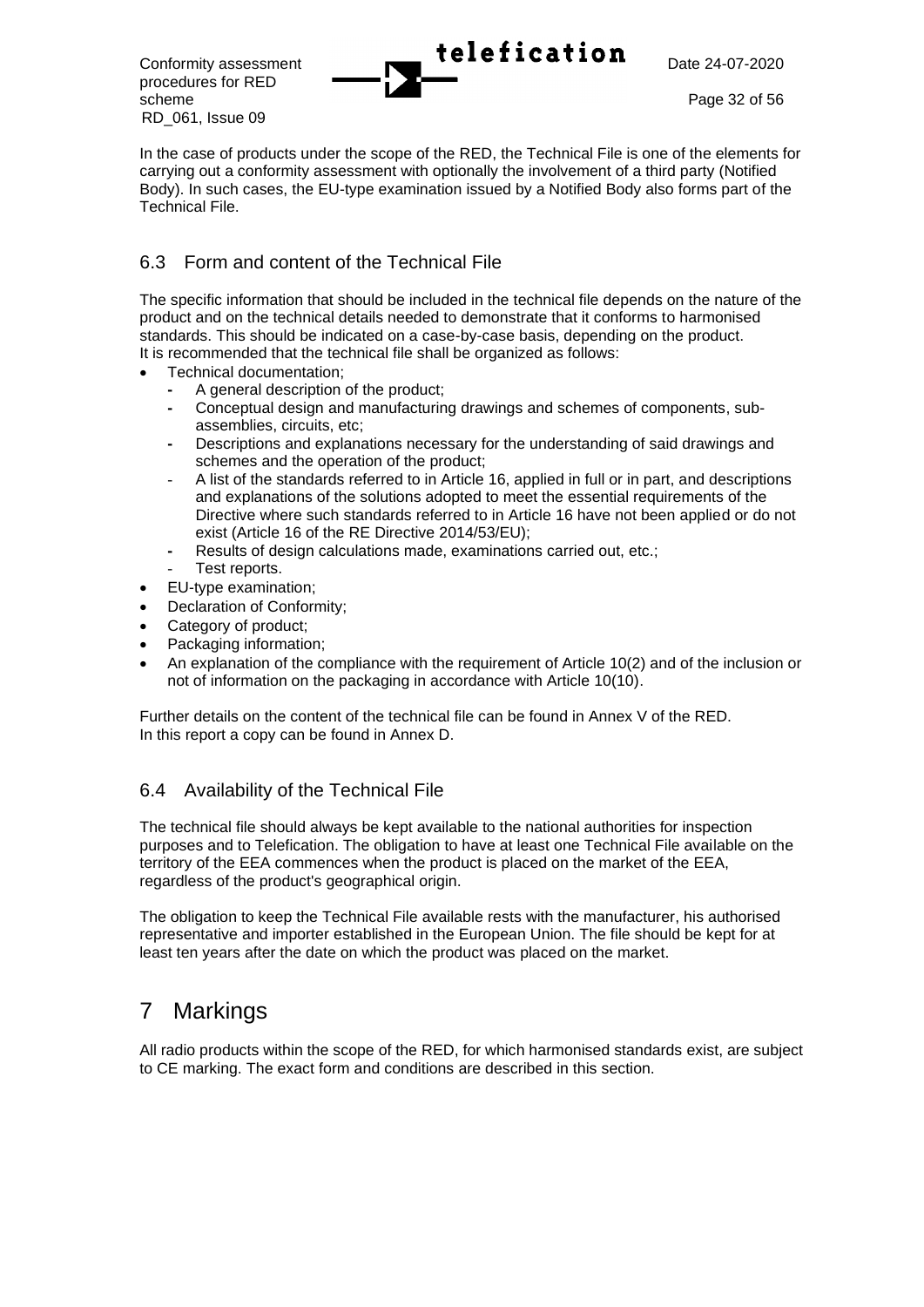procedures for RED scheme Page 33 of 56 RD\_061, Issue 09



## 7.1 The CE marking

The affixing of a CE marking (Conformité Européenne) to products is an essential part of the NLF. With the CE marking the manufacturer indicates his responsibility for the product conformity with the essential requirements and its compliance with the RED and other European Union harmonisation legislation. If several Regulations or Directives apply, the CE marking may, as a rule, be affixed only to products that comply with the conditions of all these Regulations and Directives. When several Regulations or Directives apply, the initials CE need to be affixed to the product only once.

The CE marking must satisfy the following criteria:

• The CE conformity marking shall consist of the initials "CE " taking the following form:



*Figure 4: The initials CE.*

- If the CE marking is reduced or enlarged the proportions given in the above graduated drawing must be respected.
- On account of the nature of radio equipment, the height of the CE marking affixed to radio equipment may be lower than 5 mm, provided that it remains visible and legible.
- The CE mark shall be affixed visibly, legibly and indelibly to the radio product or to a label attached to it or, where this is not possible or not warranted due to the nature of the product, to the packaging or to the accompanying documents.
- The CE marking shall be affixed before the radio product is placed on the market.

Additionally the CE marking shall:

• Not be followed by the identification number of the notified body where the conformity assessment procedure set out in Annex III is applied, only when Annex IV (full quality assurance) is applied the NB number should be placed after the CE mark. The identification number of the notified body shall have the same height as the CE marking.

As soon as Telefication in their function as RED Notified Body is involved in Annex IV of the conformity assessment procedures the marking will (at least) be as follows (currently not able to offer this service):



*Figure 5: Example of the marking for the products when using Annex IV*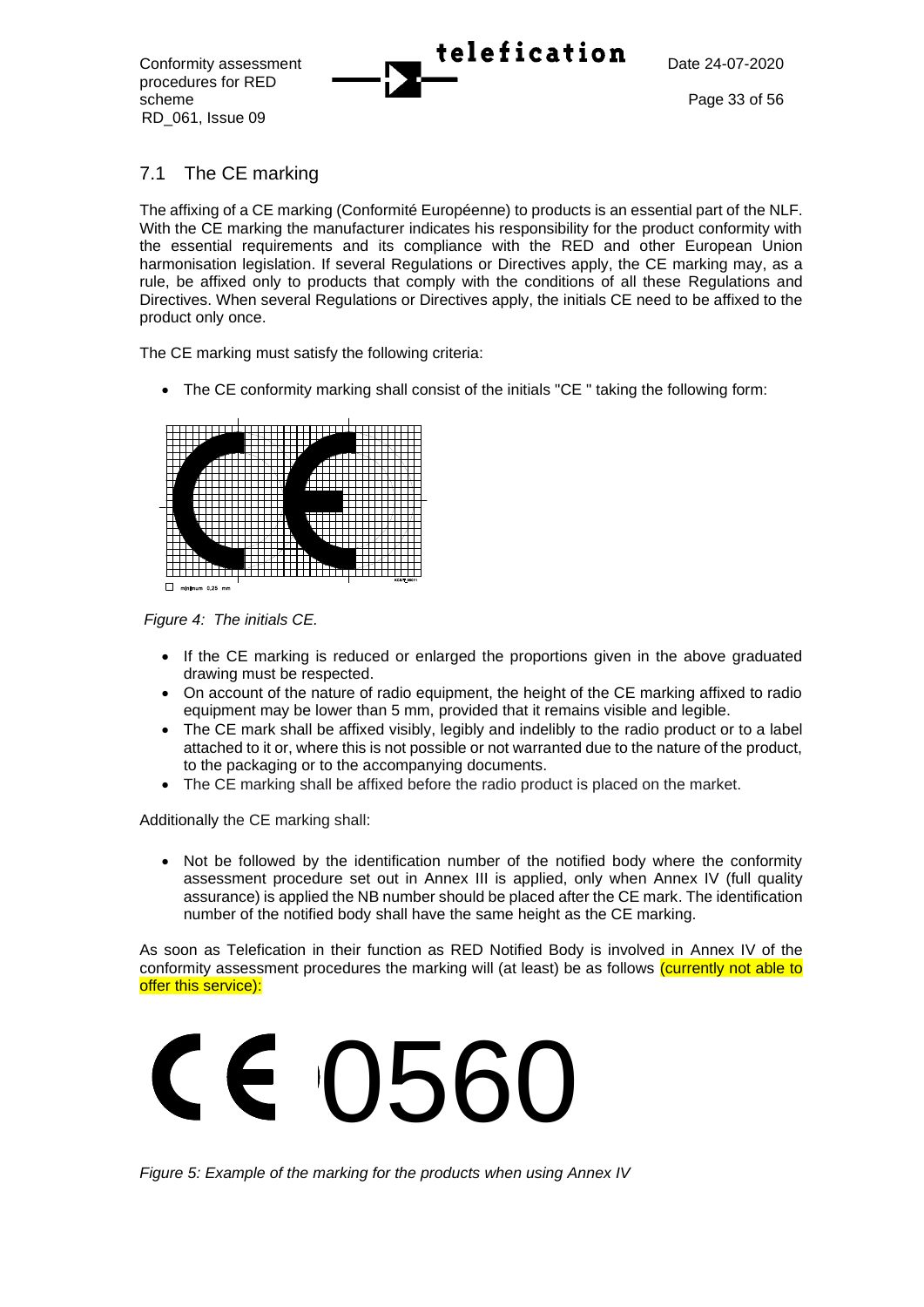RD\_061, Issue 09

In addition to this marking numbers of other Notified Bodies, which are involved in one of the conformity assessment procedures, have to be added.

The marking shall be affixed visibly, legibly and indelibly.

Equipment where the use of its spectrum allocation is not allowed in at least one Member State of Europe, it will be not allowed to make the product available on the EU market. Not complying to this rule, means NO CE mark may be placed on the device as it does not comply to the Directive (European Commission).

Last note: the exclamation mark (!), as known under the former R&TTE is no longer allowed to be used.

## 7.2 Marking of registered radio equipment

Radio equipment types within categories of radio equipment affected by a low level of compliance with the essential requirements are as described in Chapter 2.6 registered within a central system prior to being placed on the market. The Commission shall allocate to each registered radio equipment type a registration number, which manufacturers shall affix on radio equipment besides the CE marking.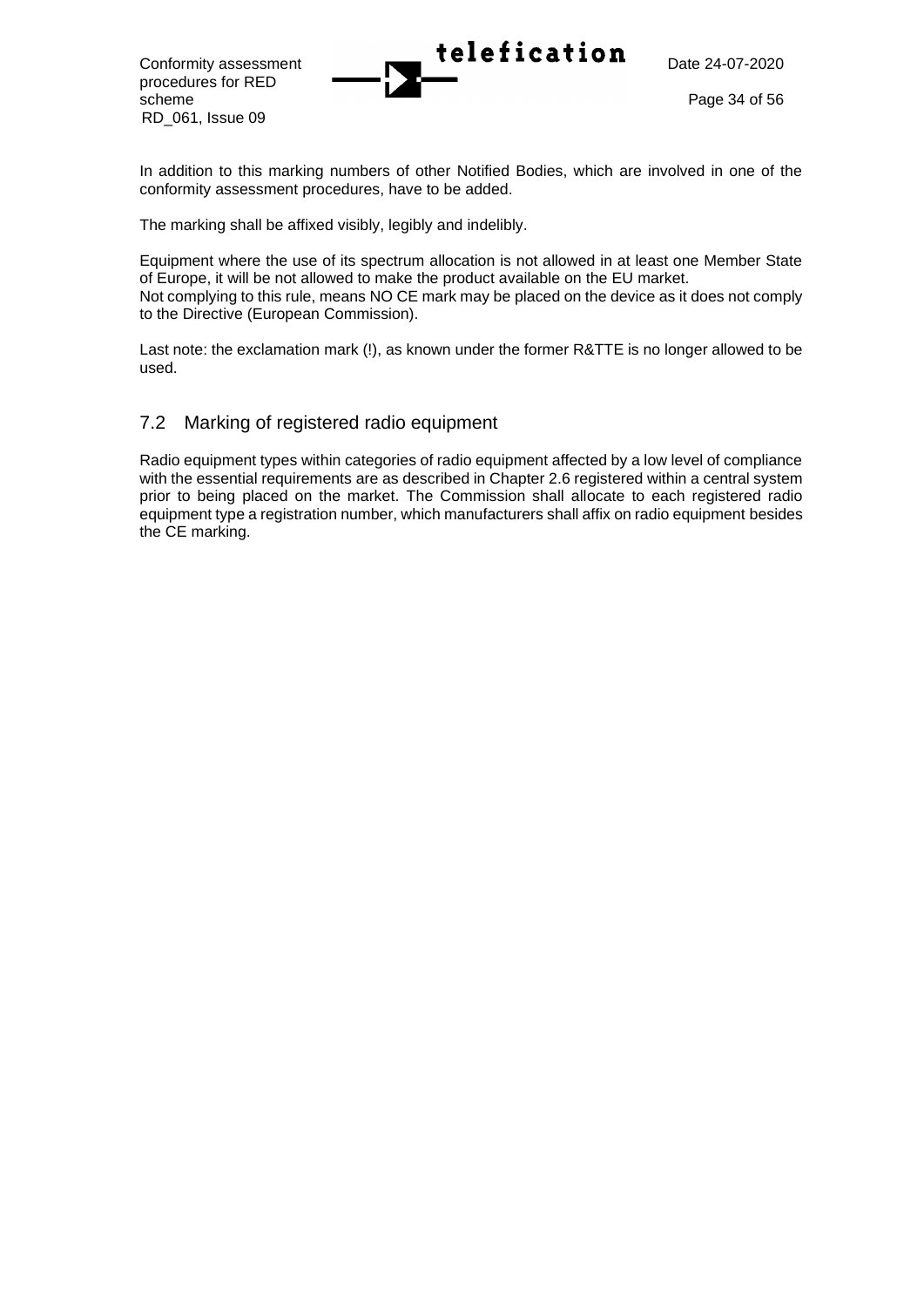procedures for RED scheme Page 35 of 56 RD\_061, Issue 09

Conformity assessment **Telefication** Date 24-07-2020

## Annex A, Abbreviations and paraphrases

#### **Accredited laboratory**

A laboratory operating in accordance with a quality standard -in this case ISO/IEC 17025- and which has been assessed by a recognised Accreditation Board.

#### **Agentschap Telecom**

Dutch Radiocommunications Agency Specialised agency of the Ministry of Economic Affairs. The three main tasks of Radiocommunications Agency Netherlands are to obtain, allocate and protect frequency space.

#### **Authorised representative**

The person who, on the explicit (written) instructions of the manufacturer, acts on his behalf or for his account with respect to the obligations laid down by Law.

#### **Category 1 or 2**

The two categories products falling under the scope of the RE Directive. For category 2 products restrictions exists on its use.

#### **CE**

Conformité Européenne, French for European Conformity.

#### **Certification**

A procedure whereby a third party gives written assurance that a product, process or service conforms to specified requirements (ISO/IEC Guide 2: 1991).

#### **Compliance in Production Scheme**

A Telefication defined certification scheme for ensuring continued compliance.

#### **Conformity assessment**

Systematic examination of the extent to which a product, process or service satisfies further specified requirements (ISO/IEC Guide 2: 1991).

#### **DoC**

Declaration of Conformity.

#### **EA**

European co-operation for Accreditation.

#### **EEA**

The European Economic Area (EEA) comprises the fifteen member states of the EU plus Norway, Liechtenstein and Iceland.

#### **EMC**

Electromagnetic Compatibility.

#### **EMC Directive**

This Directive (2014/30/EU) lays down the minimum requirements to be met by products, which may cause or be affected by electromagnetic disturbance.

#### **EO**

Economic operator

#### **Family**

A type may comprise several product variants in so far as the differences between them do not affect the safety level and the other performance requirements of the product. Several family variants of the product may be marketed. These family variants are all based on the same design, but the (host-dependent) options, version, etc. differ. The product variants form, as it were, a product family only then when in all possible configurations and/or versions at least one part for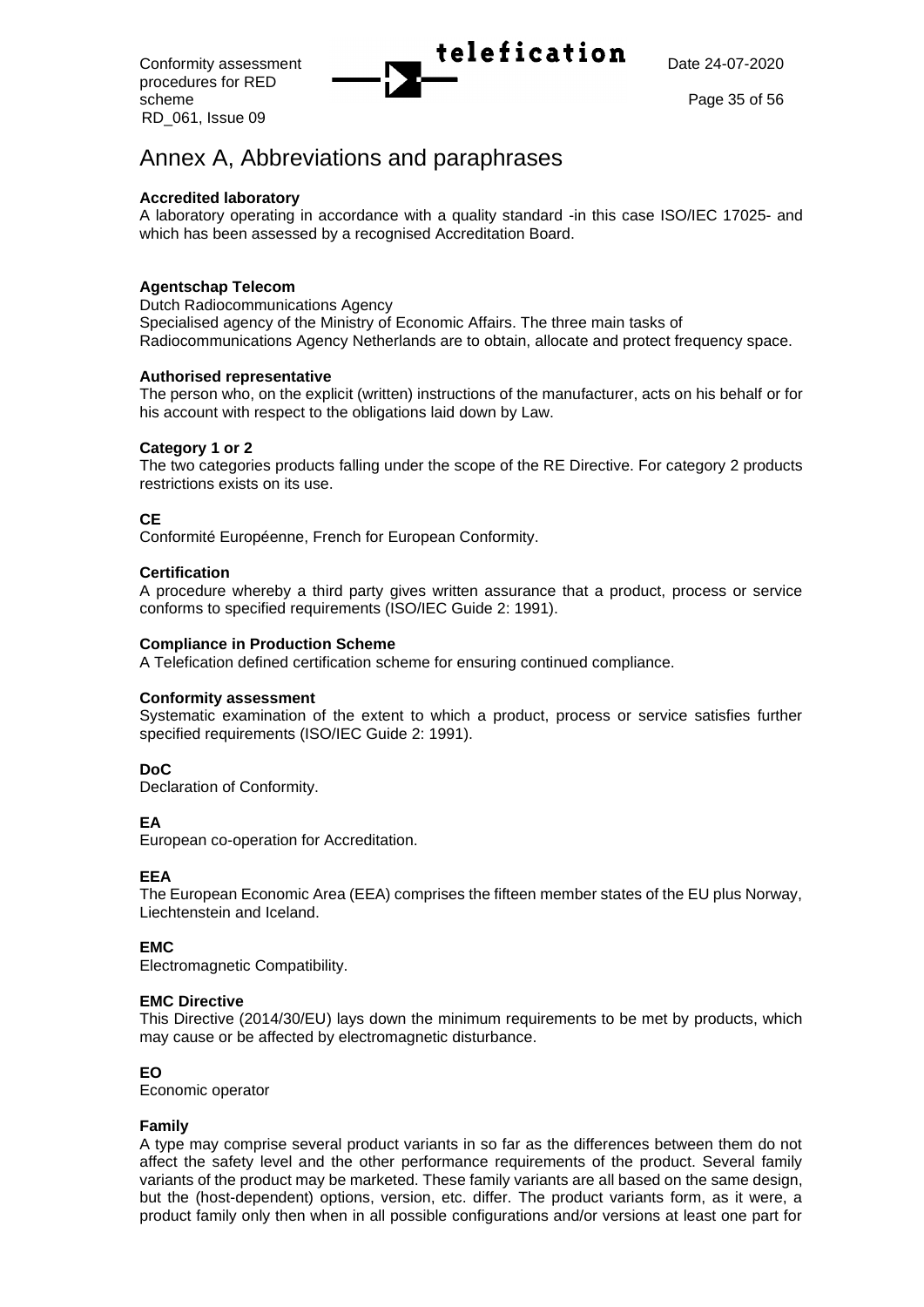procedures for RED scheme Page 36 of 56 RD\_061, Issue 09



connection to the public network has certain uniqueness. Family name refers to the totality of all possible (family) variants.

#### **FQA**

Full Quality Assurance.

#### **Importer**

Any person who places a product from a third country (defined as a country outside the EEA), on the market of the EEA.

#### **Internal control of production**

A conformity assessment procedure whereby the manufacturer assesses the design and production of his products himself.

#### **ISO/IEC 17025**

General requirements for the competence of testing and calibration laboratories is the main [ISO](https://en.wikipedia.org/wiki/List_of_International_Organization_for_Standardization_standards)  [standard](https://en.wikipedia.org/wiki/List_of_International_Organization_for_Standardization_standards) used by testing and calibration laboratories.

#### **ISO 9000**

A group of international standards, comprising both quality management and quality assurance.

#### **IT&T**

Information Technology and Telecommunication.

#### **LVD**

Low Voltage Directive (Directive 2014/35/EU).

#### **Manufacturer**

The person responsible for the design and manufacturing of a product covered by a Directive with the view to place it on the market of the EEA on his own behalf.

### **MLA**

Multilateral Recognition Agreement.

#### **Notified Body**

A Notified Body is a third party authorised to carry out the tasks relating to approvals described in a European Directive. In general, a Notified Body can be regarded as a competent approvals body in a field where approval (certification) of a product is compulsory by law. A Notified Body is designated by the State. A member state of the EEA (European Economic Area) can only designate bodies falling within its sphere of competence.

Bodies designated by a member state should satisfy criteria relating to proficiency, independence, impartiality, etc. In this connection, European standards ISO/IEC 17065 and ISO/IEC 17021-1 are particularly important. The body is then notified to the European Commission and the other member states of the EEA and thereby acquires the status of 'Notified Body'.

#### **OEM products**

A certificate holder may market the same product under different type designations and/or trademarks. One Statement is issued for the product in which all the relevant type designations and/or trademarks are listed. (OEM = Original Equipment Manufacturer.)

### **PQA**

Production Quality Assurance.

### **QMS**

Quality Management System.

#### **RvA**

Raad voor Accreditatie (The Dutch Council for Accreditation).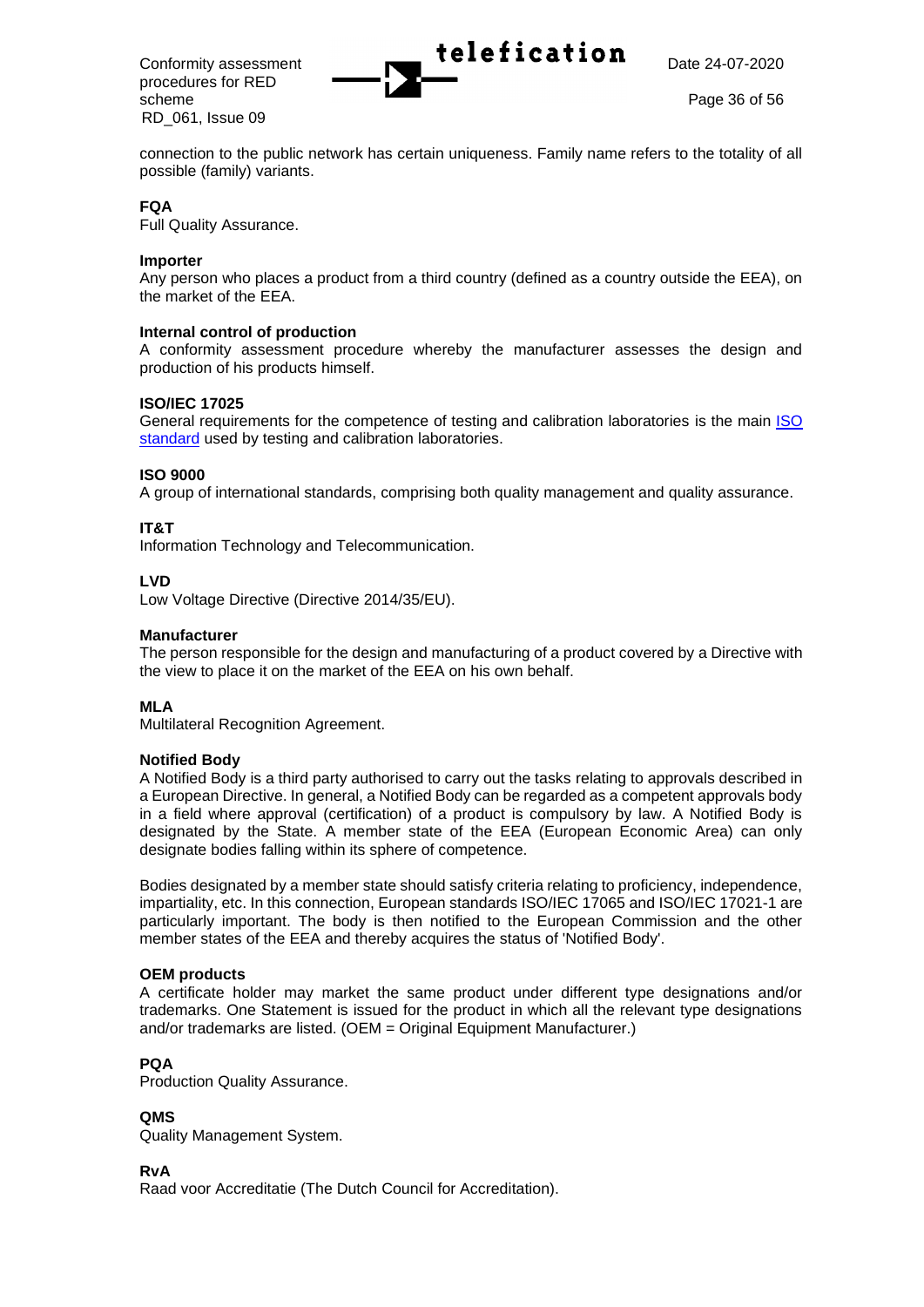procedures for RED scheme Page 37 of 56 RD\_061, Issue 09



#### **RE**

Radio Equipment. Also RE Directive 2014/53/EU.

#### **RE Compliant**

A Telefication defined certification scheme for products meeting the requirements of the RE Directive.

#### **RED**

Radio Equipment Directive

#### **RED Package**

A Compliance Management service of Telefication.

#### **Safety Directive**

(73/23/EEC) Council Directive of 19 February 1973 on the harmonisation of the law of Member states relating to electrical equipment designed for use within certain voltage limits.

#### **Standard**

A standard is a technical specification drawn up by a recognised standards organisation (CEN, CENELEC or ETSI) for repeated or continuous application, but with which compliance is not necessarily compulsory.

#### **Certificate holder**

The person to whom a EU-type examination has been granted.

#### **TCAM**

Telecommunication Conformity Assessment and Market Surveillance Committee defined by article 13 of the R&TTE Directive.

#### **TD**

Technical Documentation

#### **Technical specification**

A technical specification is the specification contained in a document which lays down the characteristics required of a product such as quality levels, performance, safety, dimensions, including the requirements applicable to the product as regards terminology, symbols, tests and test methods, packaging, marking and labelling.

#### **Telefication**

Certification services of Telefication – Third party certification body accredited by The Dutch Council for Accreditation (Raad voor Accreditatie: RvA).

#### **Trademark**

Trademark refers to the generic (brand) name under which a product is marketed.

#### **Type designation**

Type designation refers to the unique name under which a product is marketed.

#### **Type-examination**

A procedure whereby a Notified Body assesses the design, possibly by means of tests, of a representative specimen of the production envisaged.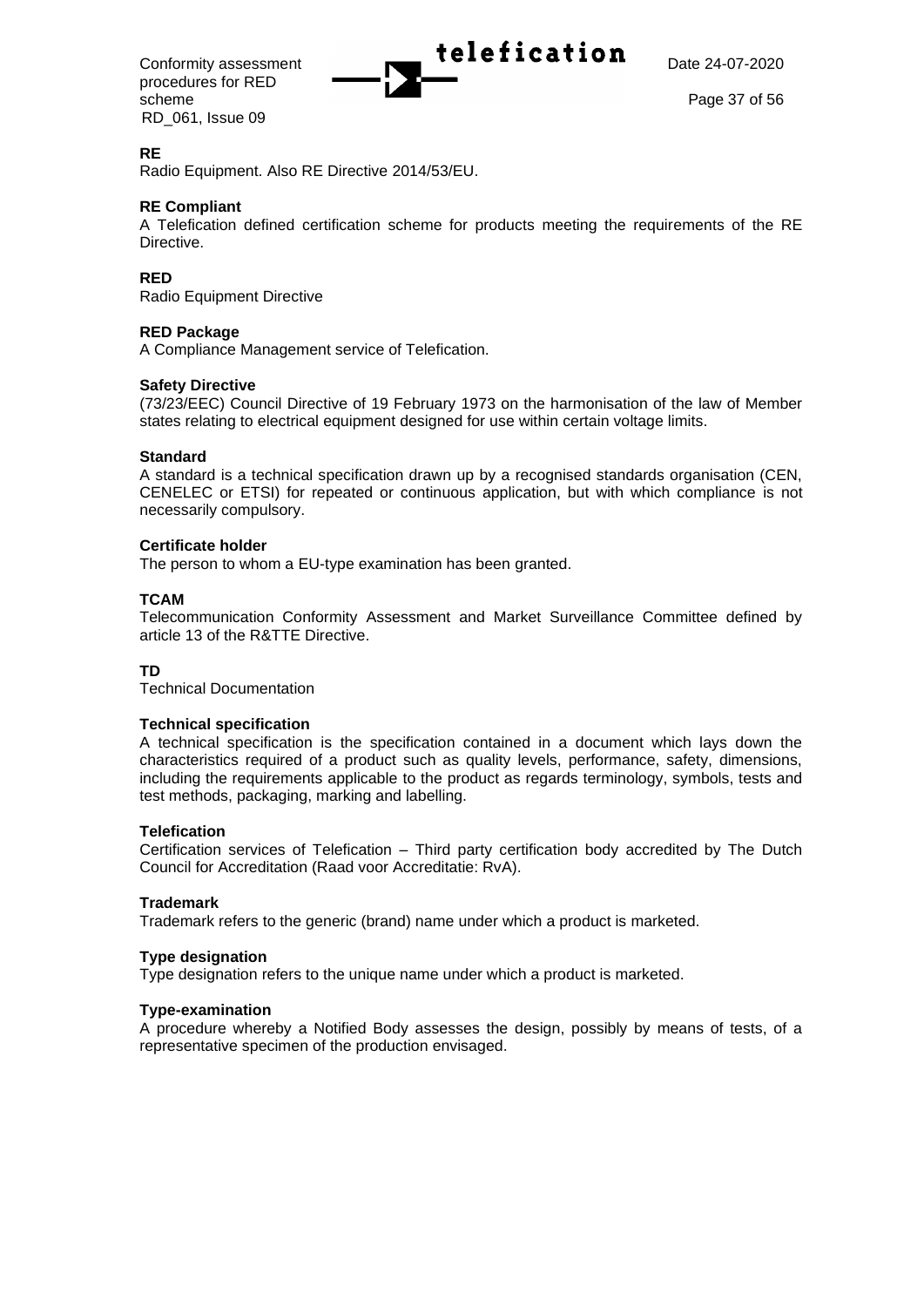# Annex B, Essential Requirements

In the next table all the (possible) essential requirements of the RE Directive are given.

The essential requirements of article 3.1 and 3.2 are always applicable. The essential requirements of article 3.3 are applicable to certain categories or classes of products falling under the scope of the RE Directive. The European Commission can make these essentials applicable for certain categories of products. For this reason the essential requirements of article 3.3 are called the possible essential requirements.

| Article 3.1 item a | The protection of health and safety of persons and of domestic animals and<br>the protection of property, including the objectives with respect to safety                                                                                                     |
|--------------------|---------------------------------------------------------------------------------------------------------------------------------------------------------------------------------------------------------------------------------------------------------------|
| Article 3.1 item b | requirements set out in Directive 2014/35/EU, but with no voltage limit applying.<br>An adequate level of electromagnetic compatibility as set out in Directive<br>2014/30/EU.                                                                                |
| <b>Article 3.2</b> | Radio equipment shall be so constructed that it both effectively uses and<br>supports the efficient use of radio spectrum in order to avoid harmful<br>interference.                                                                                          |
| Article 3.3 item a | The product shall be so constructed that it interworks with accessories, in<br>particular with common chargers.                                                                                                                                               |
| Article 3.3 item b | The product shall be so constructed that it interworks via networks with other<br>radio equipment.                                                                                                                                                            |
| Article 3.3 item c | The product shall be so constructed that it can be connected to interfaces of<br>the appropriate type throughout the Union.                                                                                                                                   |
| Article 3.3 item d | The product shall be so constructed that it does not harm the network or its<br>functioning nor misuse network resources, thereby causing an unacceptable<br>degradation of service.                                                                          |
| Article 3.3 item e | The product shall be so constructed that it incorporates safeguards to ensure<br>that the personal data and privacy of the user and of the subscriber are<br>protected.                                                                                       |
| Article 3.3 item f | The product shall be so constructed that it supports certain features ensuring<br>protection from fraud.                                                                                                                                                      |
| Article 3.3 item g | The product shall be so constructed that it supports certain features ensuring<br>access to emergency services                                                                                                                                                |
| Article 3.3 item h | The product shall be so constructed that it supports certain features in order to<br>facilitate its use by users with a disability                                                                                                                            |
| Article 3.3 item i | The product shall be so constructed that it supports certain features in order<br>to ensure that software can only be loaded into the radio equipment where the<br>compliance of the combination of the radio equipment and software has been<br>demonstrated |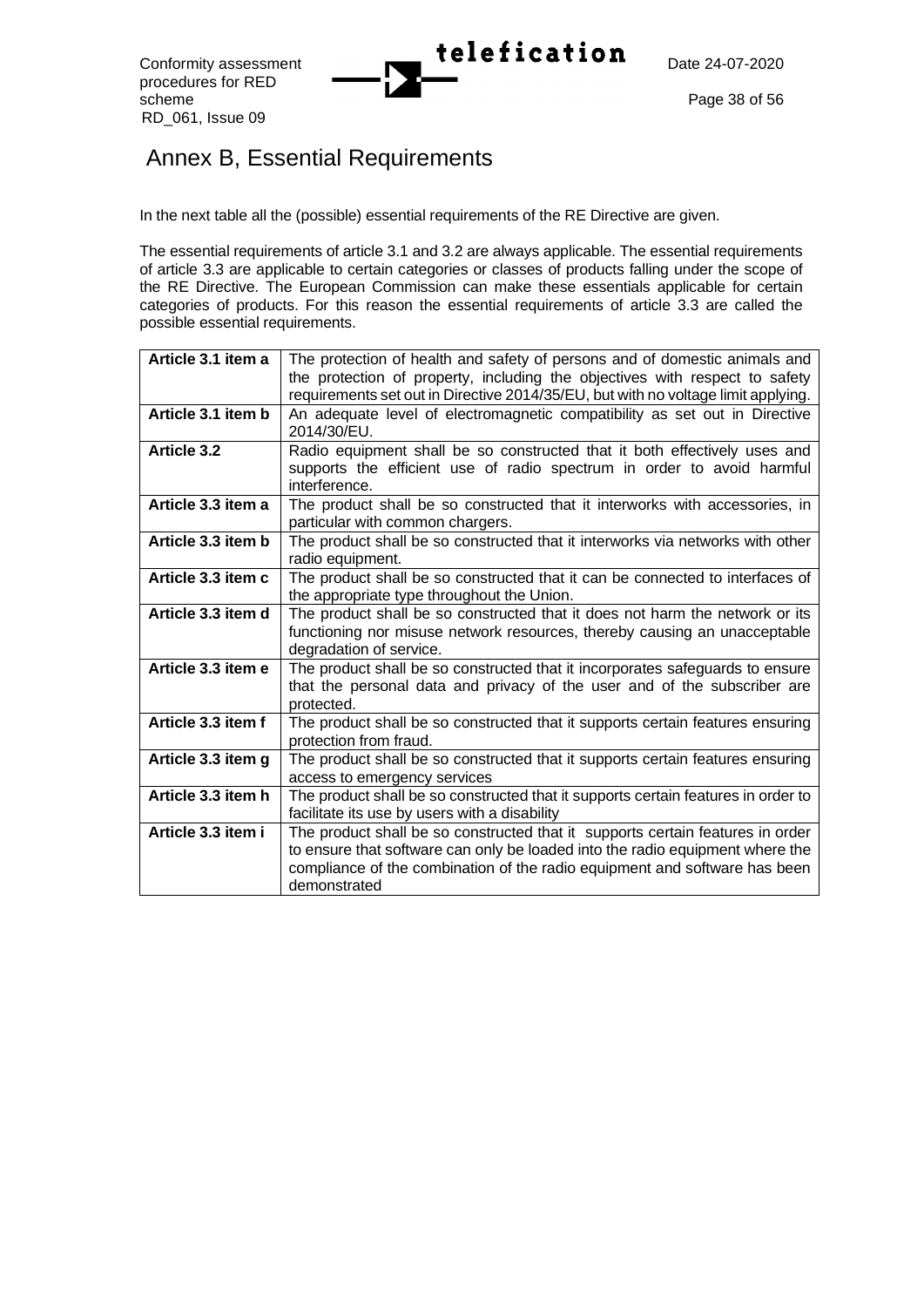procedures for RED scheme Page 39 of 56 RD\_061, Issue 09

# Conformity assessment **Telefication** Date 24-07-2020

## Annex C, RED Conformity assessment modules

## **CONFORMITY ASSESSMENT MODULE A**

## **INTERNAL PRODUCTION CONTROL**

1. Internal production control is the conformity assessment procedure whereby the manufacturer fulfils the obligations laid down in points 2, 3 and 4 of this Annex, and ensures and declares on his sole responsibility that the radio equipment concerned satisfies the essential requirements set out in Article 3.

## **2. Technical documentation**

The manufacturer shall establish the technical documentation in accordance with Article 21.

## **3. Manufacturing**

The manufacturer shall take all measures necessary so that the manufacturing process and its monitoring ensure compliance of the manufactured radio equipment with the technical documentation referred to in point 2 of this Annex and with the relevant essential requirements set out in Article 3.

## **4. CE marking and EU declaration of conformity**

- 4.1. The manufacturer shall affix the CE marking in accordance with Articles 19 and 20 to each item of radio equipment that satisfies the applicable requirements of this Directive.
- 4.2. The manufacturer shall draw up a written EU declaration of conformity for each radio equipment type and keep it together with the technical documentation at the disposal of the national authorities for 10 years after the radio equipment has been placed on the market. The EU declaration of conformity shall identify the radio equipment for which it has been drawn up.

A copy of the EU declaration of conformity shall be made available to the relevant authorities upon request.

### **5. Authorised representative**

The manufacturer's obligations set out in point 4 may be fulfilled by his authorised representative, on his behalf and under his responsibility, provided that they are specified in the mandate.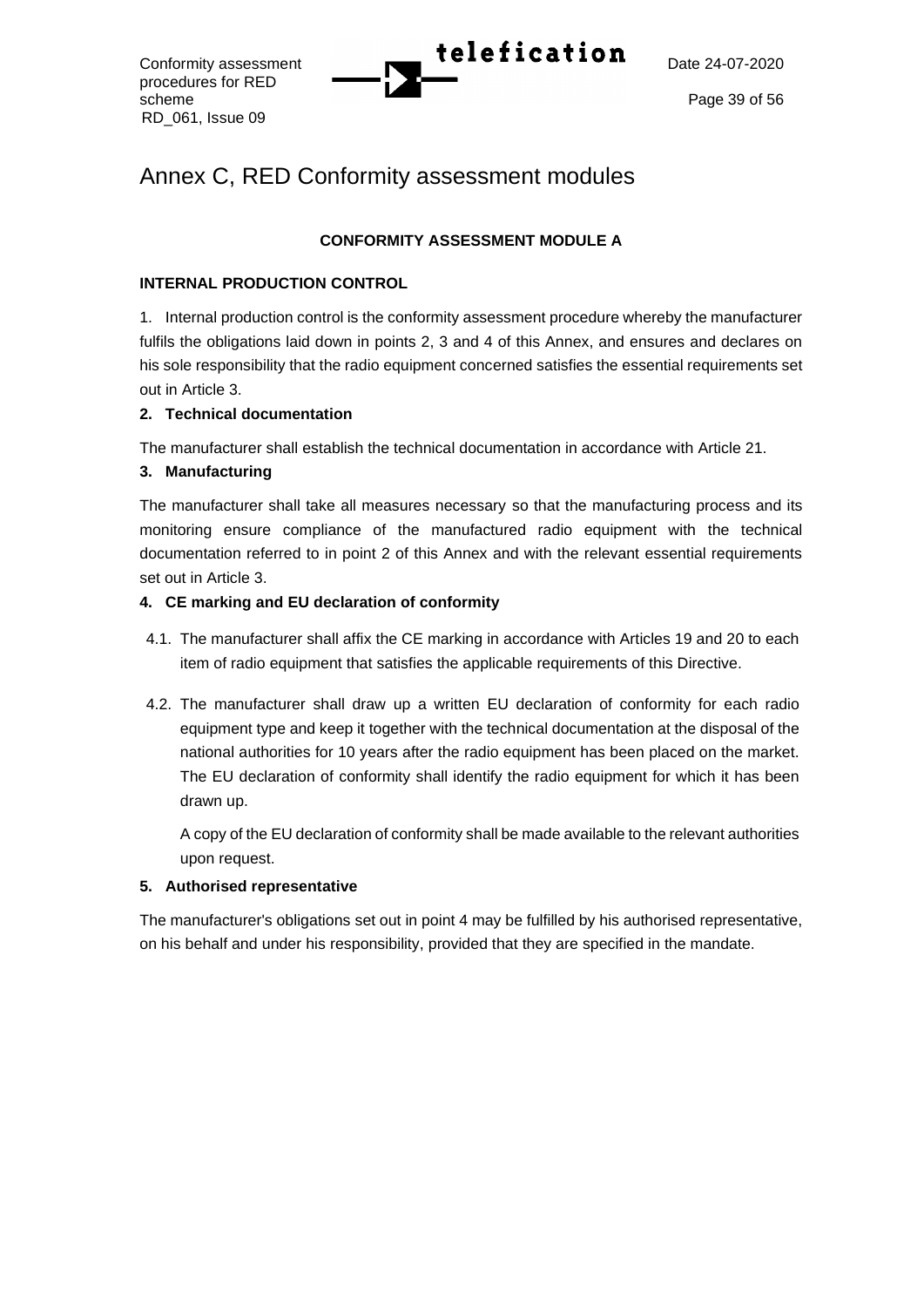procedures for RED scheme Page 40 of 56 RD\_061, Issue 09



#### **CONFORMITY ASSESSMENT MODULES B AND C**

## **EU-TYPE EXAMINATION AND CONFORMITY TO TYPE BASED ON INTERNAL PRODUCTION CONTROL**

When reference is made to this Annex, the conformity assessment procedure shall follow Modules B (EU-type examination) and C (Conformity to type based on internal production control) of this Annex.

## **Module B EU-type examination**

1. EU-type examination is the part of a conformity assessment procedure in which a notified body examines the technical design of the radio equipment and verifies and attests that the technical design of the radio equipment meets the essential requirements set out in Article 3.

2. EU-type examination shall be carried out by assessment of the adequacy of the technical design of the radio equipment through examination of the technical documentation and supporting evidence referred to in point 3, without examination of a specimen (design type).

3. The manufacturer shall lodge an application for EU-type examination with a single notified body of his choice.

The application shall include:

- (a) the name and address of the manufacturer and, if the application is lodged by the authorised representative, his name and address as well;
- (b) a written declaration that the same application has not been lodged with any other notified body;
- (c) the technical documentation. The technical documentation shall make it possible to assess the radio equipment's conformity with the applicable requirements of this Directive and shall include an adequate analysis and assessment of the risk(s). The technical documentation shall specify the applicable requirements and cover, as far as relevant for the assessment, the design, manufacture and operation of the radio equipment. The technical documentation shall contain, wherever applicable, the elements set out in Annex V;
- (d) the supporting evidence for the adequacy of the technical design solution. That supporting evidence shall mention any documents that have been used, in particular where the relevant harmonised standards have not been applied or have not been fully applied. The supporting evidence shall include, where necessary, the results of tests carried out in accordance with other relevant technical specifications by the appropriate laboratory of the manufacturer, or by another testing laboratory on his behalf and under his responsibility.

4. The notified body shall examine the technical documentation and supporting evidence to assess the adequacy of the technical design of the radio equipment.

5. The notified body shall draw up an evaluation report that records the activities undertaken in accordance with point 4 and their outcomes. Without prejudice to its obligations as provided in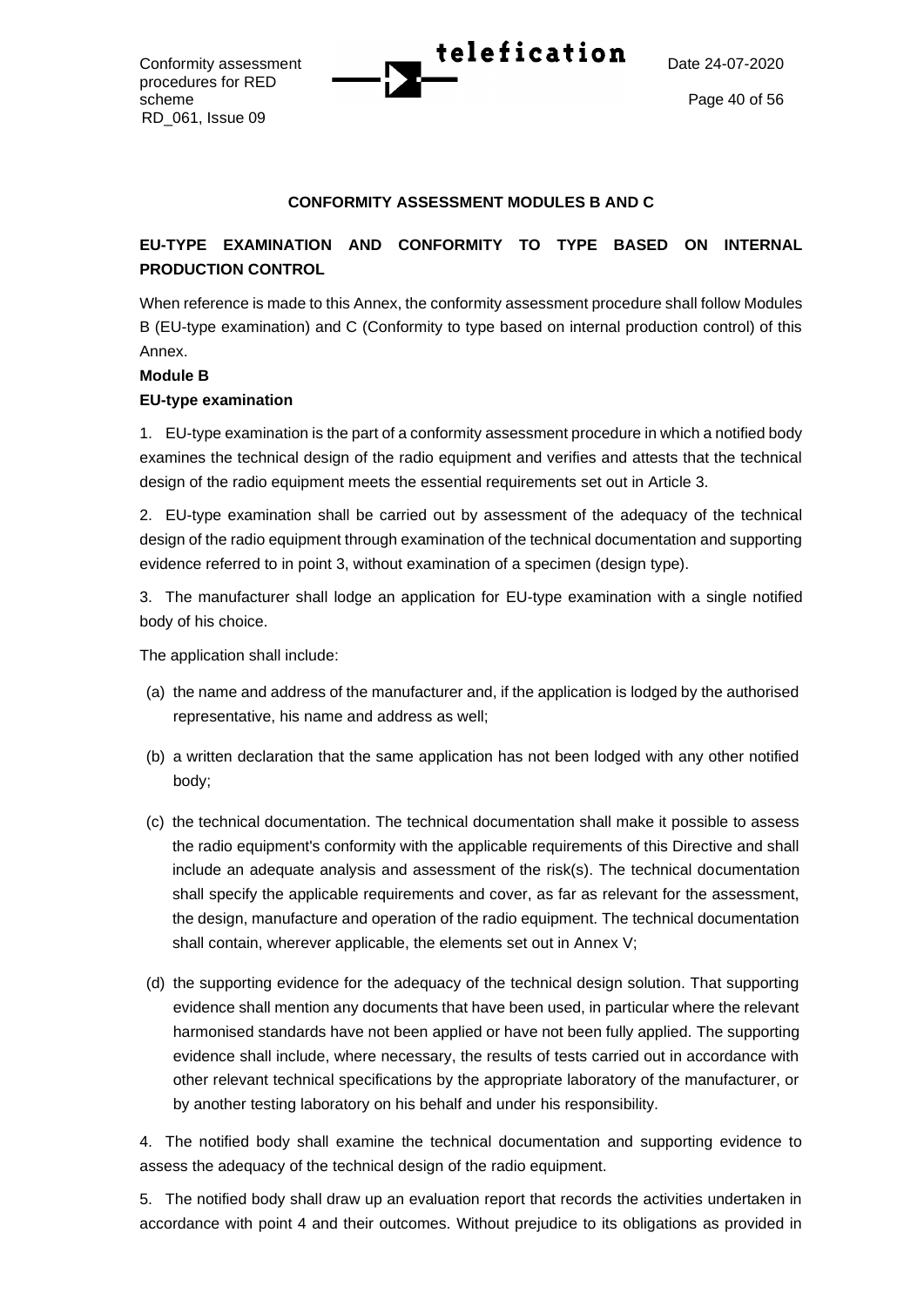Conformity assessment **Telefication** Date 24-07-2020

procedures for RED scheme Page 41 of 56 RD\_061, Issue 09

point 8, the notified body shall release the content of that report, in full or in part, only with the agreement of the manufacturer.

6. Where the type meets the requirements of this Directive that apply to the radio equipment concerned, the notified body shall issue an EU-type examination certificate to the manufacturer. That certificate shall contain the name and address of the manufacturer, the conclusions of the examination, the aspects of the essential requirements covered by the examination, the conditions (if any) for its validity and the necessary data for identification of the assessed type. The EU-type examination certificate may have one or more annexes attached.

The EU-type examination certificate and its annexes shall contain all relevant information to allow the conformity of manufactured radio equipment with the examined type to be evaluated and to allow for in-service control.

Where the type does not satisfy the applicable requirements of this Directive, the notified body shall refuse to issue an EU-type examination certificate and shall inform the applicant accordingly, giving detailed reasons for its refusal.

7. The notified body shall keep itself apprised of any changes in the generally acknowledged state of the art which indicate that the approved type may no longer comply with the applicable requirements of this Directive, and shall determine whether such changes require further investigation. If so, the notified body shall inform the manufacturer accordingly.

The manufacturer shall inform the notified body that holds the technical documentation relating to the EU-type examination certificate of all modifications to the approved type that may affect the conformity of the radio equipment with the essential requirements of this Directive or the conditions for validity of that certificate. Such modifications shall require additional approval in the form of an addition to the original EU-type examination certificate.

8. Each notified body shall inform its notifying authority concerning the EU-type examination certificates and/or any additions thereto which it has issued or withdrawn, and shall, periodically or upon request, make available to its notifying authority the list of such certificates and/or any additions thereto refused, suspended or otherwise restricted.

Each notified body shall inform the other notified bodies concerning the EU-type examination certificates and/or any additions thereto which it has refused, withdrawn, suspended or otherwise restricted, and, upon request, concerning such certificates and/or additions thereto which it has issued.

Each notified body shall inform the Member States of EU-type examination certificates it has issued and/or additions thereto in those cases where harmonized standards the references of which have been published in the *Official Journal of the European Union* have not been applied or not been fully applied. The Member States, the Commission and the other notified bodies may, on request, obtain a copy of the EU-type examination certificates and/or additions thereto. On request, the Member States and the Commission may obtain a copy of the technical documentation and the results of the examinations carried out by the notified body. The notified body shall keep a copy of the EU-type examination certificate, its annexes and additions, as well as the technical file including the documentation submitted by the manufacturer for 10 years after the radio equipment has been assessed or until the expiry of the validity of that certificate.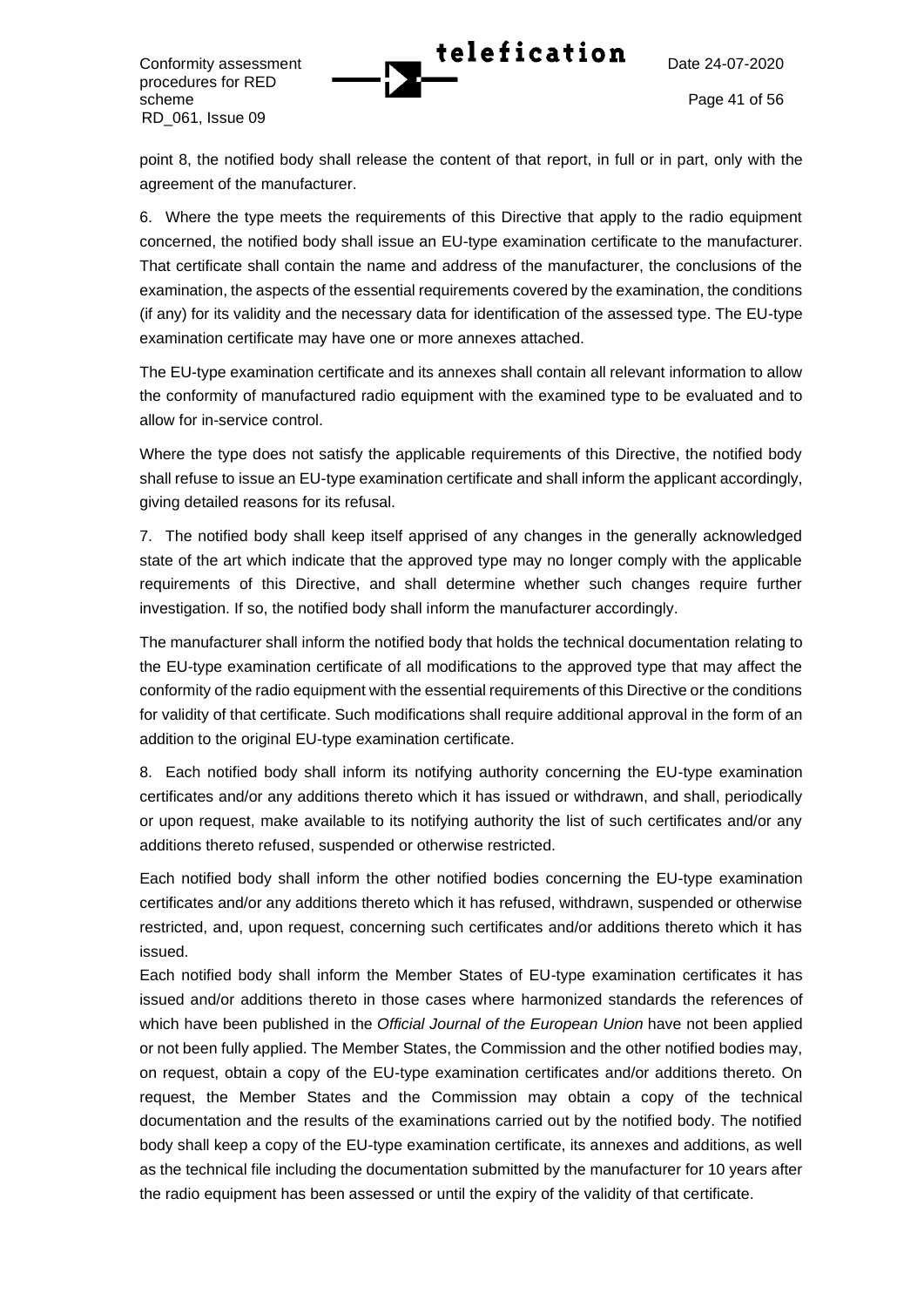Conformity assessment **Telefication** Date 24-07-2020

procedures for RED scheme Page 42 of 56 RD\_061, Issue 09

9. The manufacturer shall keep a copy of the EU-type examination certificate, its annexes and additions together with the technical documentation at the disposal of the national authorities for 10 years after the radio equipment has been placed on the market.

10. The manufacturer's authorised representative may lodge the application referred to in point 3 and fulfil the obligations set out in points 7 and 9, provided that they are specified in the mandate. **Module C**

## **Conformity to type based on internal production control**

1. Conformity to type based on internal production control is the part of a conformity assessment procedure whereby the manufacturer fulfils the obligations laid down in points 2 and 3, and ensures and declares that the radio equipment concerned is in conformity with the type described in the EU-type examination certificate and satisfies the requirements of this Directive that apply to it.

## **2. Manufacturing**

The manufacturer shall take all measures necessary so that the manufacturing process and its monitoring ensure conformity of the manufactured radio equipment with the approved type described in the EU-type examination certificate and with the requirements of this Directive that apply to it.

### **3. CE marking and EU declaration of conformity**

- 3.1. The manufacturer shall affix the CE marking in accordance with Articles 19 and 20 to each item of radio equipment that is in conformity with the type described in the EU-type examination certificate and satisfies the applicable requirements of this Directive.
- 3.2. The manufacturer shall draw up a written EU declaration of conformity for each radio equipment type and keep it at the disposal of the national authorities for 10 years after the radio equipment has been placed on the market. The EU declaration of conformity shall identify the radio equipment type for which it has been drawn up.

A copy of the EU declaration of conformity shall be made available to the relevant authorities upon request.

### **4. Authorised representative**

The manufacturer's obligations set out in point 3 may be fulfilled by his authorised representative, on his behalf and under his responsibility, provided that they are specified in the mandate.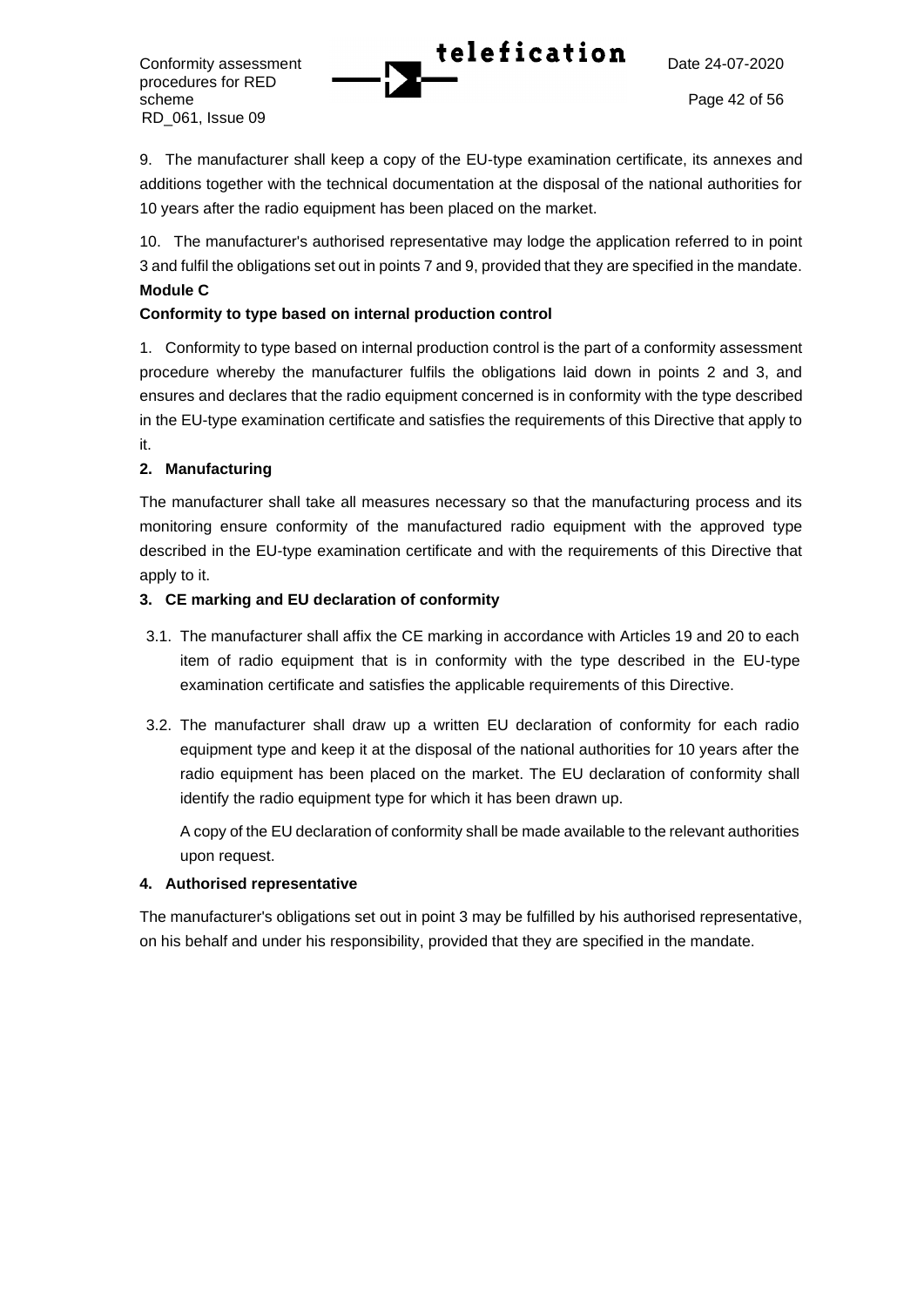procedures for RED scheme Page 43 of 56 RD\_061, Issue 09



### **CONFORMITY ASSESSMENT MODULE H**

### **CONFORMITY BASED ON FULL QUALITY ASSURANCE**

1. Conformity based on full quality assurance is the conformity assessment procedure whereby the manufacturer fulfils the obligations laid down in points 2 and 5, and ensures and declares on his sole responsibility that the radio equipment concerned satisfies the requirements of this Directive that apply to it.

## **2. Manufacturing**

The manufacturer shall operate an approved quality system for design, manufacture, final radio equipment inspection and testing of the radio equipment concerned as specified in point 3 and shall be subject to surveillance as specified in point 4.

### **3. Quality system**

3.1. The manufacturer shall lodge an application for assessment of his quality system with the notified body of his choice, for the radio equipment concerned.

The application shall include:

- (a) the name and address of the manufacturer and, if the application is lodged by the authorised representative, his name and address as well;
- (b) the technical documentation for each radio equipment type intended to be manufactured. The technical documentation shall contain, wherever applicable, the elements set out in Annex V;
- (c) the documentation concerning the quality system; and
- (d) a written declaration that the same application has not been lodged with any other notified body.
- 3.2. The quality system shall ensure compliance of the radio equipment with the requirements of this Directive that apply to it.

All the elements, requirements and provisions adopted by the manufacturer shall be documented in a systematic and orderly manner in the form of written policies, procedures and instructions. That quality system documentation shall permit a consistent interpretation of the quality programmes, plans, manuals and records.

It shall, in particular, contain an adequate description of:

- (a) the quality objectives and the organisational structure, responsibilities and powers of the management with regard to design and product quality;
- (b) the technical design specifications, including standards, that will be applied and, where the relevant harmonised standards will not be applied in full, the means that will be used to ensure that the essential requirements of this Directive that apply to the radio equipment will be met;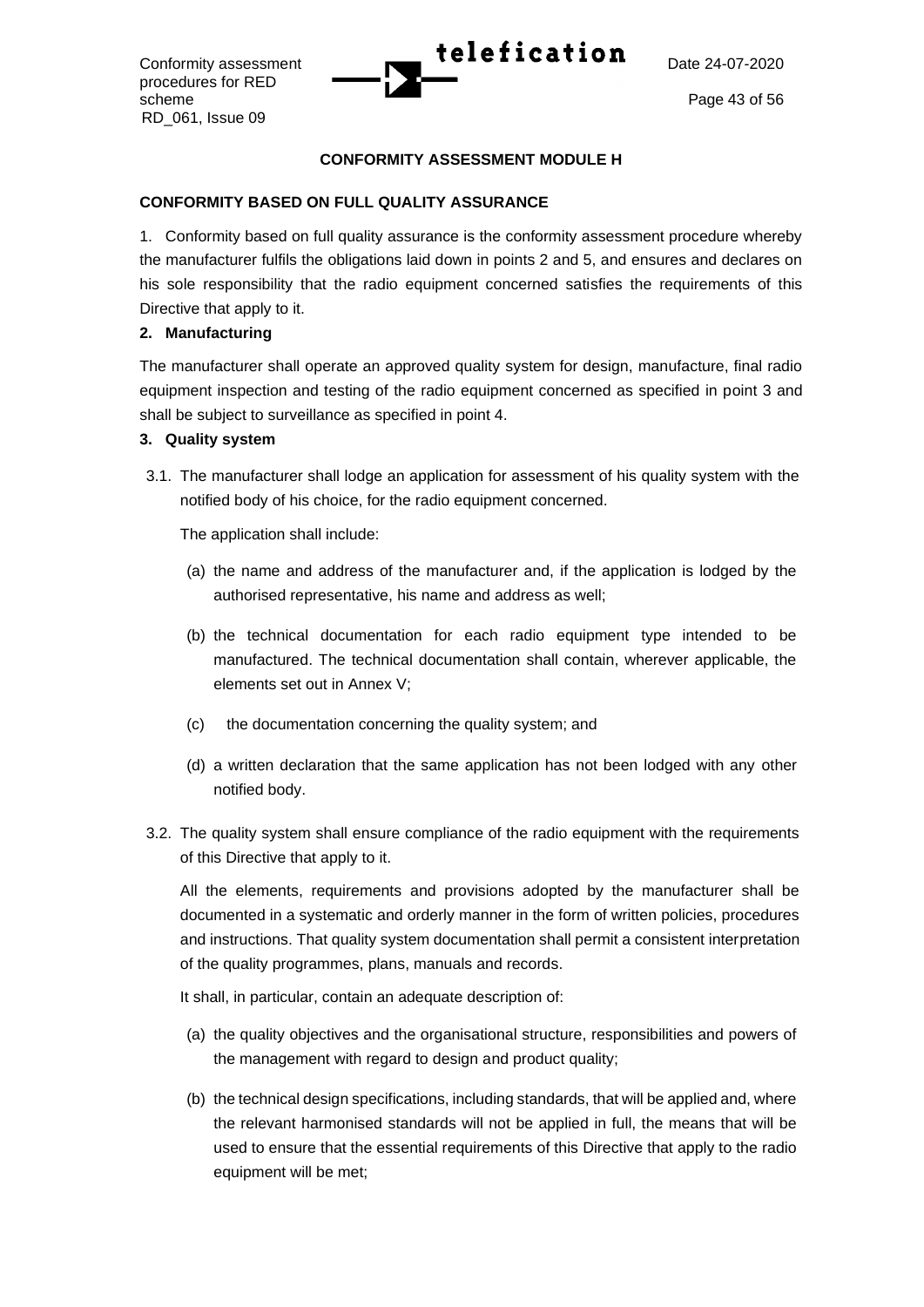- (c) the design control and design verification techniques, processes and systematic actions that will be used when designing radio equipment pertaining to the radio equipment type covered;
- (d) the corresponding manufacturing, quality control and quality assurance techniques, processes and systematic actions that will be used;
- (e) the examinations and tests that will be carried out before, during and after manufacture, and the frequency with which they will be carried out;
- (f) the quality records, such as inspection reports and test data, calibration data, reports concerning the qualifications of the personnel, etc.;
- (g) the means of monitoring the achievement of the required design and product quality and the effective operation of the quality system.
- 3.3. The notified body shall assess the quality system to determine whether it satisfies the requirements referred to in point 3.2.

It shall presume conformity with those requirements in respect of the elements of the quality system that comply with the corresponding specifications of the relevant harmonised standard.

In addition to experience in quality management systems, the auditing team shall have at least one member experienced as an assessor in the relevant radio equipment field and radio equipment technology concerned, and knowledge of the applicable requirements of this Directive. The audit shall include an assessment visit to the manufacturer's premises. The auditing team shall review the technical documentation referred to in point 3.1(b) to verify the manufacturer's ability to identify the applicable requirements of this Directive and to carry out the necessary examinations with a view to ensuring compliance of the radio equipment with those requirements.

The manufacturer or his authorised representative shall be notified of the decision.

The notification shall contain the conclusions of the audit and the reasoned assessment decision.

- 3.4. The manufacturer shall undertake to fulfill the obligations arising out of the quality system as approved and to maintain it so that it remains adequate and efficient.
- 3.5. The manufacturer shall keep the notified body that has approved the quality system informed of any intended change to the quality system.

The notified body shall evaluate any proposed changes and decide whether the modified quality system will continue to satisfy the requirements referred to in point 3.2 or whether a reassessment is necessary.

It shall notify the manufacturer of its decision. The notification shall contain the conclusions of the examination and the reasoned assessment decision.

**4. Surveillance under the responsibility of the notified body**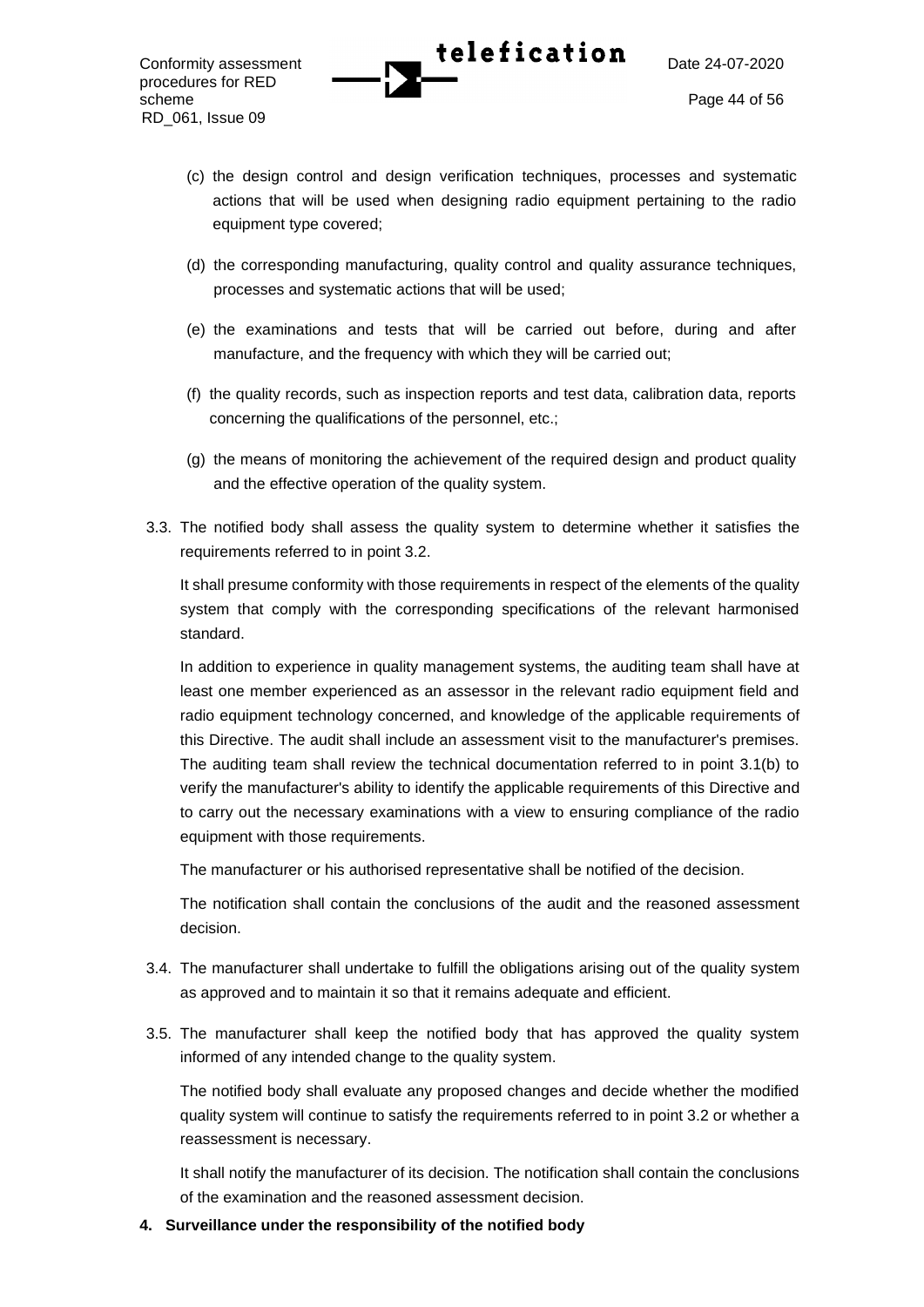Conformity assessment **Telefication** Date 24-07-2020 procedures for RED scheme Page 45 of 56 RD\_061, Issue 09

- 4.1. The purpose of surveillance is to make sure that the manufacturer duly fulfils the obligations arising out of the approved quality system.
- 4.2. The manufacturer shall, for assessment purposes, allow the notified body access to the design, manufacture, inspection, testing and storage sites, and shall provide it with all necessary information, in particular:
	- (a) the quality system documentation;
	- (b) the quality records as provided for by the design part of the quality system, such as results of analyses, calculations, tests, etc.;
	- (c) the quality records as provided for by the manufacturing part of the quality system, such as inspection reports and test data, calibration data, reports concerning the qualifications of the personnel, etc.
- 4.3. The notified body shall carry out periodic audits to make sure that the manufacturer maintains and applies the quality system and shall provide the manufacturer with an audit report.
- 4.4. In addition, the notified body may pay unexpected visits to the manufacturer. During such visits, the notified body may, if necessary, carry out radio equipment tests, or have them carried out, in order to check the proper functioning of the quality system. It shall provide the manufacturer with a visit report and, if tests have been carried out, with a test report.

### **5. CE marking and EU declaration of conformity**

- 5.1. The manufacturer shall affix the CE marking in accordance with Articles 19 and 20 and, under the responsibility of the notified body referred to in point 3.1, the latter's identification number to each item of radio equipment that satisfies the applicable requirements set out in Article 3.
- 5.2. The manufacturer shall draw up a written EU declaration of conformity for each radio equipment type and keep it at the disposal of the national authorities for 10 years after the radio equipment has been placed on the market. The EU declaration of conformity shall identify the radio equipment type for which it has been drawn up.

A copy of the EU declaration of conformity shall be made available to the relevant authorities upon request.

6. The manufacturer shall, for a period ending 10 years after the radio equipment has been placed on the market, keep at the disposal of the national authorities:

- (a) the technical documentation referred to in point 3.1;
- (b) the documentation concerning the quality system referred to in point 3.1;
- (c) the change referred to in point 3.5, as approved;
- (d) the decisions and reports of the notified body referred to in points 3.5, 4.3 and 4.4.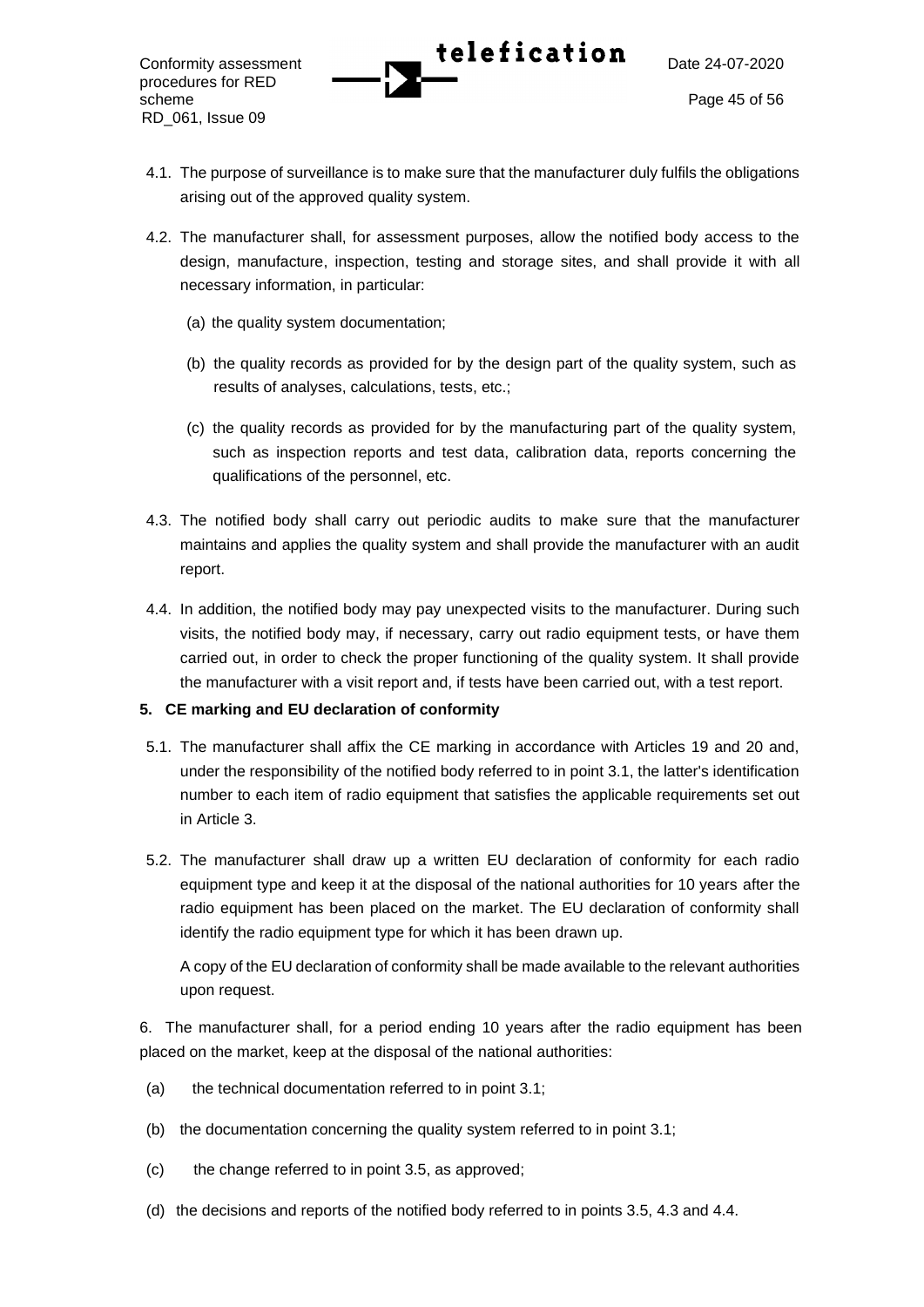procedures for RED scheme Page 46 of 56 RD\_061, Issue 09

7. Each notified body shall inform its notifying authority of quality system approvals issued or withdrawn, and shall, periodically or upon request, make available to its notifying authority the list of quality system approvals refused, suspended or otherwise restricted.

Each notified body shall inform the other notified bodies of quality system approvals which it has refused, suspended or withdrawn, and, upon request, of quality system approvals which it has issued.

## **8. Authorised representative**

The manufacturer's obligations set out in points 3.1, 3.5, 5 and 6 may be fulfilled by his authorised representative, on his behalf and under his responsibility, provided that they are specified in the mandate.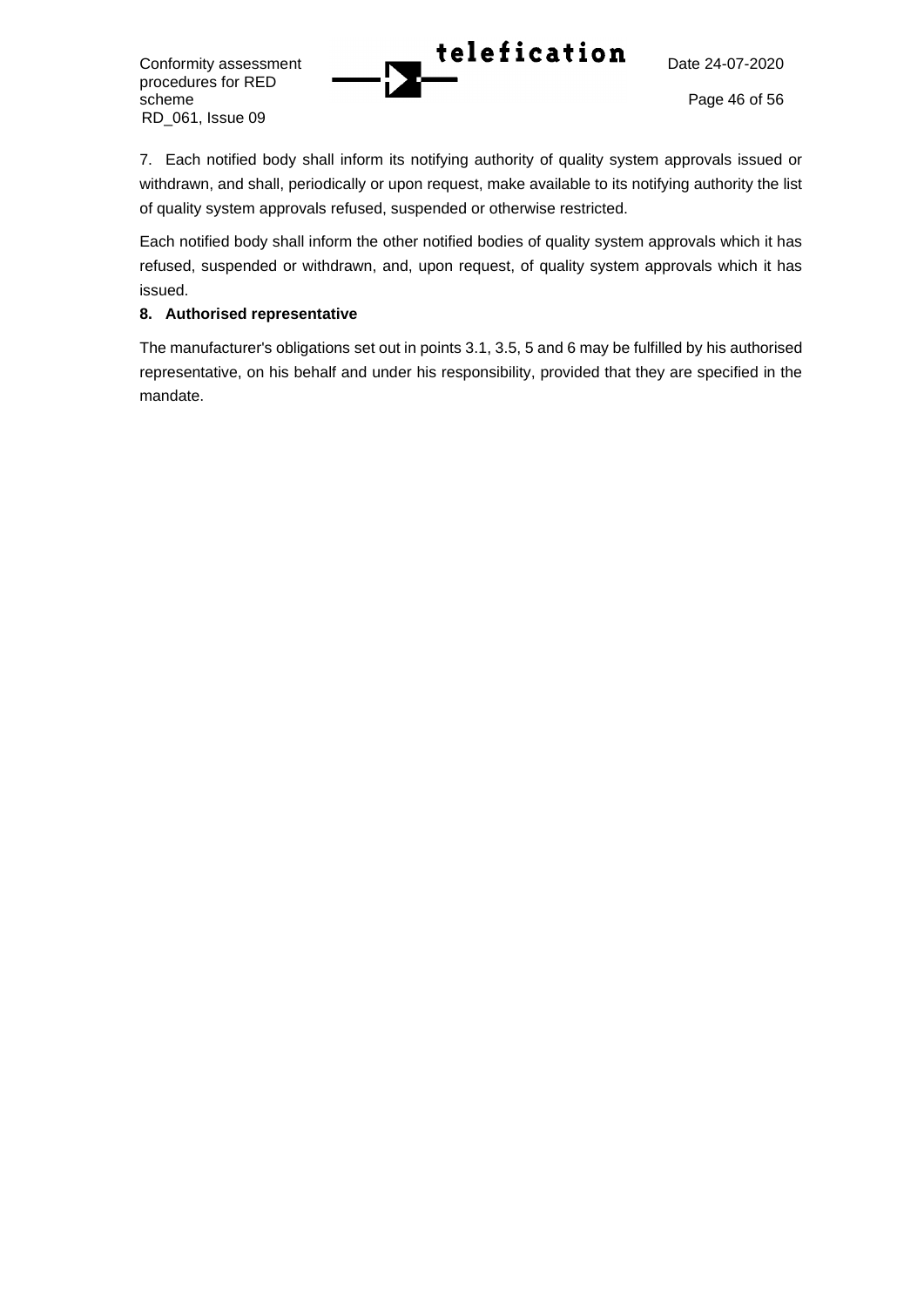procedures for RED scheme Page 47 of 56 RD\_061, Issue 09



# Annex D, Contents of technical documentation

The technical documentation shall, wherever applicable, contain at least the following elements: (a) a general description of the radio equipment including:

- (i) photographs or illustrations showing external features, marking and internal layout;
- (ii) (ii) versions of software or firmware affecting compliance with essential requirements:
- (iii) (iii) user information and installation instructions;

(b) conceptual design and manufacturing drawings and schemes of components, subassemblies, circuits and other relevant similar elements;

(c) descriptions and explanations necessary for the understanding of those drawings and schemes and the operation of the radio equipment;

(d) a list of the harmonised standards applied in full or in part the references of which have been published in the Official Journal of the European Union, and, where those harmonised standards have not been applied, descriptions of the solutions adopted to meet the essential requirements set out in Article 3, including a list of other relevant technical specifications applied. In the event of partly applied harmonised standards, the technical documentation shall specify the parts which have been applied;

(e) copy of the EU declaration of conformity;

(f) where the conformity assessment module in Annex III has been applied, copy of the EU-type examination certificate and its annexes as delivered by the notified body involved;

(g) results of design calculations made, examinations carried out, and other relevant similar elements;

(h) test reports;

(i) an explanation of the compliance with the requirement of Article 10(2) and of the inclusion or not of information on the packaging in accordance with Article 10(10).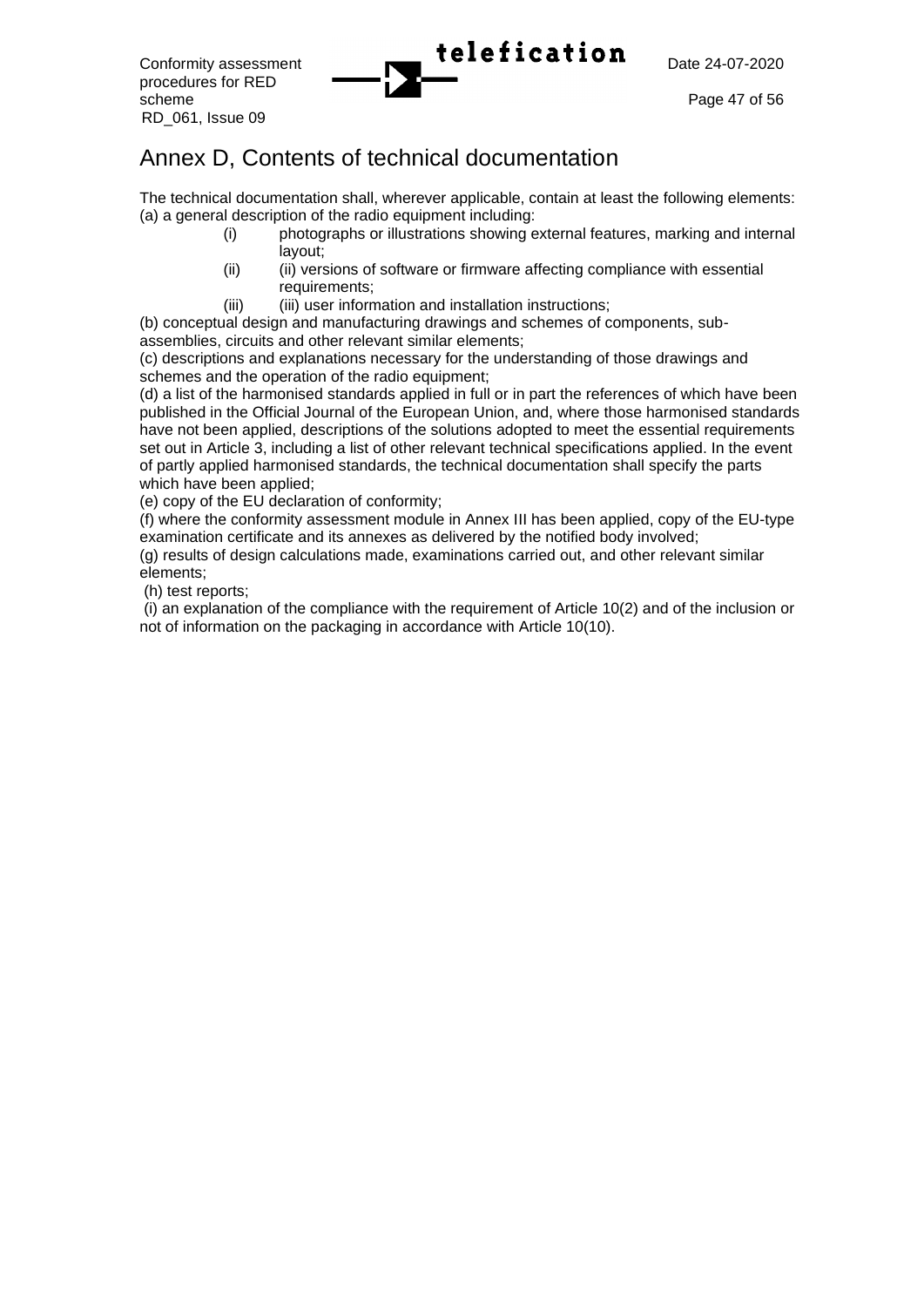procedures for RED scheme Page 48 of 56 RD\_061, Issue 09

## Annex E, Declaration of conformity

1. Radio equipment (product, type, batch or serial number):

2. Name and address of the manufacturer or his authorised representative:

3. This declaration of conformity is issued under the sole responsibility of the manufacturer.

4. Object of the declaration (identification of the radio equipment allowing traceability; it may include a colour image of sufficient clarity where necessary for the identification of the radio equipment):

5. The object of the declaration described above is in conformity with the relevant Union harmonisation legislation:

- Directive 2014/53/EU

- Other Union harmonisation legislation where applicable

6. References to the relevant harmonised standards used or references to the other technical specifications in relation to which conformity is declared. References must be listed with their identification number and version and, where applicable, date of issue:

7. Where applicable, the notified body … (name, number) … performed … (description of intervention) … and issued the EU-type examination certificate: …

8. Where applicable, description of accessories and components, including software, which allow the radio equipment to operate as intended and covered by the EU declaration of conformity:

9. Additional information:

Signed for and on behalf of: …

(place and date of issue):

(name, function) (signature):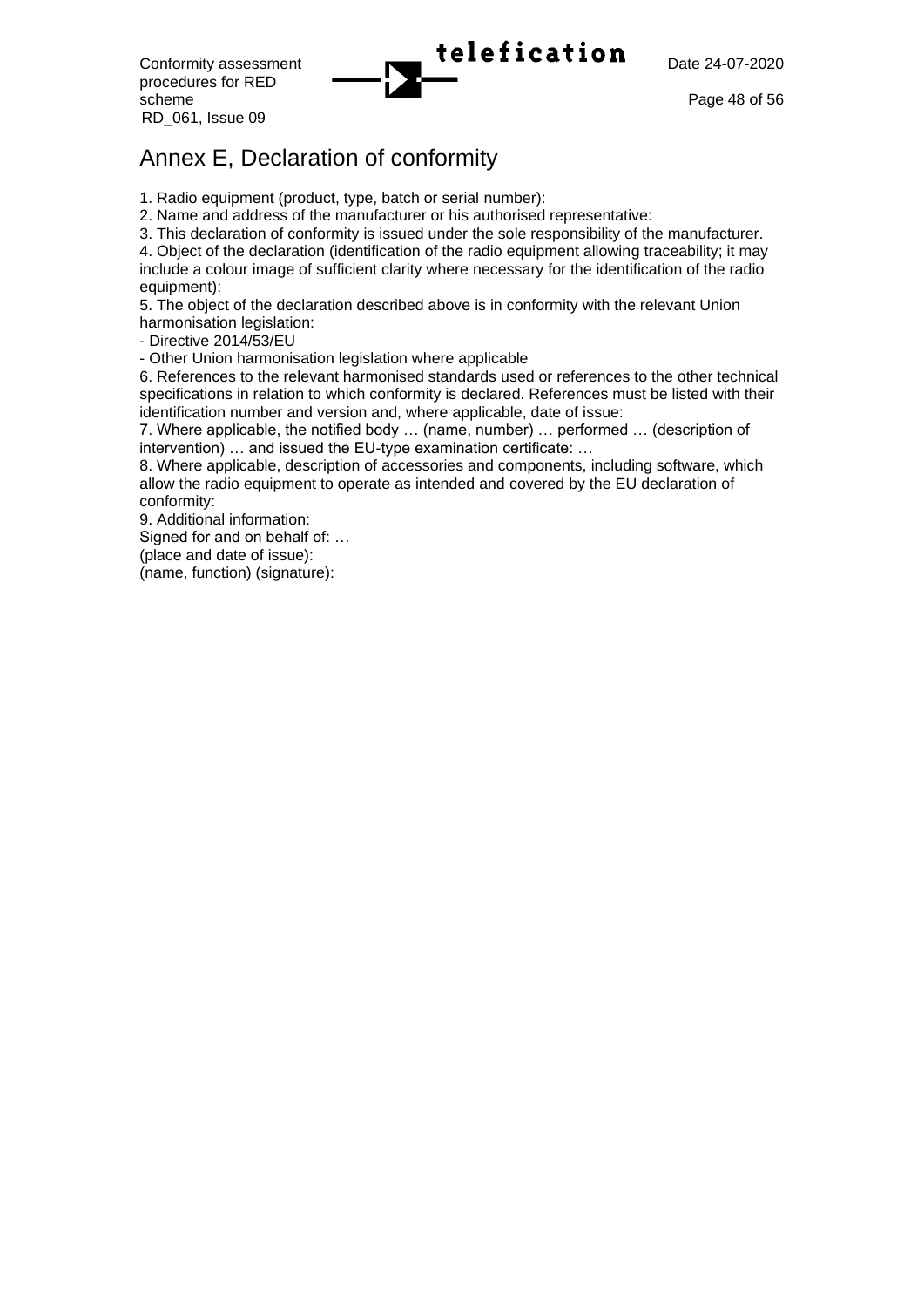procedures for RED scheme Page 49 of 56 RD\_061, Issue 09



# Annex F, Forms and documents

### **General**

Several forms and documents are available to assist you in applying for product certification. The list below covers the most important documents relevant to radio equipment.

| <b>RD_061</b> |  |  | Conformity assessment procedures for the Radio Equipment scheme |
|---------------|--|--|-----------------------------------------------------------------|
|---------------|--|--|-----------------------------------------------------------------|

**RF\_100** General Application Form

**RQ\_160** Termination (expiration), reduction, suspension and withdrawal of Certificates

Telefication provide you with original copies of these forms (RF) and documents (RD), but you can also use photocopies or printouts obtained from our web-site. [http://www.Telefication.com](http://www.ktl.com/)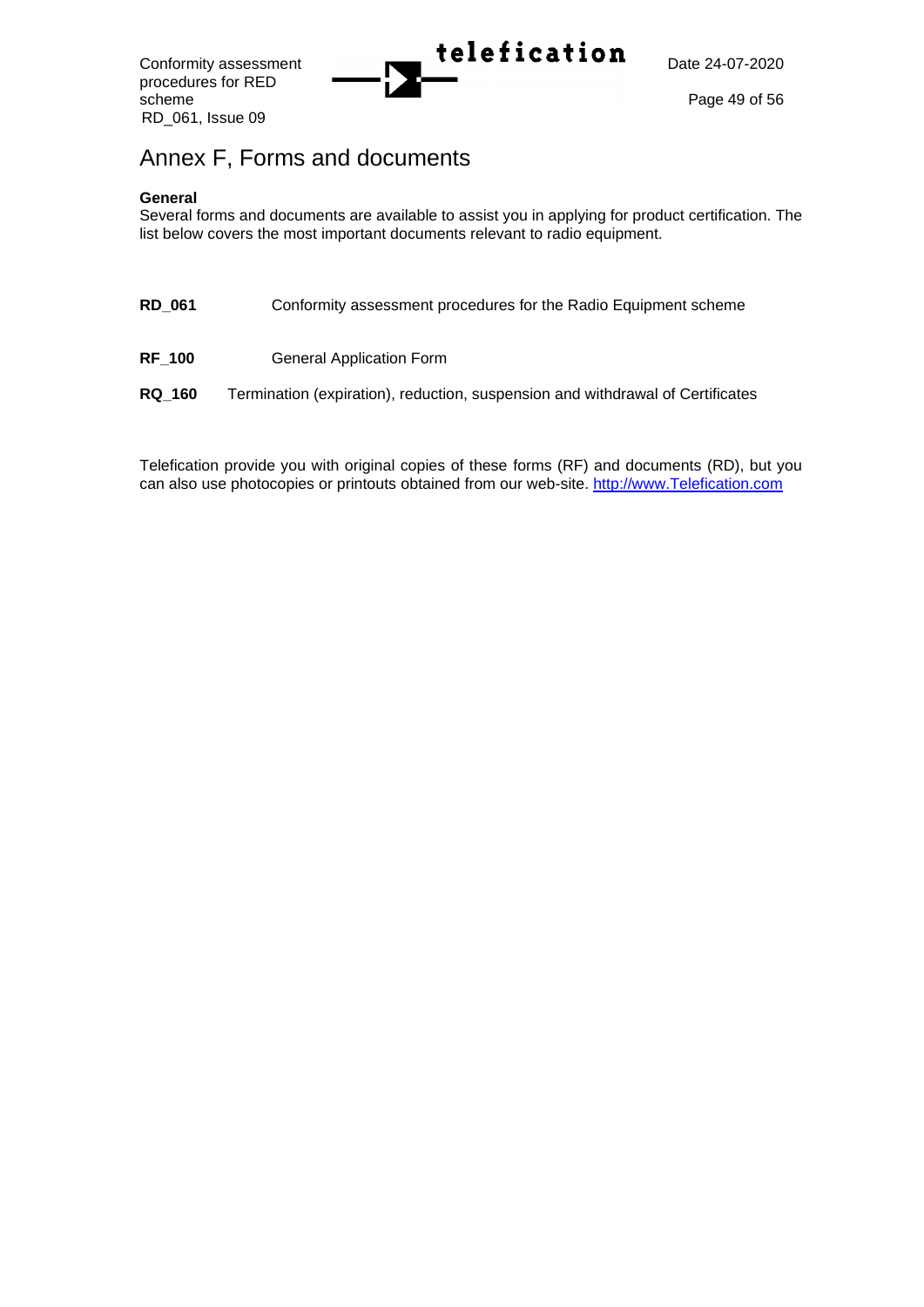procedures for RED scheme Page 50 of 56 RD\_061, Issue 09



## Annex G Format of EU-type examination certificate





# EU-type examination (Module B)

No: 162140015/AA/00

In compliance with the procedure specified in RD 061, Telefication declares as designated Notified Body 0560 for the European Radio Equipment Directive, that the stated product, complies with the essential requirements, in<br>accordance with Article 3 of Directive 2014/53/EU, as indicated under Annex 1 of this certificate, based on the<br>

> Product description: Example Trademark: Example Type designation: Example Variants: -

> > This certificate is granted to manufacturer:

Name: Address: City: Country:

This certificate remains valid as long as the stated product stays in compliance with the essential requirements of the Radio Equipment Directive.

Validity of this certificate expires on date: 26 April 2018<br>This certificate has THREE Annexes.

Zevenaar, 26 April 2018

 $\epsilon$ 



certification

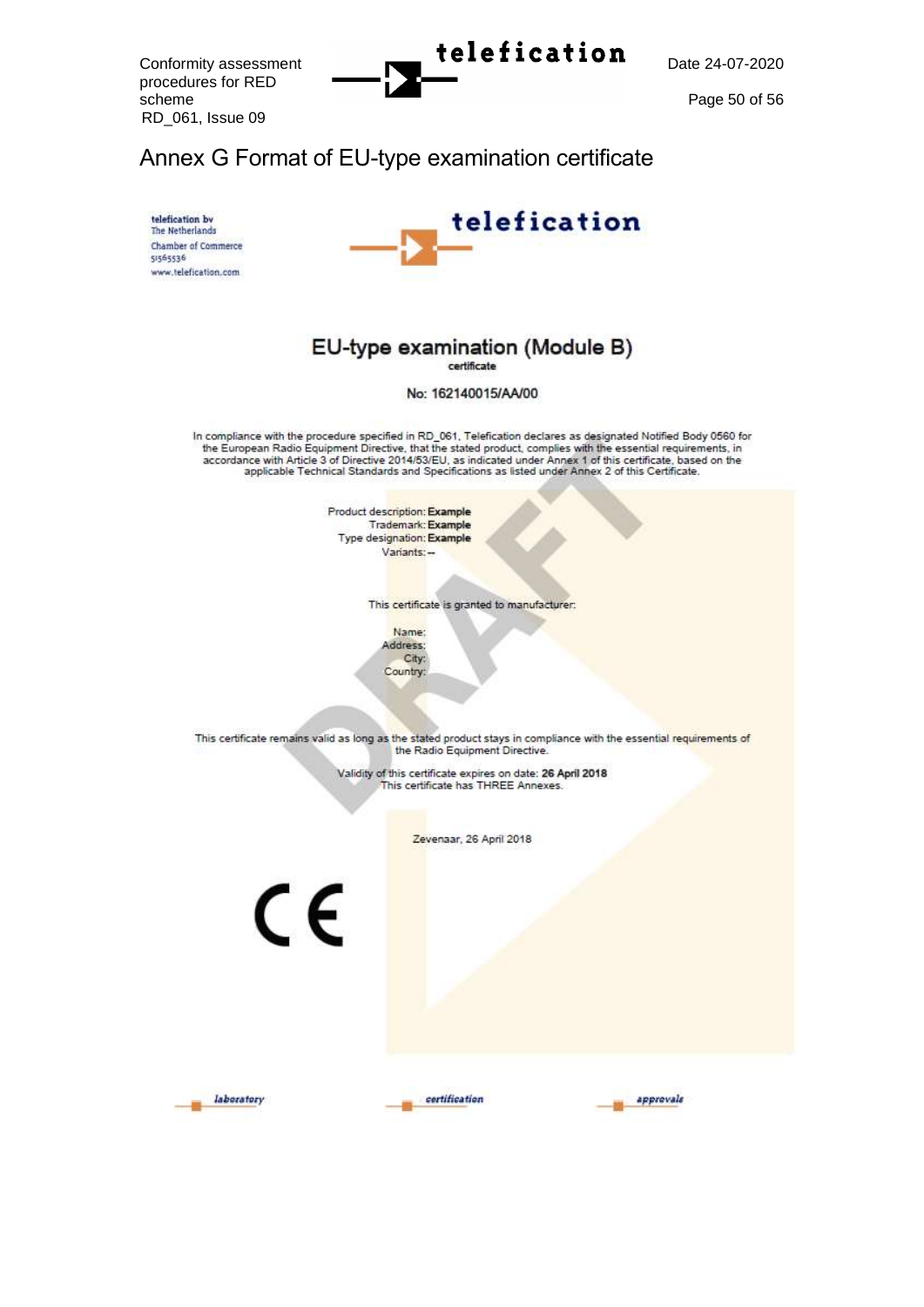Conformity assessment Date 24 procedures for RED scheme Page 51 of 56 RD\_061, Issue 09





26 April 2018 Page 2/6

#### **General Conditions**

For each product to which this EU-type examination relates, it has complied to the essential requirements as follows:

#### Article 3.1

Radio equipment shall be constructed so as to ensure:

- The protection of health and safety of persons and of domestic animals and the protection of property, **NP**  $(a)$ including the objectives with respect to safety requirements set out in Directive 2014/35/EU, but with no voltage limit applying:
- (b) An adequate level of electromagnetic compatibility as set out in Directive 2014/30/EU.  $\mathbb{C}$

#### Article 3.2

 $\epsilon$ 

Radio equipment shall be so constructed that it both effectively uses and supports the efficient use of radio spectrum in order to avoid harmful interference.

#### Article 3.3

Radio equipment within certain categories or classes shall be so constructed that it complies with the following essential requirements:

- C. (a) Radio equipment interworks with accessories, in particular with common chargers;
- NP (b) Radio equipment interworks via networks with other radio equipment;
- NC (c) Radio equipment can be connected to interfaces of the appropriate type throughout the Union;
- Radio equipment does not harm the network or its functioning nor misuse network resources, thereby c  $(d)$ causing an unacceptable degradation of service;
- Radio equipment incorporates safeguards to ensure that the personal data and privacy of the user and  $\mathsf{C}$  $(e)$ of the subscriber are protected;
- c  $(f)$ Radio equipment supports certain features ensuring protection from fraud;
- C (g) Radio equipment supports certain features ensuring access to emergency services;
- c (h) Radio equipment supports certain features in order to facilitate its use by users with a disability;
- Radio equipment supports certain features in order to ensure that software can only be loaded into the<br>radio equipment where the compliance of the combination of the radio equipment and software has NA (i) been demonstrated.

#### Legend

- $\mathcal{C}$ Conform  $=$
- NC.  $\equiv$ Not Conform
- Not applicable (for this equipment) **NA**  $=$
- **NP**  $\equiv$ Not performed (for this certificate)

Telefication, Edisonstraat 12A, 6902 PK Zevenaar, The Netherlands Tel: +31 316 583 180, Fax: +31 316 583 189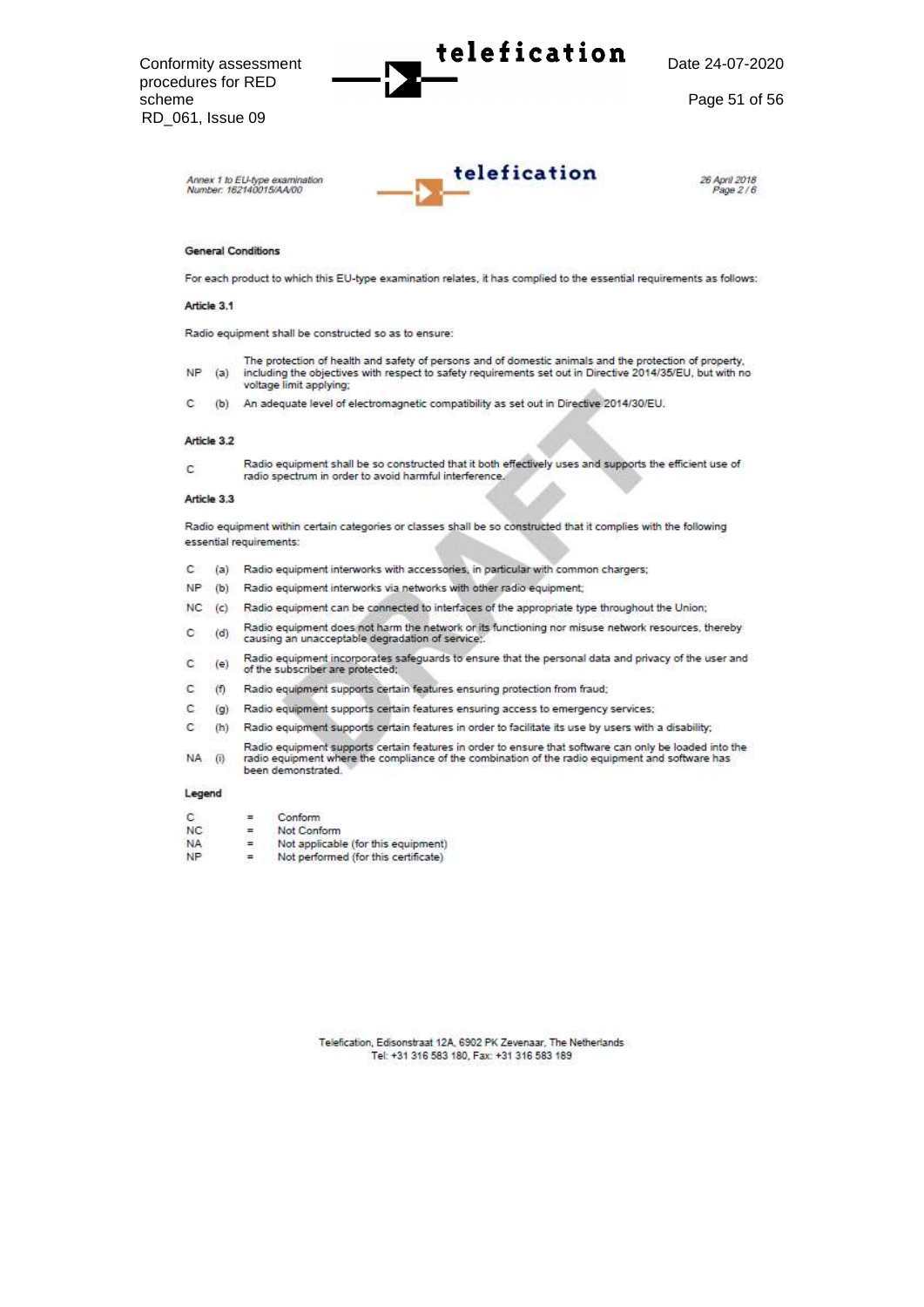procedures for RED scheme Page 52 of 56 RD\_061, Issue 09

Conformity assessment Date 24

-07 -2020



26 April 2018 Psoe 3/6

- . This EU-type examination certificate is limited to the Radio Equipment Directive.
- . This EU-type examination certificate is part of the Conformity Assessment procedure Module B and C, as described in annex III of the Radio Equipment Directive.
- . The validity of this EU-type examination certificate is limited to products, which are equal to the one(s) assessed for this EU-type examination.
- . When the manufacturer (or holder of this EU-type examination certificate) is placing the listed products on the European market or the countries of the EEA, he is obliged to label the products with the prescribed CE logo. The CE logo stands for conformity to all applicable Directives. Next to the CE logo the manufacturer has to draw up and issue a Declaration of Conformity, declaring that the product(s) described in this EU type-examination certificate, are in compliance with Directive 2014/53/EU and any other applicable EU harmonization legislation.
- . Each product shall be identified by means of type, batch and/or serial numbers and the name of the manufacturer and/or importer
- . If the equipment is to be modified, Telefication shall be notified immediately. Depending on the modifications, Telefication may have additional examinations carried out in consultation with the applicant.
- . Enforcement of a new amending directive voids the validity of this EU-type examination certificate.
- . In case any referenced standard in this EU-type examination certificate is withdrawn or superseded and the presumption of conformity with the essential requirements has ceased, investigation by Telefication is needed to determine the validity of this EU-type examination.

#### **Remarks and observations**

The following conditions are applicable:

Example text.

Antennas for IEEE 802.11b/g: brand 2, MOdel 1, dipole omni-directional gain antenna, max gain of 12 dBi at

Antennas for IEEE 802.11b/g/n (20 MHz): brand 3, model 3, Omni (external), max gain of 2 dBi at 2.4 GHz and max gain of 3 dBi at 5 GHz

Antennas for IEEE 802.15.4: brand 5, model 4, directional patch antenna, max gain of at and max gain of 45 dBi at 5 GHz

> Telefication, Edisonstraat 12A, 6902 PK Zevenaar, The Netherlands Tel: +31 316 583 180, Fax: +31 316 583 189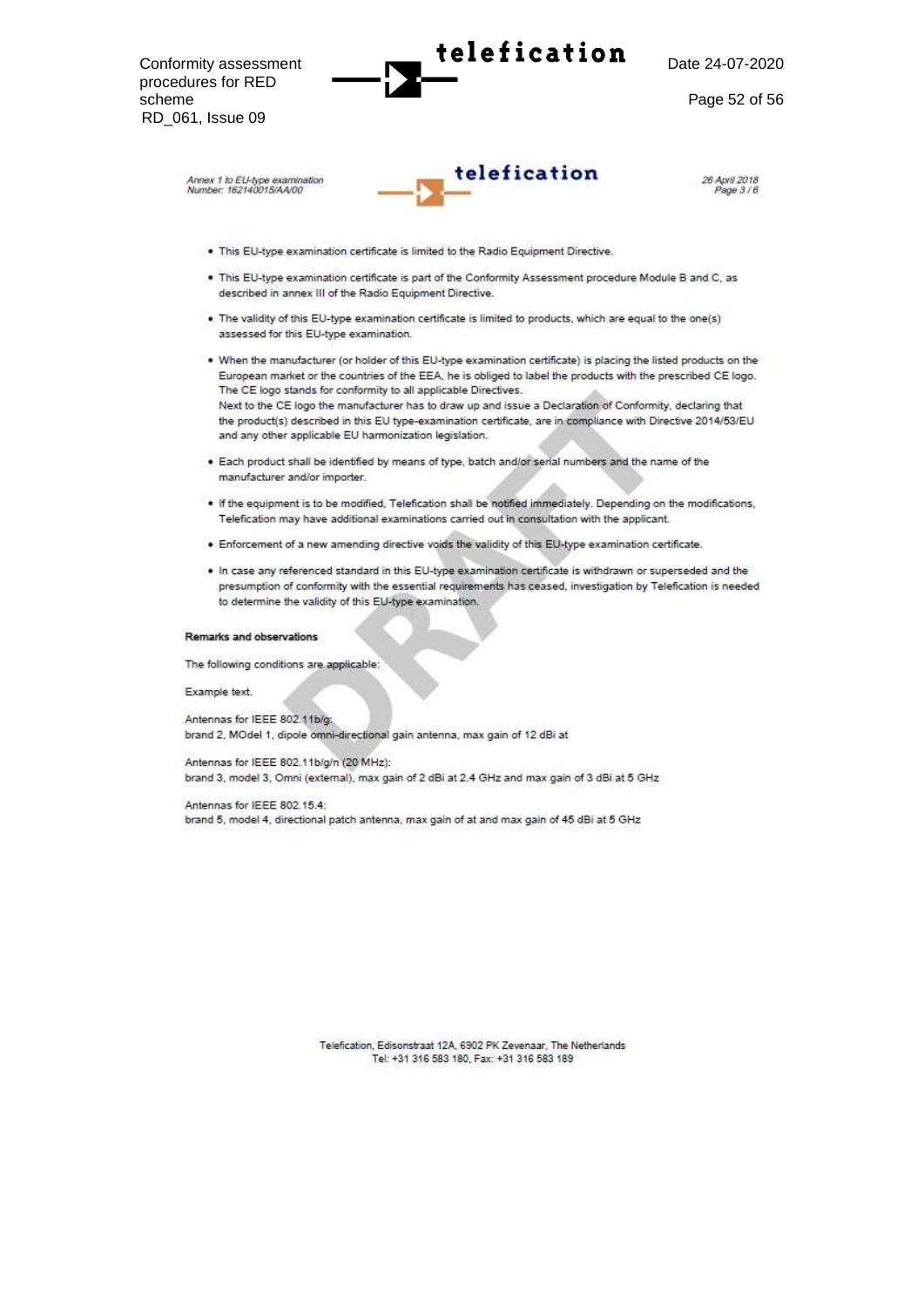$\frac{1}{\sqrt{2}}$  Conformity assessment **Date 24 and 24** -07 -2020 procedures for RED scheme Page 53 of 56 RD\_061, Issue 09telefication Annex 2 to EU-type examination<br>Number: 162140015/AA/00 26 April 2018<br>Page 4/6 Documentation lodged for this EU-type examination Test Reports: - Telefication B.V.: 1234, 01 March 2018 Product Documentation: - Assembly drawings - Block diagram - Electrical diagrams - Antenna specifications - Internal photos - Technical description or data sheets - Label and label placement - Risk assessment - RED declarations **Technical Standards and Specifications** The product is compliant with: EN 300 328 February, 2015  $V1.9.1$ 

Telefication, Edisonstraat 12A, 6902 PK Zevenaar, The Netherlands<br>Tel: +31 316 583 180, Fax: +31 316 583 189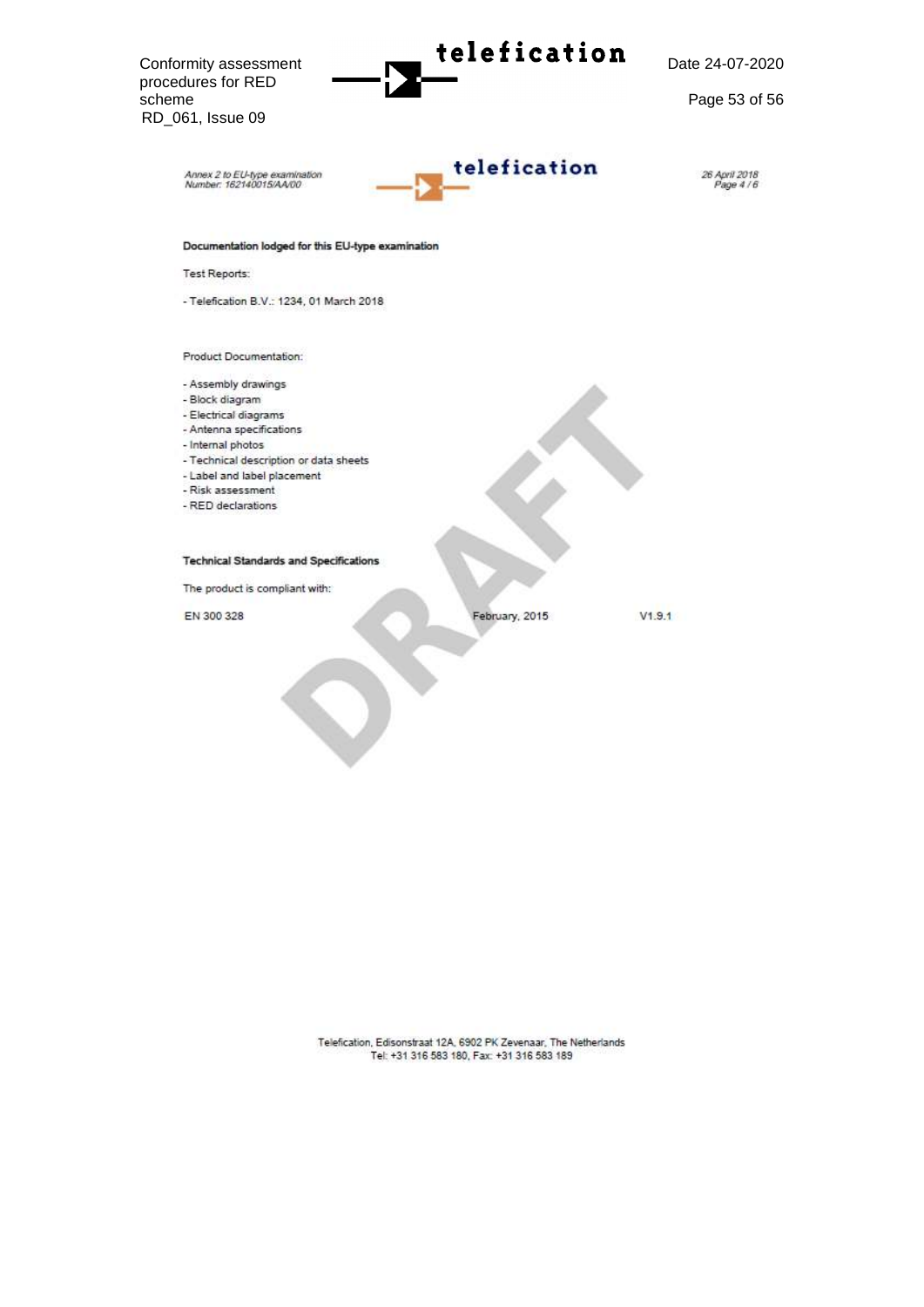$\footnotesize \textsf{Conformity assessment}$  telefication -07 -2020 procedures for RED scheme Page 54 of 56 RD\_061, Issue 09



26 April 2018<br>Page 5 / 6

#### Technical features and characteristics

The product includes the following features and characteristics:

#### LTE Band 10

- Operating frequency range: 1710-1785, 1805-1880 MHz<br>- Modulation method(s): OFDM: BPSK, QPSK, 16QAM, 64QAM
- Maximum output power: 1 W -0.018 ppm
- 

#### WCDMA Band I

- Operating frequency range: 1922.6-1977.4 MHz (200kHz interval 275 waves)<br>- Maximum output power: 24 dBm rated
- 

Telefication, Edisonstraat 12A, 6902 PK Zevenaar, The Netherlands Tel: +31 316 583 180, Fax: +31 316 583 189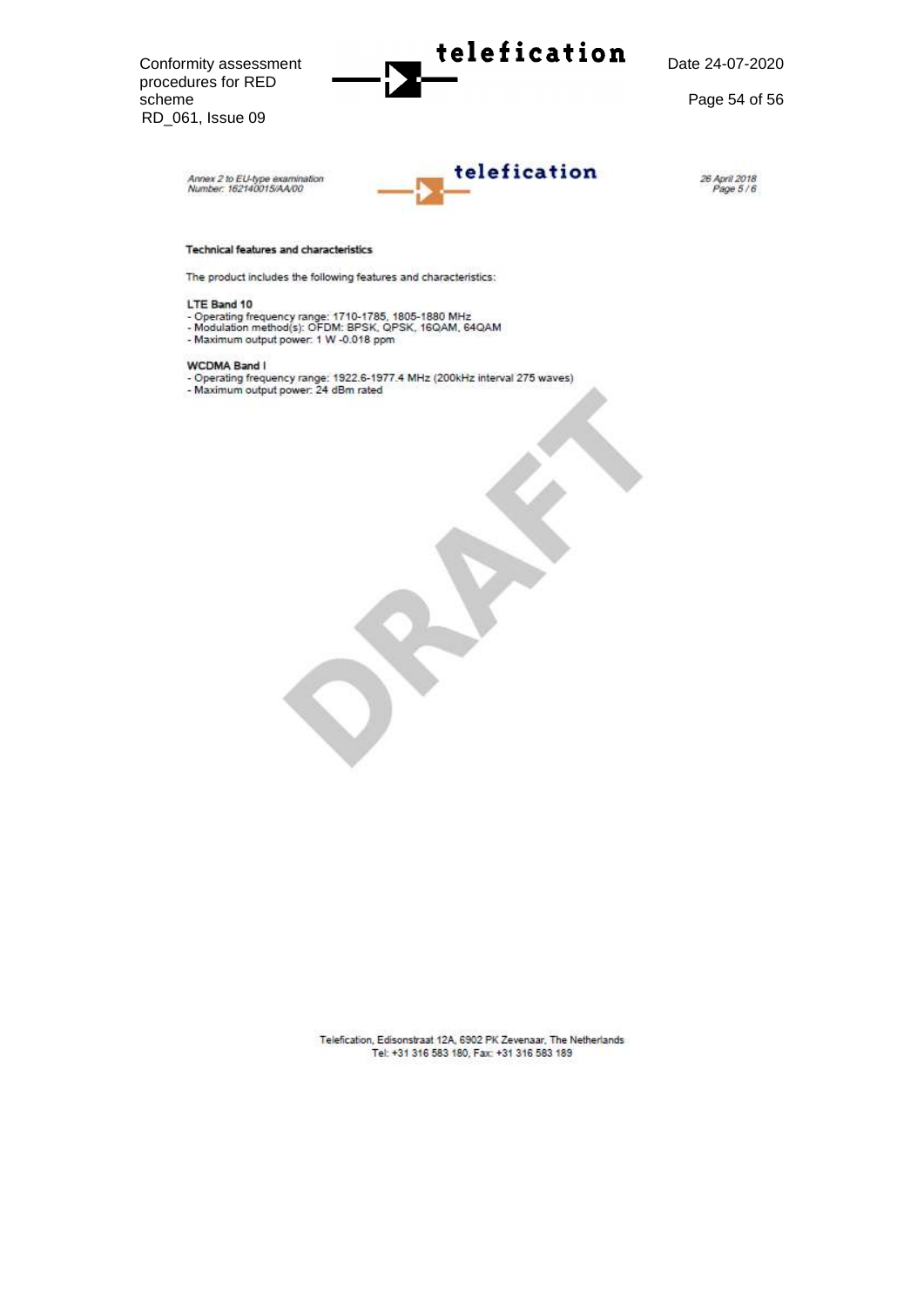

The product as described in this EU-type examination includes the following type designations:

- Product description: - Trademark:

- Type designation:
- Example Example

Example



Telefication, Edisonstraat 12A, 6902 PK Zevenaar, The Netherlands Tel: +31 316 583 180, Fax: +31 316 583 189